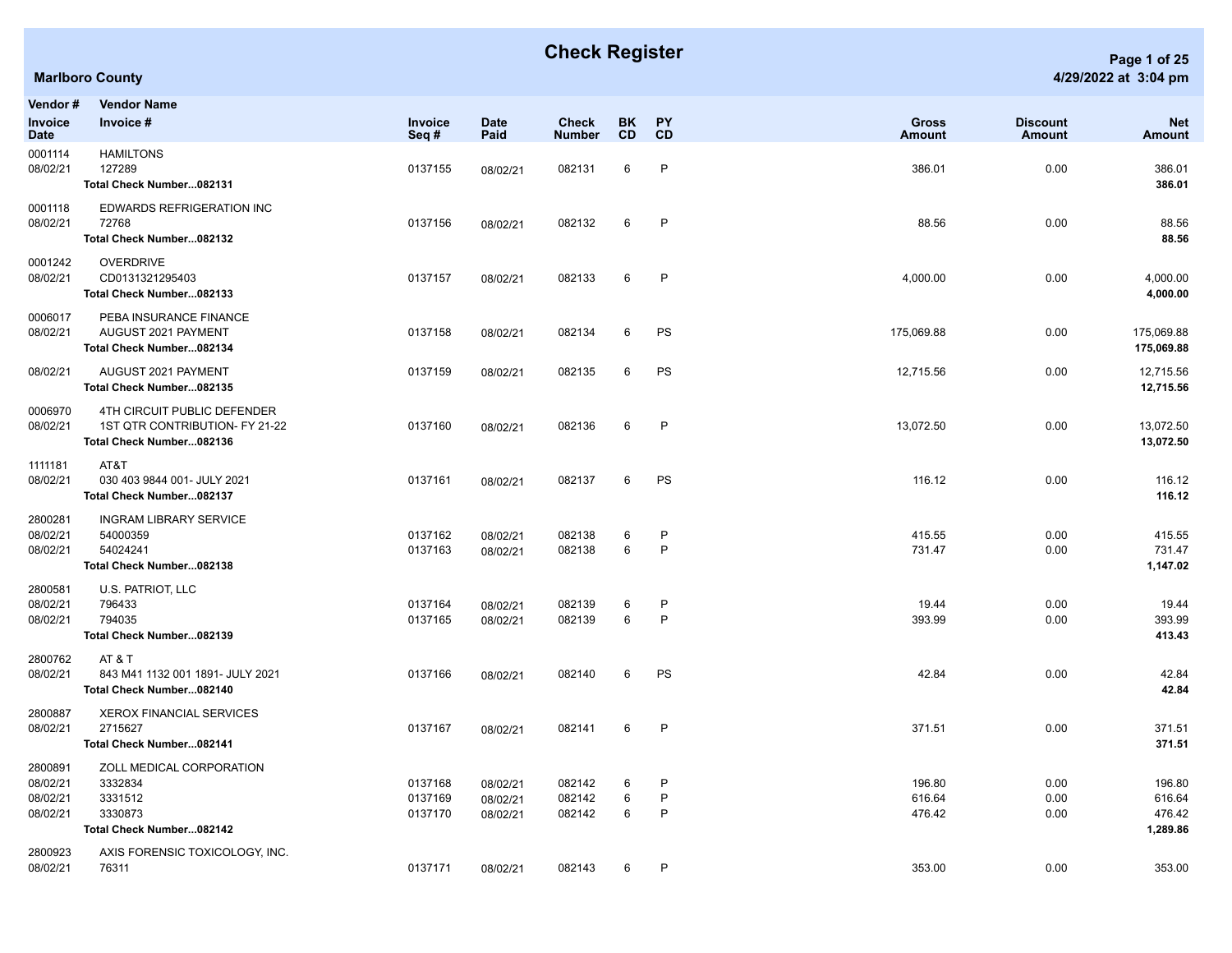|                               | <b>Marlboro County</b>             |                 |                     |                               |                 |              |                        |                           | <b>Check Register</b>       |
|-------------------------------|------------------------------------|-----------------|---------------------|-------------------------------|-----------------|--------------|------------------------|---------------------------|-----------------------------|
| Vendor#                       | <b>Vendor Name</b>                 |                 |                     |                               |                 |              |                        |                           |                             |
| <b>Invoice</b><br><b>Date</b> | Invoice #                          | Invoice<br>Seq# | <b>Date</b><br>Paid | <b>Check</b><br><b>Number</b> | BK<br><b>CD</b> | PY<br>CD     | <b>Gross</b><br>Amount | <b>Discount</b><br>Amount | <b>Net</b><br><b>Amount</b> |
|                               | Total Check Number082143           |                 |                     |                               |                 |              |                        |                           | 353.00                      |
| 2801193                       | MIA DAVID WEAVER                   |                 |                     |                               |                 |              |                        |                           |                             |
| 08/02/21                      | REIMB. CLE DUES                    | 0137172         | 08/02/21            | 082144                        | 6               | P            | 53.00                  | 0.00                      | 53.00                       |
|                               | Total Check Number082144           |                 |                     |                               |                 |              |                        |                           | 53.00                       |
| 2801281                       | <b>BOUND TREE MEDICAL, LLC</b>     |                 |                     |                               |                 |              |                        |                           |                             |
| 08/02/21                      | 84135798                           | 0137173         | 08/02/21            | 082145                        | 6               | P            | 1,282.72               | 0.00                      | 1,282.72                    |
| 08/02/21                      | 84122438                           | 0137174         | 08/02/21            | 082145                        | 6               | P            | 1,512.97               | 0.00                      | 1,512.97                    |
| 08/02/21                      | 84122437                           | 0137175         | 08/02/21            | 082145                        | 6               | P            | 855.15                 | 0.00                      | 855.15                      |
| 08/02/21                      | 84135797                           | 0137176         | 08/02/21            | 082145                        | 6               | P            | 165.75                 | 0.00                      | 165.75                      |
| 08/02/21                      | 84130606                           | 0137177         | 08/02/21            | 082145                        | 6               | P            | 181.72                 | 0.00                      | 181.72                      |
|                               | Total Check Number082145           |                 |                     |                               |                 |              |                        |                           | 3,998.31                    |
| 2801285                       | <b>HENRY SCHEIN</b>                |                 |                     |                               |                 |              |                        |                           |                             |
| 08/02/21                      | 95801622                           | 0137178         | 08/02/21            | 082146                        | 6               | P            | 1,483.47               | 0.00                      | 1,483.47                    |
|                               | Total Check Number082146           |                 |                     |                               |                 |              |                        |                           | 1,483.47                    |
| 2801303                       | LINDE GAS & EQUIPMENT INC.         |                 |                     |                               |                 |              |                        |                           |                             |
| 08/02/21                      | 64833761                           | 0137179         | 08/02/21            | 082147                        | 6               | P            | 86.90                  | 0.00                      | 86.90                       |
| 08/02/21                      | 64905493                           | 0137180         | 08/02/21            | 082147                        | 6               | P            | 328.29                 | 0.00                      | 328.29                      |
| 08/02/21                      | 65023708                           | 0137181         | 08/02/21            | 082147                        | 6               | P            | 67.68                  | 0.00                      | 67.68                       |
|                               | Total Check Number082147           |                 |                     |                               |                 |              |                        |                           | 482.87                      |
| 2801527                       | PEE DEE REGIONAL EMERG MED SVC     |                 |                     |                               |                 |              |                        |                           |                             |
| 08/02/21                      | 27707                              | 0137182         | 08/02/21            | 082148                        | 6               | $\mathsf{P}$ | 70.00                  | 0.00                      | 70.00                       |
|                               | Total Check Number082148           |                 |                     |                               |                 |              |                        |                           | 70.00                       |
| 2801588                       | <b>DERRICK LITTLE</b>              |                 |                     |                               |                 |              |                        |                           |                             |
| 08/02/21                      | <b>COUNCIL MTG. 7/13/2021</b>      | 0137183         | 08/02/21            | 082149                        | 6               | P            | 40.00                  | 0.00                      | 40.00                       |
|                               | Total Check Number082149           |                 |                     |                               |                 |              |                        |                           | 40.00                       |
| 0000011                       | TAYLOR TERMITE & PEST CONTROL      |                 |                     |                               |                 |              |                        |                           |                             |
| 08/05/21                      | 10931                              | 0137199         | 08/06/21            | 082150                        | 6               | P            | 285.00                 | 0.00                      | 285.00                      |
| 08/05/21                      | 10930                              | 0137200         | 08/06/21            | 082150                        | 6               | $\mathsf{P}$ | 150.00                 | 0.00                      | 150.00                      |
| 08/05/21                      | 10929                              | 0137201         | 08/06/21            | 082150                        | 6               | $\mathsf{P}$ | 992.00                 | 0.00                      | 992.00                      |
|                               | Total Check Number082150           |                 |                     |                               |                 |              |                        |                           | 1,427.00                    |
| 0000036                       | <b>TODD'S COMPUTER</b>             |                 |                     |                               |                 |              |                        |                           |                             |
| 08/05/21                      | 11656                              | 0137202         | 08/06/21            | 082151                        | 6               | P            | 7,045.50               | 0.00                      | 7,045.50                    |
| 08/05/21                      | 11670                              | 0137203         | 08/06/21            | 082151                        | 6               | $\mathsf{P}$ | 2,508.63               | 0.00                      | 2,508.63                    |
|                               | Total Check Number082151           |                 |                     |                               |                 |              |                        |                           | 9,554.13                    |
| 0000153                       | MARLBORO COUNTY                    |                 |                     |                               |                 |              |                        |                           |                             |
| 08/06/21                      | C FUNDS ALLOCATION FY 21-22        | 0137304         | 08/06/21            | 082152                        | 6               | P            | 2,000.00               | 0.00                      | 2,000.00                    |
|                               | Total Check Number082152           |                 |                     |                               |                 |              |                        |                           | 2,000.00                    |
| 0000297                       | <b>BURROUGHS</b>                   |                 |                     |                               |                 |              |                        |                           |                             |
| 08/06/21                      | MEMORIAL- LAWRENCE SONNY HAGAN III | 0137303         | 08/06/21            | 082153                        | 6               | $\mathsf{P}$ | 100.00                 | 0.00                      | 100.00                      |
|                               | Total Check Number082153           |                 |                     |                               |                 |              |                        |                           | 100.00                      |
| 0000309                       | AT&T MOBILITY                      |                 |                     |                               |                 |              |                        |                           |                             |
| 08/05/21                      | 287302669184-6/17-7/16/21          | 0137204         | 08/06/21            | 082154                        | 6               | PS           | 76.10                  | 0.00                      | 76.10                       |
|                               | Total Check Number082154           |                 |                     |                               |                 |              |                        |                           | 76.10                       |
|                               |                                    |                 |                     |                               |                 |              |                        |                           |                             |

0000436 O'REILLY AUTOMOTIVE, INC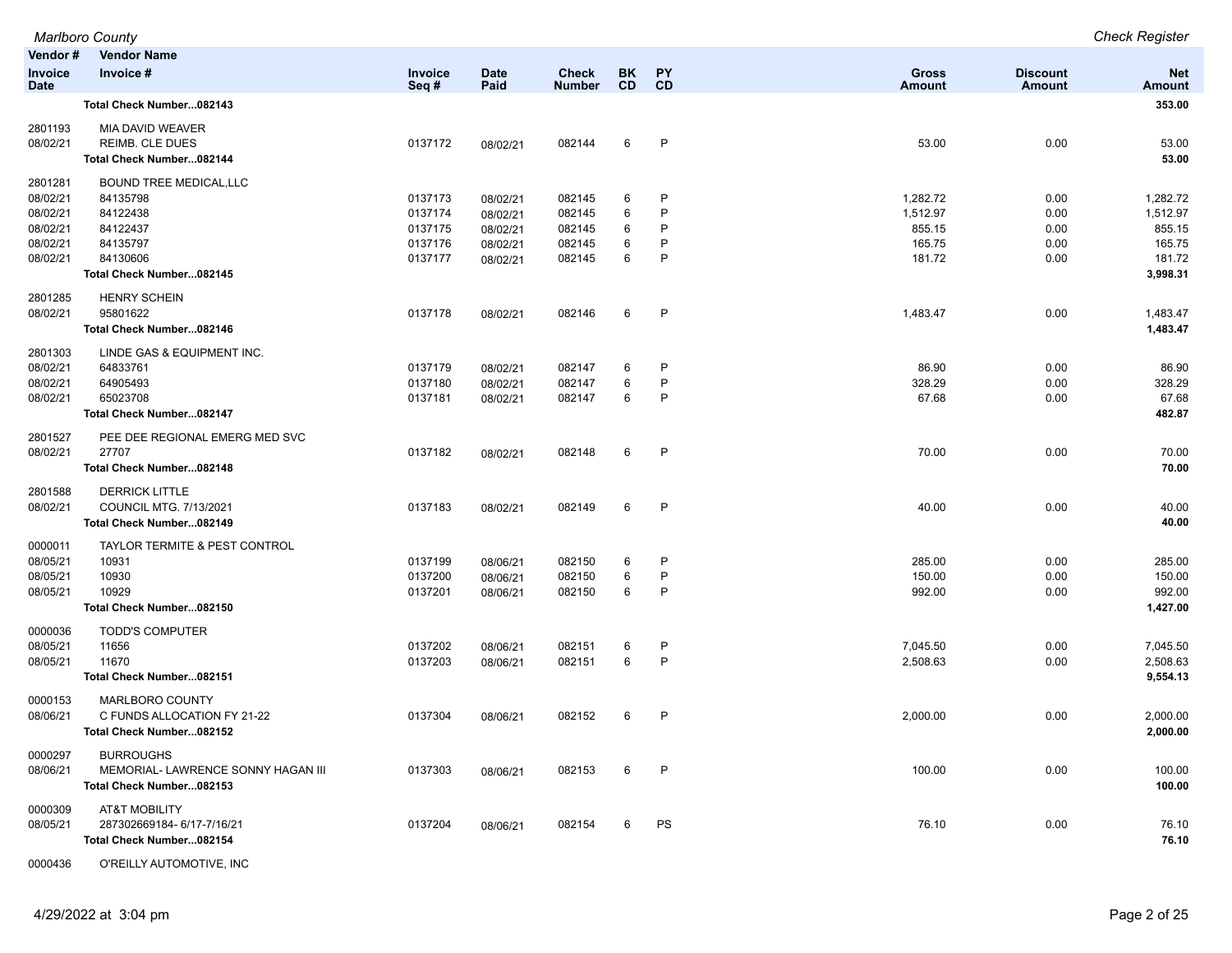|                                             | <b>Marlboro County</b>                                                          |                               |                                  |                               |                 |             |                         |                           | <b>Check Register</b>       |
|---------------------------------------------|---------------------------------------------------------------------------------|-------------------------------|----------------------------------|-------------------------------|-----------------|-------------|-------------------------|---------------------------|-----------------------------|
| Vendor#                                     | <b>Vendor Name</b>                                                              |                               |                                  |                               |                 |             |                         |                           |                             |
| Invoice<br><b>Date</b>                      | Invoice #                                                                       | Invoice<br>Seq#               | <b>Date</b><br>Paid              | <b>Check</b><br><b>Number</b> | BK<br><b>CD</b> | PY<br>CD    | <b>Gross</b><br>Amount  | <b>Discount</b><br>Amount | <b>Net</b><br><b>Amount</b> |
| 08/05/21                                    | 4690-331510<br>Total Check Number082155                                         | 0137205                       | 08/06/21                         | 082155                        | 6               | P           | 55.58                   | 0.00                      | 55.58<br>55.58              |
| 0000539<br>08/05/21                         | <b>SC DHEC</b><br>QK80597-8<br>Total Check Number082156                         | 0137206                       | 08/06/21                         | 082156                        | 6               | P           | 175.00                  | 0.00                      | 175.00<br>175.00            |
| 0000611<br>08/05/21                         | DEPT OF ADMINISTRATION<br>90319748<br>Total Check Number082157                  | 0137207                       | 08/06/21                         | 082157                        | 6               | PS          | 112.00                  | 0.00                      | 112.00<br>112.00            |
| 08/05/21                                    | 90319749<br>Total Check Number082158                                            | 0137208                       | 08/06/21                         | 082158                        | 6               | PS          | 56.00                   | 0.00                      | 56.00<br>56.00              |
| 08/05/21                                    | 90319905<br>Total Check Number082159                                            | 0137209                       | 08/06/21                         | 082159                        | 6               | PS          | 1,257.75                | 0.00                      | 1,257.75<br>1,257.75        |
| 0000776<br>08/05/21                         | <b>SCLEVA</b><br>MEMBERSHIP FY' 21-22- SANDY WILKES<br>Total Check Number082160 | 0137210                       | 08/06/21                         | 082160                        | 6               | P           | 330.00                  | 0.00                      | 330.00<br>330.00            |
| 0000840<br>08/05/21                         | FURR FACILITIES, INC<br>15476<br>Total Check Number082161                       | 0137211                       | 08/06/21                         | 082161                        | 6               | P           | 129.85                  | 0.00                      | 129.85<br>129.85            |
| 0000874<br>08/04/21                         | <b>AFLAC</b><br>JULY 2021 PAYMENT<br>Total Check Number082162                   | 0137192                       | 08/06/21                         | 082162                        | 6               | P           | 1,484.88                | 0.00                      | 1,484.88<br>1,484.88        |
| 0000898<br>08/04/21                         | RARE AIR, INC.<br>AUGUST 2021 PAYMENT<br>Total Check Number082163               | 0137184                       | 08/06/21                         | 082163                        | 6               | P           | 1,250.00                | 0.00                      | 1,250.00<br>1,250.00        |
| 0000956<br>08/05/21                         | <b>BLACK'S TIRE SERVICE</b><br>16 0028227<br>Total Check Number082164           | 0137212                       | 08/06/21                         | 082164                        | 6               | P           | 736.92                  | 0.00                      | 736.92<br>736.92            |
| 0001005<br>08/05/21                         | PRESTON MOORE OIL CO., INC.<br>96596<br>Total Check Number082165                | 0137213                       | 08/06/21                         | 082165                        | 6               | P           | 2,182.37                | 0.00                      | 2,182.37<br>2,182.37        |
| 0001008<br>08/05/21<br>08/05/21             | HERALD OFFICE SUPPLY INC<br>920653-0<br>M119474<br>Total Check Number082166     | 0137214<br>0137215            | 08/06/21<br>08/06/21             | 082166<br>082166              | 6<br>6          | P<br>P      | 12.51<br>294.16         | 0.00<br>0.00              | 12.51<br>294.16<br>306.67   |
| 0001110<br>08/05/21                         | <b>VERIZON WIRELESS</b><br>9884417396- JULY 2021<br>Total Check Number082167    | 0137216                       | 08/06/21                         | 082167                        | 6               | PS          | 2,755.49                | 0.00                      | 2,755.49<br>2,755.49        |
| 08/05/21                                    | 9884417397- JULY 2021<br>Total Check Number082168                               | 0137217                       | 08/06/21                         | 082168                        | 6               | PS          | 787.36                  | 0.00                      | 787.36<br>787.36            |
| 0001114<br>08/05/21<br>08/05/21<br>08/05/21 | <b>HAMILTONS</b><br>127310<br>127288<br>127274                                  | 0137218<br>0137219<br>0137220 | 08/06/21<br>08/06/21<br>08/06/21 | 082169<br>082169<br>082169    | 6<br>6<br>6     | P<br>P<br>P | 38.87<br>80.99<br>14.03 | 0.00<br>0.00<br>0.00      | 38.87<br>80.99<br>14.03     |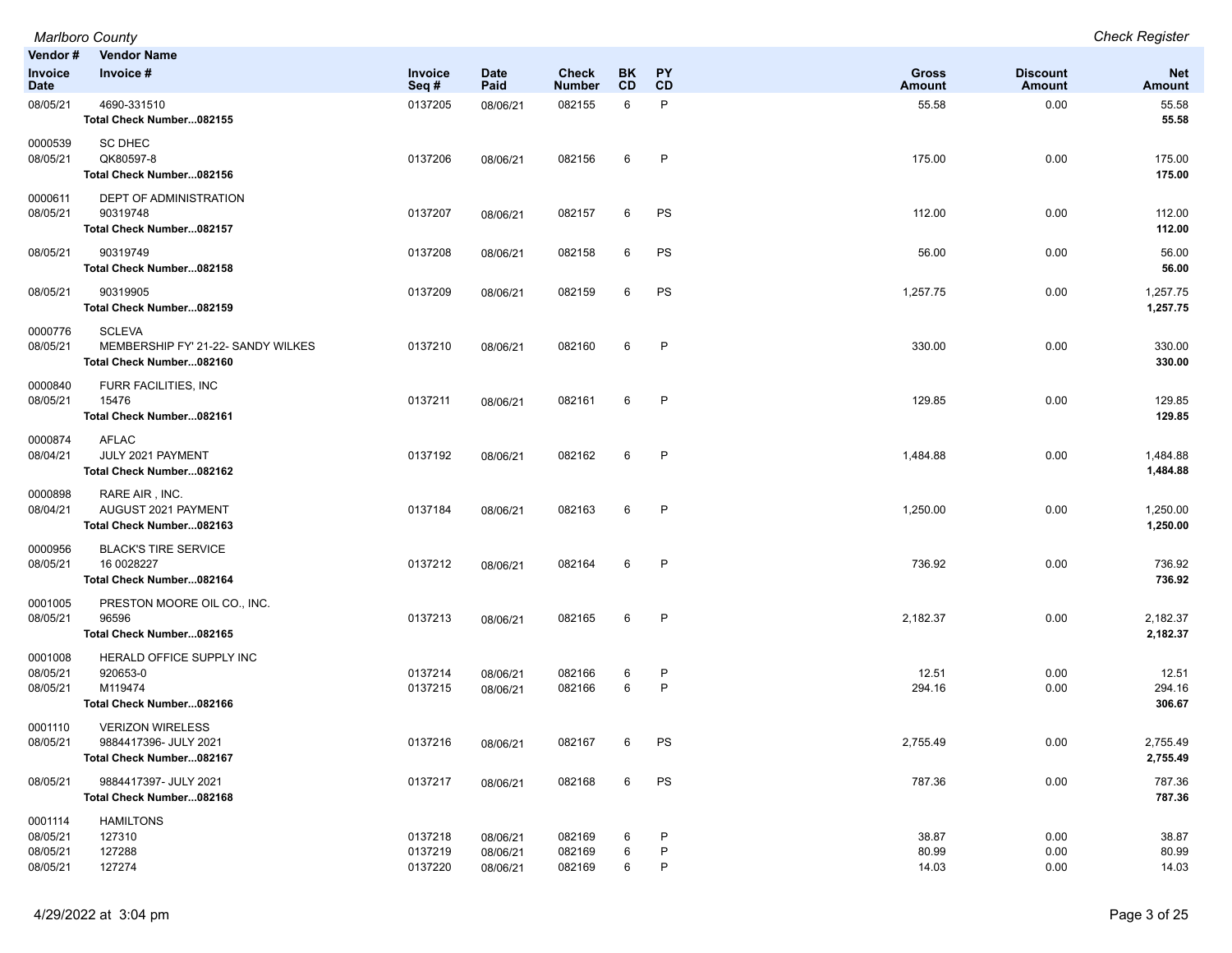| Vendor#                                                  | Vendor Name                                                                                    |                                                     |                                                          |                                                |                       |                        |                                               |                                      |                                               |
|----------------------------------------------------------|------------------------------------------------------------------------------------------------|-----------------------------------------------------|----------------------------------------------------------|------------------------------------------------|-----------------------|------------------------|-----------------------------------------------|--------------------------------------|-----------------------------------------------|
| Invoice<br><b>Date</b>                                   | Invoice #                                                                                      | Invoice<br>Seq#                                     | <b>Date</b><br>Paid                                      | <b>Check</b><br><b>Number</b>                  | BK<br>CD              | <b>PY</b><br>CD        | <b>Gross</b><br>Amount                        | <b>Discount</b><br>Amount            | <b>Net</b><br><b>Amount</b>                   |
| 08/05/21<br>08/05/21<br>08/05/21<br>08/05/21<br>08/05/21 | 127286<br>127272<br>127306<br>127305<br>127317                                                 | 0137221<br>0137222<br>0137223<br>0137224<br>0137225 | 08/06/21<br>08/06/21<br>08/06/21<br>08/06/21<br>08/06/21 | 082169<br>082169<br>082169<br>082169<br>082169 | 6<br>6<br>6<br>6<br>6 | P<br>P<br>P<br>P<br>P  | 153.34<br>19.98<br>199.36<br>323.97<br>106.89 | 0.00<br>0.00<br>0.00<br>0.00<br>0.00 | 153.34<br>19.98<br>199.36<br>323.97<br>106.89 |
|                                                          | Total Check Number082169                                                                       |                                                     |                                                          |                                                |                       |                        |                                               |                                      | 937.43                                        |
| 0001118<br>08/05/21<br>08/05/21<br>08/05/21              | EDWARDS REFRIGERATION INC<br>74897<br>72854<br>73767<br>Total Check Number082170               | 0137226<br>0137227<br>0137228                       | 08/06/21<br>08/06/21<br>08/06/21                         | 082170<br>082170<br>082170                     | 6<br>6<br>6           | P<br>P<br>P            | 222.40<br>95.00<br>63.36                      | 0.00<br>0.00<br>0.00                 | 222.40<br>95.00<br>63.36<br>380.76            |
| 0001119<br>08/05/21                                      | MECO, INC.<br>245103<br>Total Check Number082171                                               | 0137229                                             | 08/06/21                                                 | 082171                                         | 6                     | $\mathsf{P}$           | 635.00                                        | 0.00                                 | 635.00<br>635.00                              |
| 0001123<br>08/06/21                                      | STATE FISCAL ACCT. AUTHORITY<br>1233810<br>Total Check Number082172                            | 0137305                                             | 08/06/21                                                 | 082172                                         | 6                     | PS                     | 294,746.83                                    | 0.00                                 | 294,746.83<br>294,746.83                      |
| 08/06/21                                                 | 1233791<br>Total Check Number082173                                                            | 0137306                                             | 08/06/21                                                 | 082173                                         | 6                     | PS                     | 491.11                                        | 0.00                                 | 491.11<br>491.11                              |
| 0001127<br>08/05/21                                      | ADVANCE AUTO COMMERCIAL<br>5200119334230<br>Total Check Number082174                           | 0137230                                             | 08/06/21                                                 | 082174                                         | 6                     | P                      | 13.33                                         | 0.00                                 | 13.33<br>13.33                                |
| 0001134<br>08/05/21                                      | BENNETTSVILLE HARDWARE<br>MARLBORO COUNTY- JULY 2021<br>Total Check Number082175               | 0137231                                             | 08/06/21                                                 | 082175                                         | 6                     | P                      | 1,209.49                                      | 0.00                                 | 1,209.49<br>1,209.49                          |
| 0001184<br>08/06/21                                      | <b>WALMART COMMUNITY CARD</b><br>1636696468-ADMIN<br>Total Check Number082176                  | 0137307                                             | 08/06/21                                                 | 082176                                         | 6                     | P                      | 221.18                                        | 0.00                                 | 221.18<br>221.18                              |
| 0001190<br>08/05/21                                      | PALMETTO PROFESSIONAL SERVICES<br>20126<br>Total Check Number082177                            | 0137232                                             | 08/06/21                                                 | 082177                                         | 6                     | P                      | 731.85                                        | 0.00                                 | 731.85<br>731.85                              |
| 0001249<br>08/04/21                                      | ALLSTATE BENEFITS<br>JULY 2021 PAYMENT<br>Total Check Number082178                             | 0137193                                             | 08/06/21                                                 | 082178                                         | 6                     | $\mathsf{P}$           | 1,723.06                                      | 0.00                                 | 1,723.06<br>1,723.06                          |
| 0001296<br>08/05/21                                      | C M I<br>16285<br>Total Check Number082179                                                     | 0137233                                             | 08/06/21                                                 | 082179                                         | 6                     | P                      | 2,586.00                                      | 0.00                                 | 2,586.00<br>2,586.00                          |
| 0001324<br>08/05/21                                      | WTH TECHNOLOGY, INC.<br>26920<br>Total Check Number082180                                      | 0137234                                             | 08/06/21                                                 | 082180                                         | 6                     | P                      | 810.00                                        | 0.00                                 | 810.00<br>810.00                              |
| 0002015<br>08/05/21<br>08/05/21<br>08/05/21              | <b>WALLACE WATER COMPANY</b><br>1172070- JULY 2021<br>1063062- JULY 2021<br>1111020- JULY 2021 | 0137235<br>0137236<br>0137237                       | 08/06/21<br>08/06/21<br>08/06/21                         | 082181<br>082181<br>082181                     | 6<br>6<br>6           | P<br>$\mathsf{P}$<br>P | 37.95<br>37.95<br>37.95                       | 0.00<br>0.00<br>0.00                 | 37.95<br>37.95<br>37.95                       |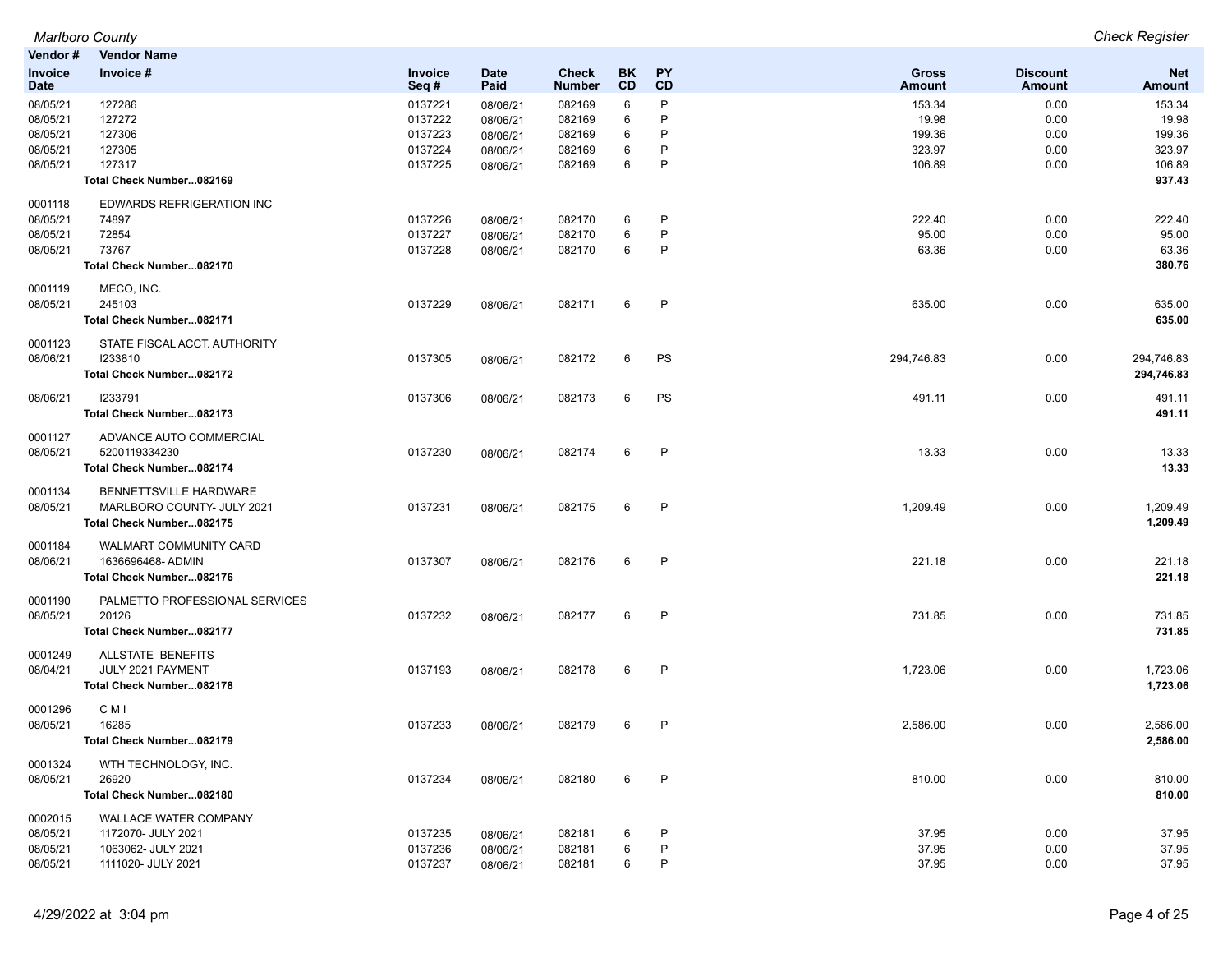| Vendor#                       | <b>Vendor Name</b>                                      |                    |                      |                        |          |                   |                        |                           |                        |
|-------------------------------|---------------------------------------------------------|--------------------|----------------------|------------------------|----------|-------------------|------------------------|---------------------------|------------------------|
| <b>Invoice</b><br><b>Date</b> | Invoice #                                               | Invoice<br>Seq#    | <b>Date</b><br>Paid  | Check<br><b>Number</b> | BK<br>CD | PY<br>CD          | Gross<br>Amount        | <b>Discount</b><br>Amount | <b>Net</b><br>Amount   |
| 08/05/21                      | 1181010- JULY 2021                                      | 0137238            | 08/06/21             | 082181                 | 6        | P                 | 37.95                  | 0.00                      | 37.95                  |
| 08/05/21                      | 6000890- JULY 2021                                      | 0137239            | 08/06/21             | 082181                 | 6        | P                 | 37.95                  | 0.00                      | 37.95                  |
|                               | Total Check Number082181                                |                    |                      |                        |          |                   |                        |                           | 189.75                 |
| 0002107                       | BLENHEIM VOL, FIRE DEPT                                 |                    |                      |                        |          |                   |                        |                           |                        |
| 08/04/21                      | AUGUST 2021 PAYMENT                                     | 0137185            | 08/06/21             | 082182                 | 6        | $\mathsf{P}$      | 6,166.67               | 0.00                      | 6,166.67               |
|                               | Total Check Number082182                                |                    |                      |                        |          |                   |                        |                           | 6,166.67               |
| 0002165                       | CLIO RURAL FIRE DEPARTMENT                              |                    |                      |                        |          |                   |                        |                           |                        |
| 08/04/21                      | AUGUST 2021 PAYMENT                                     | 0137186            | 08/06/21             | 082183                 | 6        | P                 | 6,000.00               | 0.00                      | 6,000.00               |
|                               | Total Check Number082183                                |                    |                      |                        |          |                   |                        |                           | 6,000.00               |
| 0002166                       | <b>TOWN OF MCCOLL</b>                                   |                    |                      |                        |          |                   |                        |                           |                        |
| 08/04/21                      | AUGUST 2021 PAYMENT                                     | 0137187            | 08/06/21             | 082184                 | 6        | $\mathsf{P}$      | 4,166.67               | 0.00                      | 4,166.67               |
|                               | Total Check Number082184                                |                    |                      |                        |          |                   |                        |                           | 4,166.67               |
| 0002167                       | <b>WALLACE RURAL FIRE DEPT</b>                          |                    |                      |                        |          |                   |                        |                           |                        |
| 08/04/21                      | AUGUST 2021 PAYMENT                                     | 0137188            | 08/06/21             | 082185                 | 6        | P                 | 6,000.00               | 0.00                      | 6,000.00               |
|                               | Total Check Number082185                                |                    |                      |                        |          |                   |                        |                           | 6,000.00               |
| 0002168                       | BRIGHTSVILLE RURAL FIRE DEPT                            |                    |                      |                        |          |                   |                        |                           |                        |
| 08/04/21                      | AUGUST 2021 PAYMENT                                     | 0137189            | 08/06/21             | 082186                 | 6        | P                 | 5,166.67               | 0.00                      | 5,166.67               |
|                               | Total Check Number082186                                |                    |                      |                        |          |                   |                        |                           | 5,166.67               |
| 0002209                       | SOUTHERN ENVIRONMENTAL                                  |                    |                      |                        |          |                   |                        |                           |                        |
| 08/05/21                      | 24774                                                   | 0137240            | 08/06/21             | 082187                 | 6        | $\mathsf{P}$      | 1,451.00               | 0.00                      | 1,451.00               |
|                               | Total Check Number082187                                |                    |                      |                        |          |                   |                        |                           | 1,451.00               |
| 0002251                       | DEPARTMENT OF JUVENILE JUSTICE                          |                    |                      |                        |          |                   |                        |                           |                        |
| 08/05/21                      | 2000470883                                              | 0137241            | 08/06/21             | 082188                 | 6        | P                 | 150.00                 | 0.00                      | 150.00                 |
| 08/05/21                      | 2000485279                                              | 0137242            | 08/06/21             | 082188                 | 6        | P                 | 325.00                 | 0.00                      | 325.00                 |
| 08/05/21                      | 2000512334                                              | 0137243            | 08/06/21             | 082188                 | 6        | P                 | 850.00                 | 0.00                      | 850.00                 |
| 08/05/21                      | 2000512334                                              | 0138299            | 08/06/21             | 082188                 | 6        | P<br>P            | $-850.00$              | 0.00                      | $-850.00$              |
| 08/05/21<br>08/05/21          | 2000485279<br>2000470883                                | 0138300<br>0138301 | 08/06/21             | 082188<br>082188       | 6<br>6   | P                 | $-325.00$<br>$-150.00$ | 0.00<br>0.00              | $-325.00$<br>$-150.00$ |
|                               | Total Check Number082188                                |                    | 08/06/21             |                        |          |                   |                        |                           | 0.00                   |
|                               |                                                         |                    |                      |                        |          |                   |                        |                           |                        |
| 0002456<br>08/05/21           | FORENSIC PATHOLOGY CONSULTANTS<br>3548                  | 0137244            |                      | 082189                 | 6        | $\mathsf{P}$      | 3,750.00               | 0.00                      | 3,750.00               |
|                               | Total Check Number082189                                |                    | 08/06/21             |                        |          |                   |                        |                           | 3,750.00               |
|                               |                                                         |                    |                      |                        |          |                   |                        |                           |                        |
| 0002601                       | MD SOLUTIONS, INC                                       |                    |                      |                        |          |                   |                        |                           |                        |
| 08/05/21                      | 0044986                                                 | 0137245            | 08/06/21             | 082190                 | 6        | P                 | 180.00                 | 0.00                      | 180.00                 |
|                               | Total Check Number082190                                |                    |                      |                        |          |                   |                        |                           | 180.00                 |
| 0002635                       | MARL. CIVIC CENTER FOUNDATION                           | 0137191            |                      |                        |          |                   |                        |                           |                        |
| 08/04/21                      | AUGUST 2021 PAYMENT                                     |                    | 08/06/21             | 082191                 | 6        | P                 | 1,250.00               | 0.00                      | 1,250.00               |
|                               | Total Check Number082191                                |                    |                      |                        |          |                   |                        |                           | 1,250.00               |
| 0002700                       | BENNETTSVILLE ELECTRIC & WATER                          |                    |                      |                        |          |                   |                        |                           |                        |
| 08/05/21<br>08/05/21          | DETENTION- JULY 2021<br>ECONOMIC DEVELOPMENT- JULY 2021 | 0137246<br>0137247 | 08/06/21             | 082192<br>082192       | 6<br>6   | $\mathsf{P}$<br>P | 5,231.36<br>751.68     | 0.00<br>0.00              | 5,231.36<br>751.68     |
| 08/05/21                      | LIBRARY- JULY 2021                                      | 0137248            | 08/06/21<br>08/06/21 | 082192                 | 6        | P                 | 3,089.99               | 0.00                      | 3,089.99               |
| 08/05/21                      | MUSEUM- JULY 2021                                       | 0137249            | 08/06/21             | 082192                 | 6        | P                 | 604.56                 | 0.00                      | 604.56                 |
| 08/05/21                      | P. BLDGS- JULY 2021                                     | 0137250            | 08/06/21             | 082192                 | 6        | P                 | 16,875.06              | 0.00                      | 16,875.06              |
| 08/05/21                      | P. WORKS- JULY 2021                                     | 0137251            | 08/06/21             | 082192                 | 6        | P                 | 303.70                 | 0.00                      | 303.70                 |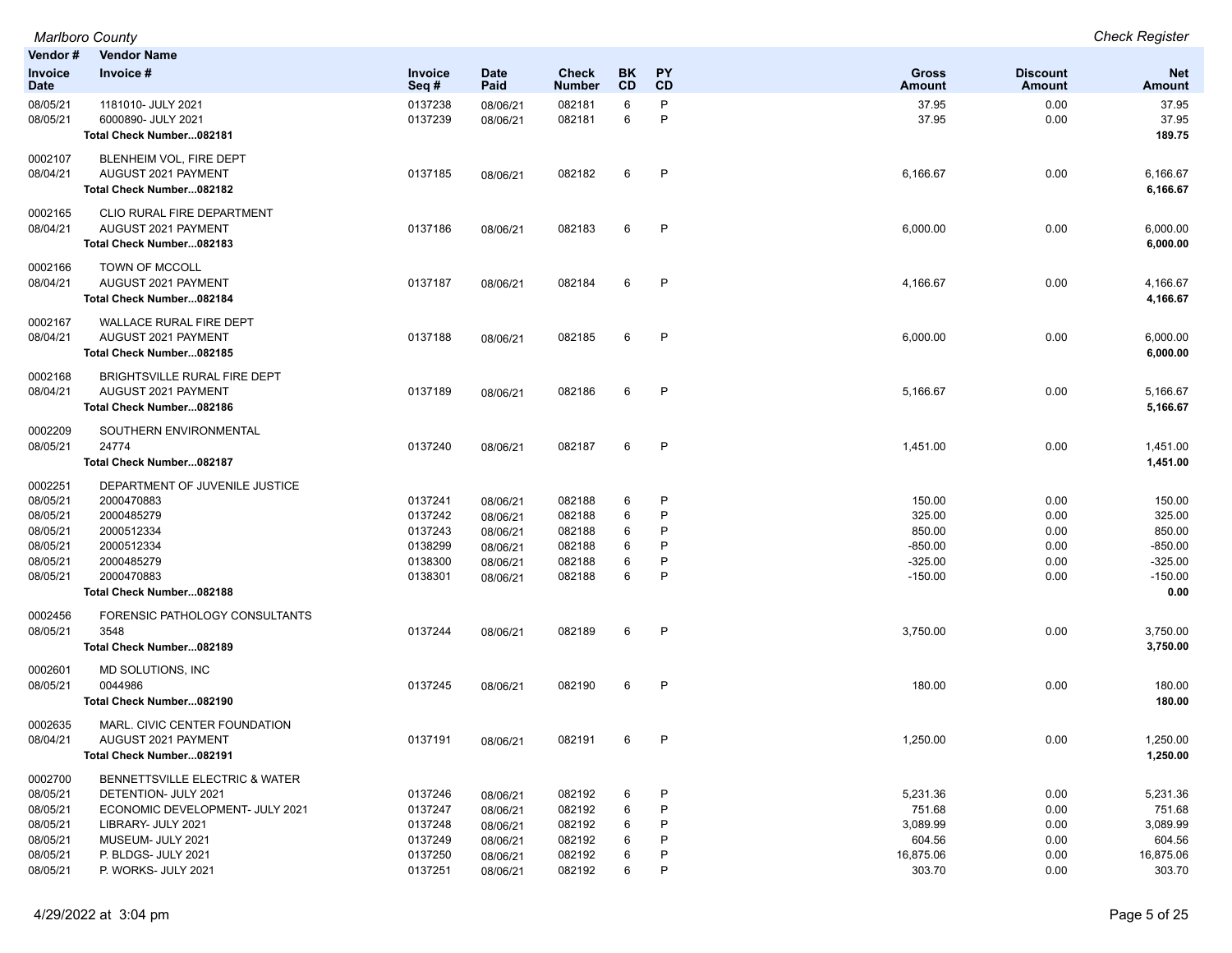| Vendor#                | <b>Vendor Name</b>             |                 |                     |                               |                 |                        |                               |                                  |                      |
|------------------------|--------------------------------|-----------------|---------------------|-------------------------------|-----------------|------------------------|-------------------------------|----------------------------------|----------------------|
| Invoice<br><b>Date</b> | Invoice #                      | Invoice<br>Seq# | <b>Date</b><br>Paid | <b>Check</b><br><b>Number</b> | BK<br><b>CD</b> | <b>PY</b><br><b>CD</b> | <b>Gross</b><br><b>Amount</b> | <b>Discount</b><br><b>Amount</b> | <b>Net</b><br>Amount |
| 08/05/21               | RECREATION- JULY 2021          | 0137252         | 08/06/21            | 082192                        | 6               | P                      | 371.79                        | 0.00                             | 371.79               |
| 08/05/21               | SHERIFF/MAGISTRATE- JULY 2021  | 0137253         | 08/06/21            | 082192                        | 6               | P                      | 1,646.02                      | 0.00                             | 1,646.02             |
| 08/05/21               | VOTER REG.- JULY 2021          | 0137254         | 08/06/21            | 082192                        | 6               | P                      | 252.33                        | 0.00                             | 252.33               |
|                        | Total Check Number082192       |                 |                     |                               |                 |                        |                               |                                  | 29,126.49            |
| 0004000                | <b>STATE CREDIT UNION</b>      |                 |                     |                               |                 |                        |                               |                                  |                      |
| 08/04/21               | PR ENDING 7/31/2021            | 0137195         | 08/06/21            | 082193                        | 6               | P                      | 400.00                        | 0.00                             | 400.00               |
|                        | Total Check Number082193       |                 |                     |                               |                 |                        |                               |                                  | 400.00               |
| 0005983                | MARLBORO WATER COMPANY         |                 |                     |                               |                 |                        |                               |                                  |                      |
| 08/05/21               | ACCT 1165- JULY 2021           | 0137255         | 08/06/21            | 082194                        | 6               | P                      | 21.50                         | 0.00                             | 21.50                |
| 08/05/21               | ACCT 816- JULY 2021            | 0137256         | 08/06/21            | 082194                        | 6               | P                      | 21.50                         | 0.00                             | 21.50                |
| 08/05/21               | ACCT 587- JULY 2021            | 0137257         | 08/06/21            | 082194                        | 6               | P                      | 21.50                         | 0.00                             | 21.50                |
| 08/05/21               | ACCT 1401- JULY 2021           | 0137258         | 08/06/21            | 082194                        | 6               | P                      | 21.50                         | 0.00                             | 21.50                |
|                        | Total Check Number082194       |                 |                     |                               |                 |                        |                               |                                  | 86.00                |
| 0007576                | <b>MCRAE'S SERVICE CENTER</b>  |                 |                     |                               |                 |                        |                               |                                  |                      |
| 08/05/21               | 0015302 7/2/21                 | 0137259         | 08/06/21            | 082195                        | 6               | P                      | 66.00                         | 0.00                             | 66.00                |
| 08/05/21               | 0015248 7/12/21                | 0137260         | 08/06/21            | 082195                        | 6               | P                      | 45.00                         | 0.00                             | 45.00                |
| 08/05/21               | 0015260 7/19/21                | 0137261         | 08/06/21            | 082195                        | 6               | P                      | 90.00                         | 0.00                             | 90.00                |
| 08/05/21               | 0015234 7/22/21                | 0137262         | 08/06/21            | 082195                        | 6               | P                      | 110.00                        | 0.00                             | 110.00               |
|                        | Total Check Number082195       |                 |                     |                               |                 |                        |                               |                                  | 311.00               |
| 0007946                | INNOVATION CREDIT SOLUTIONS    |                 |                     |                               |                 |                        |                               |                                  |                      |
| 08/05/21               | 202108224                      | 0137263         | 08/06/21            | 082196                        | 6               | P                      | 49.00                         | 0.00                             | 49.00                |
|                        | Total Check Number082196       |                 |                     |                               |                 |                        |                               |                                  | 49.00                |
| 0008000                | AT&T                           |                 |                     |                               |                 |                        |                               |                                  |                      |
| 08/05/21               | 843 479 5600 333- JULY 2021    | 0137264         | 08/06/21            | 082197                        | 6               | P                      | 10,859.33                     | 0.00                             | 10,859.33            |
|                        | Total Check Number082197       |                 |                     |                               |                 |                        |                               |                                  | 10,859.33            |
| 0008769                | SC RETIREMENT SYS CAPITOL STAT |                 |                     |                               |                 |                        |                               |                                  |                      |
| 08/04/21               | D CARABO PR END 7/31/2021      | 0137196         | 08/06/21            | 082198                        | 6               | P                      | 287.83                        | 0.00                             | 287.83               |
| 08/04/21               | R TRYON PR END 7/31/2021       | 0137197         | 08/06/21            | 082198                        | 6               | P                      | 98.58                         | 0.00                             | 98.58                |
|                        | Total Check Number082198       |                 |                     |                               |                 |                        |                               |                                  | 386.41               |
| 0008878                | AT&T                           |                 |                     |                               |                 |                        |                               |                                  |                      |
| 08/05/21               | 124870729- JULY 2021           | 0137266         | 08/06/21            | 082199                        | 6               | P                      | 64.20                         | 0.00                             | 64.20                |
|                        | Total Check Number082199       |                 |                     |                               |                 |                        |                               |                                  | 64.20                |
| 08/05/21               | 298446031- JULY 2021           | 0137265         | 08/06/21            | 082200                        | 6               | PS                     | 53.50                         | 0.00                             | 53.50                |
|                        | Total Check Number082200       |                 |                     |                               |                 |                        |                               |                                  | 53.50                |
| 08/05/21               | 148528409- JULY 2021           | 0137267         | 08/06/21            | 082201                        | 6               | PS                     | 98.83                         | 0.00                             | 98.83                |
|                        | Total Check Number082201       |                 |                     |                               |                 |                        |                               |                                  | 98.83                |
| 0009440                | <b>GRAINGER</b>                |                 |                     |                               |                 |                        |                               |                                  |                      |
| 08/05/21               | 9005426995                     | 0137268         | 08/06/21            | 082202                        | 6               | P                      | 136.57                        | 0.00                             | 136.57               |
|                        | Total Check Number082202       |                 |                     |                               |                 |                        |                               |                                  | 136.57               |
| 0016392                | MARLBORO COUNTY HUMANE SOCIETY |                 |                     |                               |                 |                        |                               |                                  |                      |
| 08/04/21               | AUGUST 2021 PAYMENT            | 0137190         | 08/06/21            | 082203                        | 6               | P                      | 9,500.00                      | 0.00                             | 9,500.00             |
|                        | Total Check Number082203       |                 |                     |                               |                 |                        |                               |                                  | 9,500.00             |
| 2800207                | DANA SAFETY SUPPLY, INC.       |                 |                     |                               |                 |                        |                               |                                  |                      |
| 08/05/21               | 736461                         | 0137269         | 08/06/21            | 082204                        | 6               | P                      | 1,276.39                      | 0.00                             | 1,276.39             |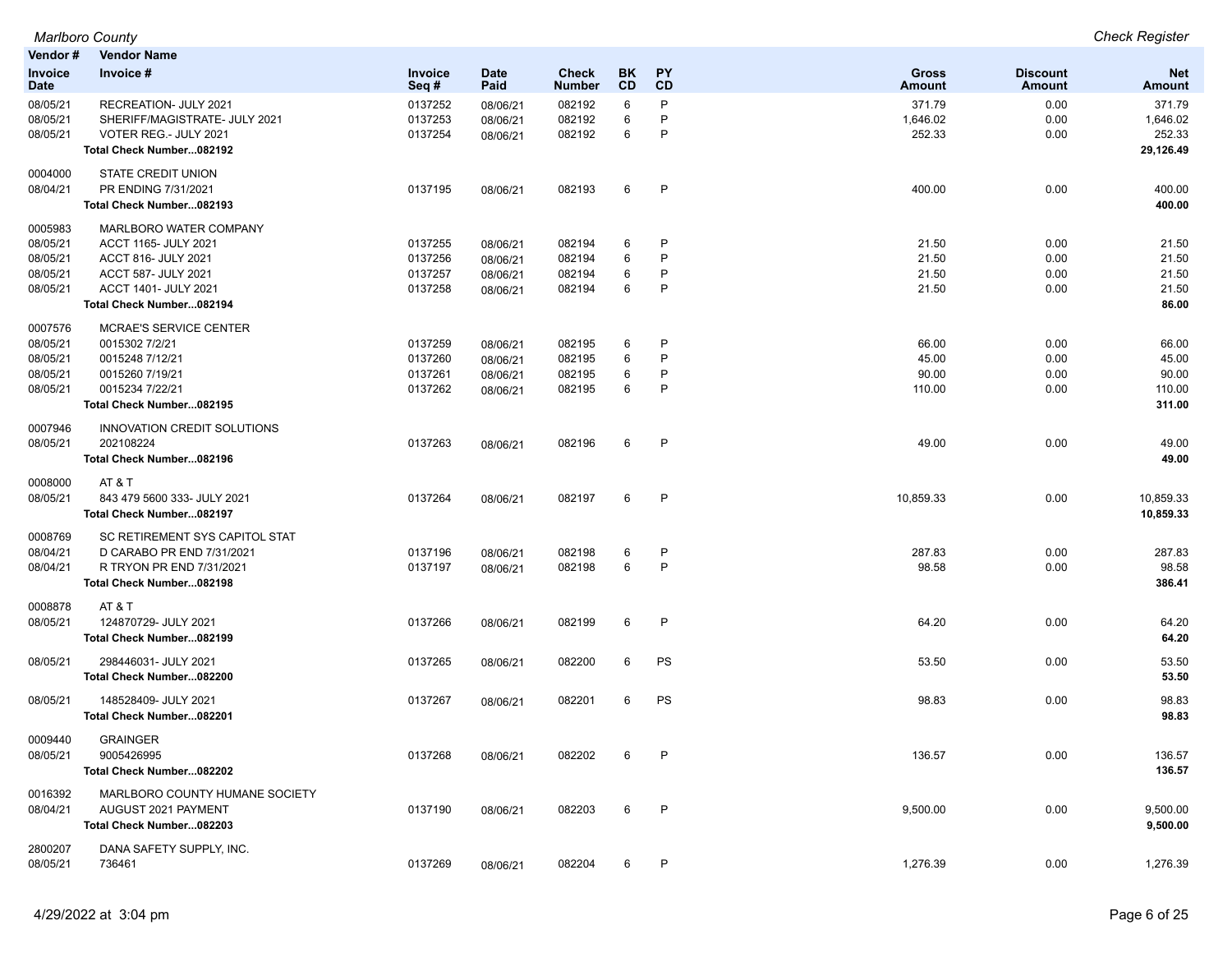|                                             | Marlboro County                                                                                         |                               |                                  |                               |                        |                        |                                  |                           | <b>Check Register</b>                        |
|---------------------------------------------|---------------------------------------------------------------------------------------------------------|-------------------------------|----------------------------------|-------------------------------|------------------------|------------------------|----------------------------------|---------------------------|----------------------------------------------|
| Vendor#                                     | <b>Vendor Name</b>                                                                                      |                               |                                  |                               |                        |                        |                                  |                           |                                              |
| Invoice<br><b>Date</b>                      | Invoice #                                                                                               | Invoice<br>Seq#               | <b>Date</b><br>Paid              | <b>Check</b><br><b>Number</b> | <b>BK</b><br><b>CD</b> | PY<br><b>CD</b>        | <b>Gross</b><br><b>Amount</b>    | <b>Discount</b><br>Amount | <b>Net</b><br><b>Amount</b>                  |
|                                             | Total Check Number082204                                                                                |                               |                                  |                               |                        |                        |                                  |                           | 1,276.39                                     |
| 2800273<br>08/04/21                         | COLONIAL SUPPLEMENTAL INSURANC<br>JULY 2021 PAYMENT<br>Total Check Number082205                         | 0137194                       | 08/06/21                         | 082205                        | 6                      | P                      | 2,050.60                         | 0.00                      | 2,050.60<br>2,050.60                         |
| 2800581<br>08/05/21<br>08/05/21             | U.S. PATRIOT, LLC<br>807127<br>804029<br>Total Check Number082206                                       | 0137270<br>0137271            | 08/06/21<br>08/06/21             | 082206<br>082206              | 6<br>6                 | P<br>$\mathsf{P}$      | 45.84<br>55.08                   | 0.00<br>0.00              | 45.84<br>55.08<br>100.92                     |
| 2800762<br>08/05/21                         | AT & T<br>843 M74 6746 001 1891- JULY 202<br>Total Check Number082207                                   | 0137272                       | 08/06/21                         | 082207                        | 6                      | PS                     | 320.11                           | 0.00                      | 320.11<br>320.11                             |
| 08/05/21                                    | 843 M40 9148 258 1890- JULY 2021<br>Total Check Number082208                                            | 0137273                       | 08/06/21                         | 082208                        | 6                      | PS                     | 6,408.89                         | 0.00                      | 6,408.89<br>6,408.89                         |
| 08/05/21                                    | 843 M40 5279 001 1899- JULY 2021<br>Total Check Number082209                                            | 0137274                       | 08/06/21                         | 082209                        | 6                      | PS                     | 190.00                           | 0.00                      | 190.00<br>190.00                             |
| 08/05/21                                    | 843 M41 1518 001 1893 - JULY 2021<br>Total Check Number082210                                           | 0137275                       | 08/06/21                         | 082210                        | 6                      | PS                     | 112.38                           | 0.00                      | 112.38<br>112.38                             |
| 2800818<br>08/05/21                         | <b>MCDUFFIE &amp; SON</b><br>P.O. 82206- P. WORKS<br>Total Check Number082211                           | 0137276                       | 08/06/21                         | 082211                        | 6                      | P                      | 250.00                           | 0.00                      | 250.00<br>250.00                             |
| 2800923<br>08/05/21                         | AXIS FORENSIC TOXICOLOGY, INC.<br>76409<br>Total Check Number082212                                     | 0137277                       | 08/06/21                         | 082212                        | 6                      | $\mathsf{P}$           | 353.00                           | 0.00                      | 353.00<br>353.00                             |
| 2800986<br>08/06/21<br>08/06/21<br>08/06/21 | SUMMIT FOOD SERVICES LLC<br>INV2000118017<br>INV2000117455<br>INV2000116772<br>Total Check Number082213 | 0137278<br>0137279<br>0137280 | 08/06/21<br>08/06/21<br>08/06/21 | 082213<br>082213<br>082213    | 6<br>6<br>6            | P<br>$\mathsf{P}$<br>P | 3,232.74<br>3,196.06<br>3,283.67 | 0.00<br>0.00<br>0.00      | 3,232.74<br>3,196.06<br>3,283.67<br>9,712.47 |
| 2801042<br>08/06/21                         | DUNCAN-PARNELL INC.<br>1075406<br>Total Check Number082214                                              | 0137281                       | 08/06/21                         | 082214                        | 6                      | P                      | 91.80                            | 0.00                      | 91.80<br>91.80                               |
| 2801048<br>08/06/21                         | <b>WRIGHTS AUTO GLASS LLC</b><br>P.O. 82168- SHERIFF<br>Total Check Number082215                        | 0137282                       | 08/06/21                         | 082215                        | 6                      | $\mathsf{P}$           | 791.98                           | 0.00                      | 791.98<br>791.98                             |
| 2801078<br>08/06/21                         | <b>BUNCH'S NURSERY</b><br>100<br>Total Check Number082216                                               | 0137283                       | 08/06/21                         | 082216                        | 6                      | P                      | 129.54                           | 0.00                      | 129.54<br>129.54                             |
| 2801105<br>08/06/21                         | CRAWFORD SPRINKLER COMPANY<br>A21-0743/W25193<br>Total Check Number082217                               | 0137284                       | 08/06/21                         | 082217                        | 6                      | P                      | 680.00                           | 0.00                      | 680.00<br>680.00                             |
| 2801150<br>08/06/21                         | SHRED360<br>3876080121<br>Total Check Number082218                                                      | 0137285                       | 08/06/21                         | 082218                        | 6                      | $\mathsf{P}$           | 69.95                            | 0.00                      | 69.95<br>69.95                               |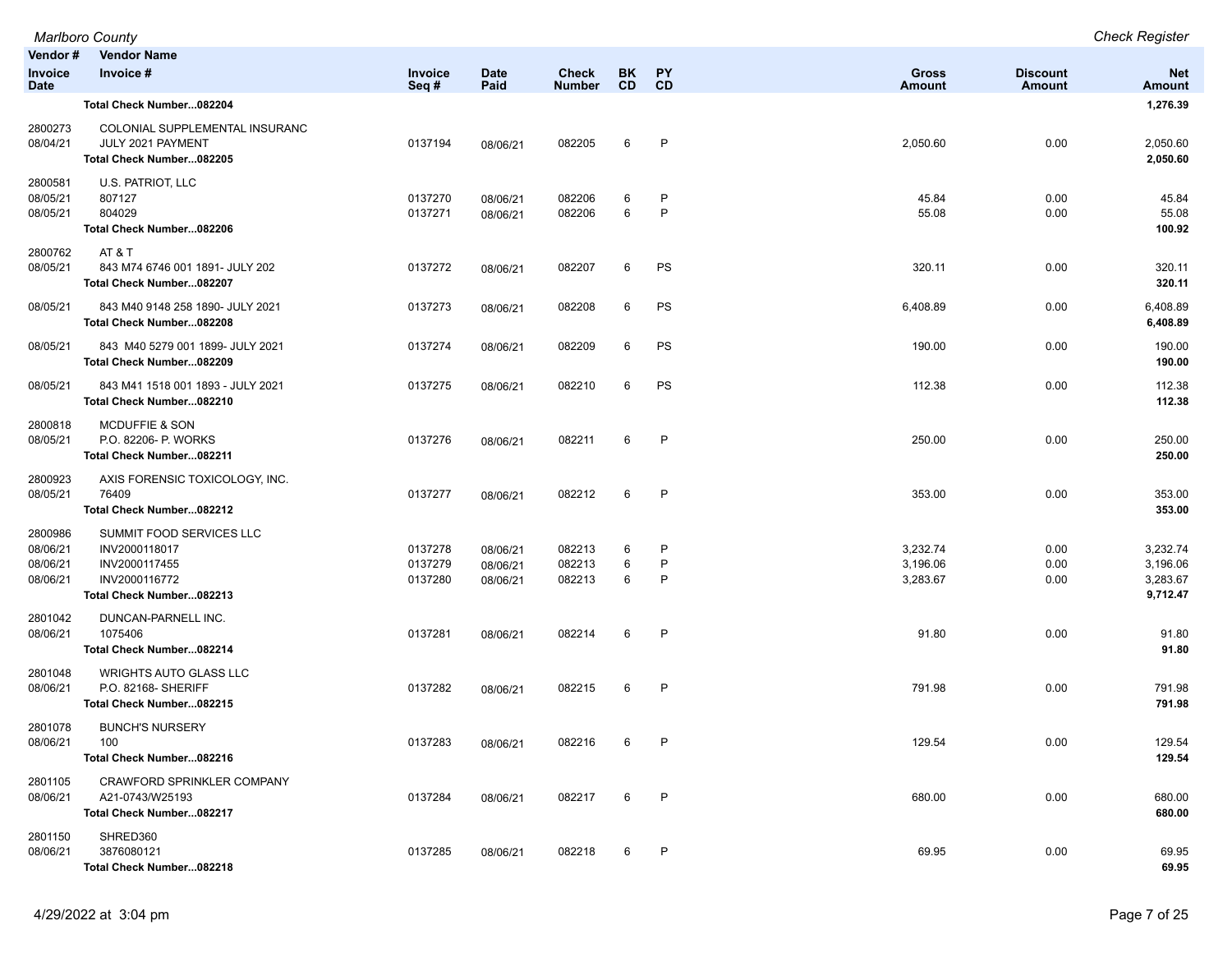|                      | Marlboro County                 |                    |             |                  |        |              |                  |                 | <b>Check Register</b> |
|----------------------|---------------------------------|--------------------|-------------|------------------|--------|--------------|------------------|-----------------|-----------------------|
| Vendor#              | <b>Vendor Name</b>              |                    |             |                  |        |              |                  |                 |                       |
| Invoice              | Invoice #                       | Invoice            | <b>Date</b> | <b>Check</b>     | BK     | PY           | <b>Gross</b>     | <b>Discount</b> | <b>Net</b>            |
| <b>Date</b>          |                                 | Seq#               | Paid        | <b>Number</b>    | CD     | CD           | <b>Amount</b>    | <b>Amount</b>   | <b>Amount</b>         |
| 2801234              | ADP, LLC                        |                    |             |                  |        |              |                  |                 |                       |
| 08/06/21             | 584041300                       | 0137286            | 08/06/21    | 082219           | 6      | P            | 3,720.32         | 0.00            | 3,720.32              |
| 08/06/21             | 584935896                       | 0137287            | 08/06/21    | 082219           | 6      | P            | 137.46           | 0.00            | 137.46                |
|                      | Total Check Number082219        |                    |             |                  |        |              |                  |                 | 3,857.78              |
| 2801250              | <b>ASIFLEX</b>                  |                    |             |                  |        |              |                  |                 |                       |
| 08/04/21             | ADMIN/MED SPEND PR END 74/31/21 | 0137198            | 08/06/21    | 082220           | 6      | P            | 138.40           | 0.00            | 138.40                |
|                      | Total Check Number082220        |                    |             |                  |        |              |                  |                 | 138.40                |
| 2801261              | TMS INTERNATIONAL, LLC          |                    |             |                  |        |              |                  |                 |                       |
| 08/06/21             | 10243579                        | 0137288            | 08/06/21    | 082221           | 6      | P            | 1,661.59         | 0.00            | 1,661.59              |
| 08/06/21             | 10244534                        | 0137289            | 08/06/21    | 082221           | 6      | P            | 4,758.12         | 0.00            | 4,758.12              |
| 08/06/21             | 10244056                        | 0137290            | 08/06/21    | 082221           | 6      | P            | 10,092.60        | 0.00            | 10,092.60             |
|                      | Total Check Number082221        |                    |             |                  |        |              |                  |                 | 16,512.31             |
| 2801280              | <b>EMS CHARTS</b>               |                    |             |                  |        |              |                  |                 |                       |
| 08/06/21             | INV00091354                     | 0137291            | 08/06/21    | 082222           | 6      | $\mathsf{P}$ | 13,848.25        | 0.00            | 13,848.25             |
|                      | Total Check Number082222        |                    |             |                  |        |              |                  |                 | 13,848.25             |
| 2801281              | <b>BOUND TREE MEDICAL, LLC</b>  |                    |             |                  |        |              |                  |                 |                       |
| 08/06/21             | 84137551                        | 0137292            | 08/06/21    | 082223           | 6      | $\mathsf{P}$ | 1,041.03         | 0.00            | 1,041.03              |
|                      | Total Check Number082223        |                    |             |                  |        |              |                  |                 | 1,041.03              |
| 2801338              | ELECTRONICS SERVICE CO.         |                    |             |                  |        |              |                  |                 |                       |
| 08/06/21             | 1016940                         | 0137293            | 08/06/21    | 082224           | 6      | $\mathsf{P}$ | 50.04            | 0.00            | 50.04                 |
|                      | Total Check Number082224        |                    |             |                  |        |              |                  |                 | 50.04                 |
| 2801341              | MEDIKO P.C.                     |                    |             |                  |        |              |                  |                 |                       |
| 08/06/21             | 3985                            | 0137294            | 08/06/21    | 082225           | 6      | $\mathsf{P}$ | 12,926.88        | 0.00            | 12,926.88             |
|                      | Total Check Number082225        |                    |             |                  |        |              |                  |                 | 12,926.88             |
| 2801364              | <b>VOIANCE</b>                  |                    |             |                  |        |              |                  |                 |                       |
| 08/06/21             | 1362094                         | 0137295            | 08/06/21    | 082226           | 6      | P            | 25.00            | 0.00            | 25.00                 |
|                      | Total Check Number082226        |                    |             |                  |        |              |                  |                 | 25.00                 |
| 2801527              | PEE DEE REGIONAL EMERG MED SVC  |                    |             |                  |        |              |                  |                 |                       |
| 08/06/21             | 27740                           | 0137296            | 08/06/21    | 082227           | 6      | P            | 49.00            | 0.00            | 49.00                 |
|                      | Total Check Number082227        |                    |             |                  |        |              |                  |                 | 49.00                 |
| 2801548              | PUBLIQ, LLC                     |                    |             |                  |        |              |                  |                 |                       |
| 08/06/21             | 000565059-7563                  | 0137297            | 08/06/21    | 082228           | 6      | PS           | 1,504.18         | 0.00            | 1,504.18              |
|                      | Total Check Number082228        |                    |             |                  |        |              |                  |                 | 1,504.18              |
| 2801550              | UNIFIRST CORPORATION            |                    |             |                  |        |              |                  |                 |                       |
| 08/06/21             | 298 2886538                     | 0137298            | 08/06/21    | 082229           | 6      | P            | 146.78           | 0.00            | 146.78                |
| 08/06/21<br>08/06/21 | 298 2884360<br>298 2882127      | 0137299<br>0137300 | 08/06/21    | 082229<br>082229 | 6<br>6 | P<br>P       | 146.78<br>146.78 | 0.00<br>0.00    | 146.78<br>146.78      |
|                      | Total Check Number082229        |                    | 08/06/21    |                  |        |              |                  |                 | 440.34                |
| 2801590              | GOV. FINANCE OFFICERS ASSOC.    |                    |             |                  |        |              |                  |                 |                       |
| 08/06/21             | 0258656                         | 0137301            | 08/06/21    | 082230           | 6      | P            | 225.00           | 0.00            | 225.00                |
|                      | Total Check Number082230        |                    |             |                  |        |              |                  |                 | 225.00                |
| 2801591              | THOMAS G. HYATT                 |                    |             |                  |        |              |                  |                 |                       |
| 08/06/21             | 0964593                         | 0137302            | 08/06/21    | 082231           | 6      | P            | 42.47            | 0.00            | 42.47                 |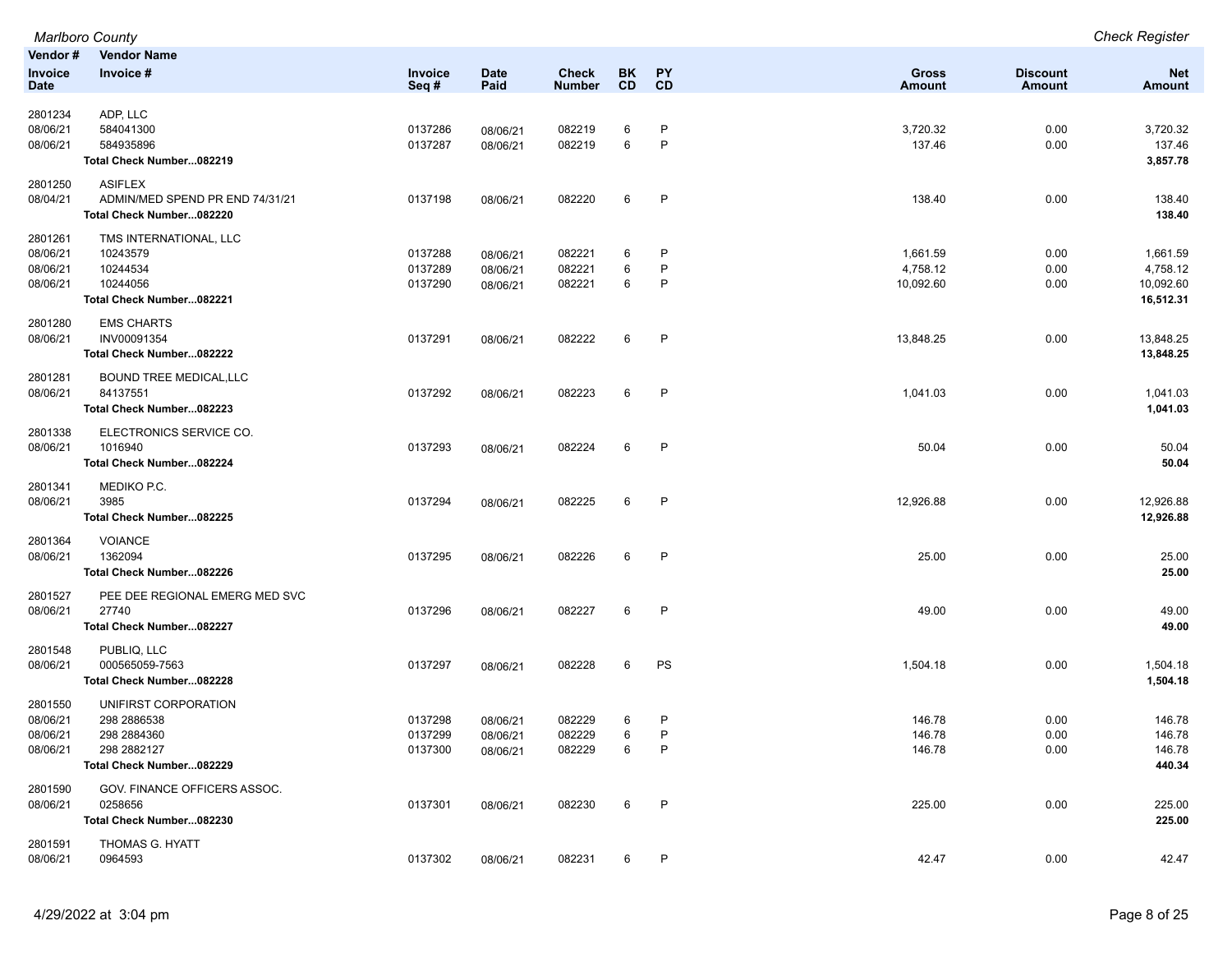|                                             | <b>Marlboro County</b>                                                                            |                               |                                  |                               |                  |                        |                               |                           | <b>Check Register</b>              |
|---------------------------------------------|---------------------------------------------------------------------------------------------------|-------------------------------|----------------------------------|-------------------------------|------------------|------------------------|-------------------------------|---------------------------|------------------------------------|
| Vendor#<br><b>Invoice</b><br><b>Date</b>    | <b>Vendor Name</b><br>Invoice #                                                                   | Invoice<br>Seq#               | <b>Date</b><br>Paid              | <b>Check</b><br><b>Number</b> | BK.<br><b>CD</b> | <b>PY</b><br><b>CD</b> | <b>Gross</b><br><b>Amount</b> | <b>Discount</b><br>Amount | <b>Net</b><br><b>Amount</b>        |
|                                             | Total Check Number082231                                                                          |                               |                                  |                               |                  |                        |                               |                           | 42.47                              |
| 0000745<br>08/06/21                         | <b>JOHN CROWLEY</b><br>BASKETBALL OFFICIAL 7/19/7/29/21<br>Total Check Number082232               | 0137313                       | 08/06/21                         | 082232                        | 6                | P                      | 210.00                        | 0.00                      | 210.00<br>210.00                   |
| 0001230<br>08/06/21                         | JAMES WOODS JOHNSON<br>BASKETBALL OFFICIAL 7/20/2021<br>Total Check Number082233                  | 0137312                       | 08/06/21                         | 082233                        | 6                | $\mathsf{P}$           | 90.00                         | 0.00                      | 90.00<br>90.00                     |
| 0001252<br>08/06/21                         | <b>DEAN TURNER</b><br>BASKETBALL OFFICIAL 7/21/7/29/21<br>Total Check Number082234                | 0137310                       | 08/06/21                         | 082234                        | 6                | $\mathsf{P}$           | 450.00                        | 0.00                      | 450.00<br>450.00                   |
| 0008034<br>08/06/21                         | LAWRENCE ELLERBE JR<br>BASKETBALL OFFICIAL 7/19/7/29/21<br>Total Check Number082235               | 0137311                       | 08/06/21                         | 082235                        | 6                | P                      | 240.00                        | 0.00                      | 240.00<br>240.00                   |
| 2800116<br>08/06/21                         | EDDIE CHAPLIN JR<br>BASKETBALL OFFICIAL 7/22/2021<br>Total Check Number082236                     | 0137309                       | 08/06/21                         | 082236                        | 6                | $\mathsf{P}$           | 30.00                         | 0.00                      | 30.00<br>30.00                     |
| 2800471<br>08/06/21                         | <b>BOBBY JOHNSON</b><br>BASKETBALL OFFICIAL 7/27/7/29/21<br>Total Check Number082237              | 0137315                       | 08/06/21                         | 082237                        | 6                | P                      | 450.00                        | 0.00                      | 450.00<br>450.00                   |
| 2800843<br>08/06/21                         | <b>JEMEL FOX</b><br>BASKETBALL OFFICIAL 7/19/7/29/21<br>Total Check Number082238                  | 0137314                       | 08/06/21                         | 082238                        | 6                | P                      | 630.00                        | 0.00                      | 630.00<br>630.00                   |
| 2801402<br>08/06/21                         | <b>SHANNON ADAMS</b><br>BASKETBALL OFFICIAL 7/27/7/29/21<br>Total Check Number082239              | 0137308                       | 08/06/21                         | 082239                        | 6                | $\mathsf{P}$           | 180.00                        | 0.00                      | 180.00<br>180.00                   |
| 0000009<br>08/12/21<br>08/12/21<br>08/12/21 | MARLBORO HERALD-ADVOCATE<br>MA10-212168<br>MA10-212173<br>MA10-212235<br>Total Check Number082240 | 0137333<br>0137334<br>0137335 | 08/12/21<br>08/12/21<br>08/12/21 | 082240<br>082240<br>082240    | 6<br>6<br>6      | P<br>P<br>P            | 84.00<br>63.00<br>84.00       | 0.00<br>0.00<br>0.00      | 84.00<br>63.00<br>84.00<br>231.00  |
| 0000036<br>08/11/21<br>08/11/21<br>08/11/21 | <b>TODD'S COMPUTER</b><br>11594<br>11630<br>11595<br>Total Check Number082241                     | 0137316<br>0137317<br>0137318 | 08/12/21<br>08/12/21<br>08/12/21 | 082241<br>082241<br>082241    | 6<br>6<br>6      | P<br>P<br>P            | 74.71<br>42.70<br>128.10      | 0.00<br>0.00<br>0.00      | 74.71<br>42.70<br>128.10<br>245.51 |
| 0000338<br>08/11/21                         | PITNEY BOWES<br>3314031338<br>Total Check Number082242                                            | 0137319                       | 08/12/21                         | 082242                        | 6                | PS                     | 209.69                        | 0.00                      | 209.69<br>209.69                   |
| 0000425<br>08/11/21                         | COMMUNICATIONS TECHNOLOGY, LLC<br>16877<br>Total Check Number082243                               | 0137320                       | 08/12/21                         | 082243                        | 6                | $\mathsf{P}$           | 4,695.15                      | 0.00                      | 4,695.15<br>4,695.15               |
| 0000621<br>08/11/21                         | LOWE'S COMPANIES, INC<br>906336                                                                   | 0137321                       | 08/12/21                         | 082244                        | 6                | P                      | 444.19                        | 0.00                      | 444.19                             |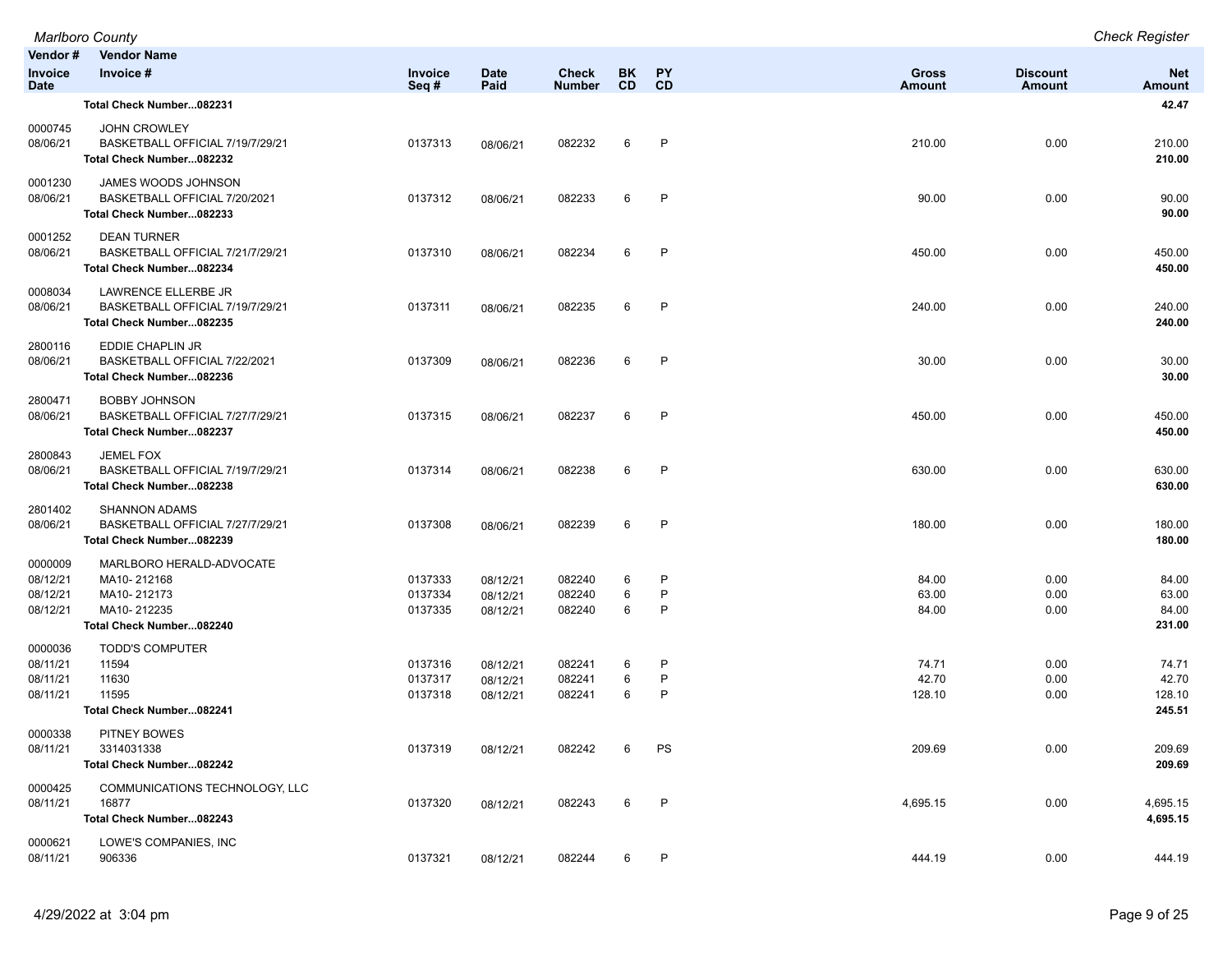| Vendor #       | <b>Vendor Name</b>               |                |             |               |           |              |          |                 |            |
|----------------|----------------------------------|----------------|-------------|---------------|-----------|--------------|----------|-----------------|------------|
| <b>Invoice</b> | Invoice #                        | <b>Invoice</b> | <b>Date</b> | <b>Check</b>  | <b>BK</b> | PΥ           | Gross    | <b>Discount</b> | <b>Net</b> |
| Date           |                                  | Seq#           | Paid        | <b>Number</b> | CD        | CD           | Amount   | <b>Amount</b>   | Amount     |
| 08/11/21       | 906337                           | 0137322        | 08/12/21    | 082244        | 6         | P            | 159.26   | 0.00            | 159.26     |
| 08/11/21       | 907379                           | 0137323        | 08/12/21    | 082244        | 6         | P            | 33.43    | 0.00            | 33.43      |
| 08/11/21       | 907380                           | 0137324        | 08/12/21    | 082244        | 6         | P            | 57.54    | 0.00            | 57.54      |
| 08/11/21       | 904173                           | 0137325        | 08/12/21    | 082244        | 6         | P            | 235.75   | 0.00            | 235.75     |
|                | Total Check Number082244         |                |             |               |           |              |          |                 | 930.17     |
|                |                                  |                |             |               |           |              |          |                 |            |
| 0000678        | AT & T                           |                |             |               |           |              |          |                 |            |
| 08/11/21       | 803 M07 0242 001- AUGUST 2021    | 0137326        | 08/12/21    | 082245        | 6         | PS           | 112.95   | 0.00            | 112.95     |
|                | Total Check Number082245         |                |             |               |           |              |          |                 | 112.95     |
| 0000691        | GALE                             |                |             |               |           |              |          |                 |            |
| 08/11/21       | 74788823                         | 0137327        | 08/12/21    | 082246        | 6         | P            | 122.36   | 0.00            | 122.36     |
| 08/11/21       | 74794673                         | 0137328        | 08/12/21    | 082246        | 6         | P            | 26.99    | 0.00            | 26.99      |
| 08/11/21       | 74795156                         | 0137329        | 08/12/21    | 082246        | 6         | P            | 50.23    | 0.00            | 50.23      |
|                | Total Check Number082246         |                |             |               |           |              |          |                 | 199.58     |
|                |                                  |                |             |               |           |              |          |                 |            |
| 0000841        | CAROLINA SECURITY & FIRE, INC    |                |             |               |           |              |          |                 |            |
| 08/11/21       | 34194                            | 0137330        | 08/12/21    | 082247        | 6         | P            | 39.95    | 0.00            | 39.95      |
|                | Total Check Number082247         |                |             |               |           |              |          |                 | 39.95      |
| 0000921        | <b>MEGGS AUTOMOTIVE</b>          |                |             |               |           |              |          |                 |            |
| 08/12/21       | 9318                             | 0137336        | 08/12/21    | 082248        | 6         | $\mathsf{P}$ | 54.26    | 0.00            | 54.26      |
|                | Total Check Number082248         |                |             |               |           |              |          |                 | 54.26      |
|                |                                  |                |             |               |           |              |          |                 |            |
| 0000931        | <b>NAPA</b>                      |                |             |               |           |              |          |                 |            |
| 08/11/21       | MARLBOR COUNTY- JULY 2021        | 0137331        | 08/12/21    | 082249        | 6         | P            | 1,989.88 | 0.00            | 1,989.88   |
|                | Total Check Number082249         |                |             |               |           |              |          |                 | 1,989.88   |
| 0001008        | HERALD OFFICE SUPPLY INC         |                |             |               |           |              |          |                 |            |
| 08/12/21       | 922797-0                         | 0137337        | 08/12/21    | 082250        | 6         | P            | 159.80   | 0.00            | 159.80     |
| 08/12/21       | 921350-0                         | 0137338        | 08/12/21    | 082250        | 6         | P            | 236.71   | 0.00            | 236.71     |
| 08/12/21       | 921382-0                         | 0137339        | 08/12/21    | 082250        | 6         | P            | 111.55   | 0.00            | 111.55     |
| 08/12/21       | 921358-0                         | 0137340        | 08/12/21    | 082250        | 6         | P            | 138.09   | 0.00            | 138.09     |
| 08/12/21       | 921384-0                         | 0137341        | 08/12/21    | 082250        | 6         | P            | 776.52   | 0.00            | 776.52     |
|                | Total Check Number082250         |                |             |               |           |              |          |                 | 1,422.67   |
|                |                                  |                |             |               |           |              |          |                 |            |
| 0001079        | CAROLINA SIGNS SCREEN PRINTING   |                |             |               |           |              |          |                 |            |
| 08/12/21       | P.O. 82251- RECREATION           | 0137342        | 08/12/21    | 082251        | 6         | $\mathsf{P}$ | 684.72   | 0.00            | 684.72     |
|                | Total Check Number082251         |                |             |               |           |              |          |                 | 684.72     |
| 0001110        | <b>VERIZON WIRELESS</b>          |                |             |               |           |              |          |                 |            |
| 08/12/21       | 9884237045- JULY 2021            | 0137343        | 08/12/21    | 082252        | 6         | PS           | 40.90    | 0.00            | 40.90      |
| 08/12/21       | 9884237045- JULY 2021            | 0138535        | 08/12/21    | 082252        | 6         | $\mathsf{P}$ | $-40.90$ | 0.00            | $-40.90$   |
|                | Total Check Number082252         |                |             |               |           |              |          |                 | 0.00       |
|                |                                  |                |             |               |           |              |          |                 |            |
| 0001118        | <b>EDWARDS REFRIGERATION INC</b> |                |             |               |           |              |          |                 |            |
| 08/12/21       | 74844                            | 0137344        | 08/12/21    | 082253        | 6         | P            | 1,708.40 | 0.00            | 1.708.40   |
| 08/12/21       | 74867                            | 0137345        | 08/12/21    | 082253        | 6         | P            | 555.00   | 0.00            | 555.00     |
|                | Total Check Number082253         |                |             |               |           |              |          |                 | 2,263.40   |
| 0001139        | MARLBORO ELECTRIC COOP., INC.    |                |             |               |           |              |          |                 |            |
| 08/12/21       | 7176002- AUGUST 2021             | 0137346        | 08/12/21    | 082254        | 6         | P            | 52.00    | 0.00            | 52.00      |
| 08/12/21       | 7176003- AUGUST 2021             | 0137347        | 08/12/21    | 082254        | 6         | P            | 481.00   | 0.00            | 481.00     |
| 08/12/21       | 7176004- AUGUST 2021             | 0137348        | 08/12/21    | 082254        | 6         | P            | 62.57    | 0.00            | 62.57      |
| 08/12/21       | 7176005- AUGUST 2021             | 0137349        | 08/12/21    | 082254        | 6         | P            | 43.00    | 0.00            | 43.00      |
|                |                                  |                |             |               |           |              |          |                 |            |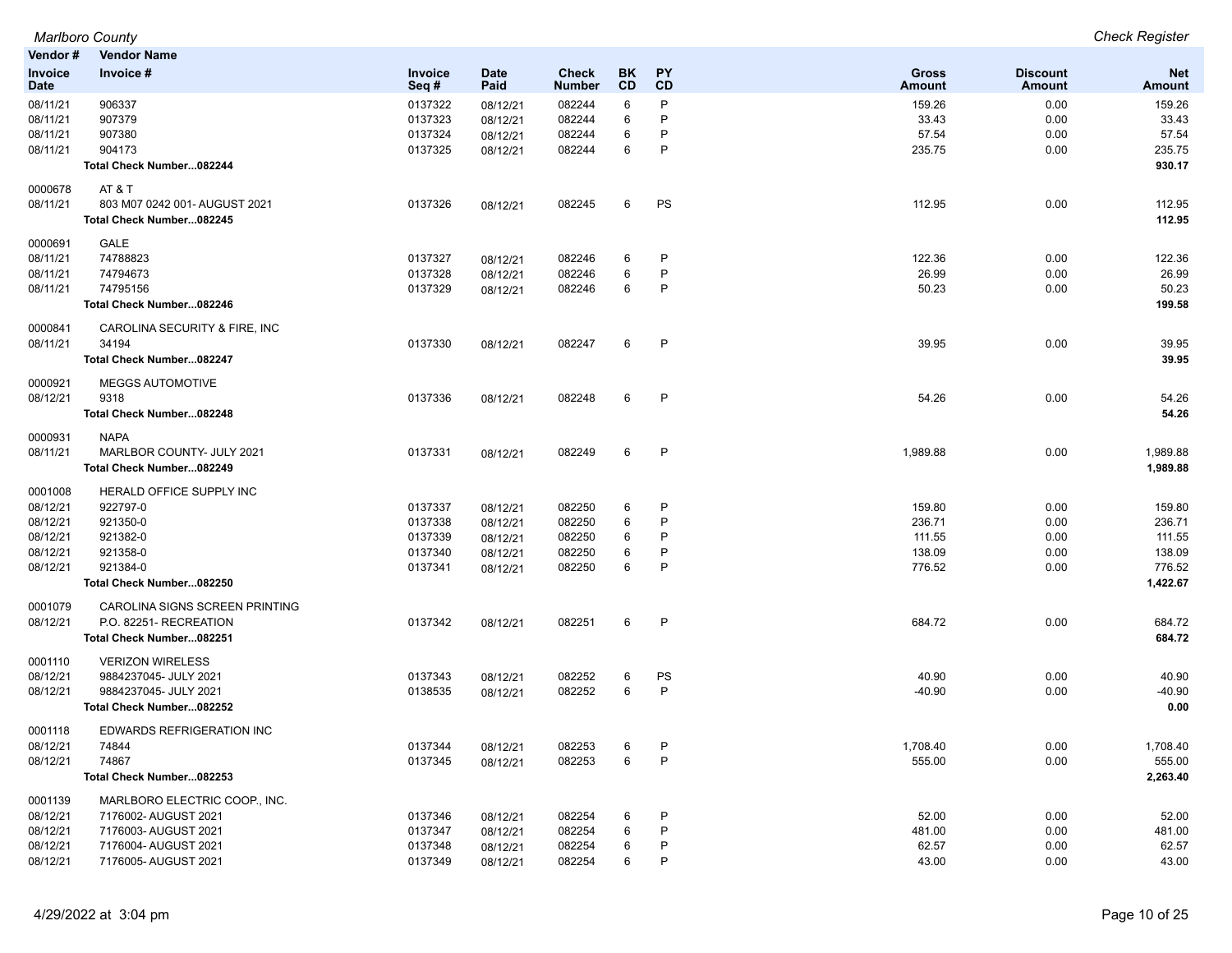| Vendor#                       | <b>Vendor Name</b>                    |                 |                     |                               |          |                 |                        |                                  |                      |
|-------------------------------|---------------------------------------|-----------------|---------------------|-------------------------------|----------|-----------------|------------------------|----------------------------------|----------------------|
| <b>Invoice</b><br><b>Date</b> | Invoice #                             | Invoice<br>Seq# | <b>Date</b><br>Paid | <b>Check</b><br><b>Number</b> | BK<br>CD | <b>PY</b><br>CD | <b>Gross</b><br>Amount | <b>Discount</b><br><b>Amount</b> | <b>Net</b><br>Amount |
| 08/12/21                      | 7176009- AUGUST 2021                  | 0137350         | 08/12/21            | 082254                        | 6        | P               | 78.00                  | 0.00                             | 78.00                |
| 08/12/21                      | 7176012- AUGUST 2021                  | 0137351         | 08/12/21            | 082254                        | 6        | P               | 48.00                  | 0.00                             | 48.00                |
| 08/12/21                      | 7176015- AUGUST 2021                  | 0137352         | 08/12/21            | 082254                        | 6        | P               | 481.00                 | 0.00                             | 481.00               |
| 08/12/21                      | 7176017- AUGUST 2021                  | 0137353         | 08/12/21            | 082254                        | 6        | P               | 105.00                 | 0.00                             | 105.00               |
|                               | Total Check Number082254              |                 |                     |                               |          |                 |                        |                                  | 1,350.57             |
| 0001141                       | DAVIS FURNITURE STORE                 |                 |                     |                               |          |                 |                        |                                  |                      |
| 08/12/21                      | P.O. 82224- EMS                       | 0137355         | 08/12/21            | 082255                        | 6        | $\mathsf{P}$    | 1,215.00               | 0.00                             | 1,215.00             |
|                               | Total Check Number082255              |                 |                     |                               |          |                 |                        |                                  | 1,215.00             |
| 0001157<br>08/12/21           | AIRGAS NATIONAL WELDERS<br>9981535466 |                 |                     |                               |          | P               | 161.84                 |                                  |                      |
|                               |                                       | 0137354         | 08/12/21            | 082256                        | 6        |                 |                        | 0.00                             | 161.84               |
|                               | Total Check Number082256              |                 |                     |                               |          |                 |                        |                                  | 161.84               |
| 0001181                       | <b>WILLIAMS TIRE SERVICES</b>         |                 |                     |                               |          |                 |                        |                                  |                      |
| 08/12/21                      | 115095                                | 0137356         | 08/12/21            | 082257                        | 6        | P               | 15.00                  | 0.00                             | 15.00                |
|                               | Total Check Number082257              |                 |                     |                               |          |                 |                        |                                  | 15.00                |
| 0002854                       | <b>DEMCO INC</b>                      |                 |                     |                               |          |                 |                        |                                  |                      |
| 08/12/21                      | 6983502                               | 0137357         | 08/12/21            | 082258                        | 6        | $\mathsf{P}$    | 161.55                 | 0.00                             | 161.55               |
|                               | Total Check Number082258              |                 |                     |                               |          |                 |                        |                                  | 161.55               |
| 0003954                       | CAUSEY HOMECENTER, INC.               |                 |                     |                               |          |                 |                        |                                  |                      |
| 08/12/21                      | MARLBORO COUNTY - JULY 2021           | 0137358         | 08/12/21            | 082259                        | 6        | P               | 168.96                 | 0.00                             | 168.96               |
|                               | Total Check Number082259              |                 |                     |                               |          |                 |                        |                                  | 168.96               |
| 0004094                       | <b>XEROX CORPORATION</b>              |                 |                     |                               |          |                 |                        |                                  |                      |
| 08/12/21                      | 013964425                             | 0137359         | 08/12/21            | 082260                        | 6        | P               | 203.28                 | 0.00                             | 203.28               |
| 08/12/21                      | 13964447                              | 0137360         | 08/12/21            | 082260                        | 6        | P               | 28.61                  | 0.00                             | 28.61                |
| 08/12/21                      | 013964418                             | 0137361         | 08/12/21            | 082260                        | 6        | P               | 45.36                  | 0.00                             | 45.36                |
| 08/12/21                      | 013964412                             | 0137362         | 08/12/21            | 082260                        | 6        | P               | 25.84                  | 0.00                             | 25.84                |
| 08/12/21                      | 013964411                             | 0137363         | 08/12/21            | 082260                        | 6        | P               | 233.69                 | 0.00                             | 233.69               |
| 08/12/21                      | 013964437                             | 0137364         | 08/12/21            | 082260                        | 6        | P               | 81.52                  | 0.00                             | 81.52                |
|                               | Total Check Number082260              |                 |                     |                               |          |                 |                        |                                  | 618.30               |
| 0009440                       | <b>GRAINGER</b>                       |                 |                     |                               |          |                 |                        |                                  |                      |
| 08/12/21                      | 9012517406                            | 0137365         | 08/12/21            | 082261                        | 6        | P               | 464.00                 | 0.00                             | 464.00               |
|                               | Total Check Number082261              |                 |                     |                               |          |                 |                        |                                  | 464.00               |
| 2800016                       | <b>GEORGIA DETENTION SERVICES</b>     |                 |                     |                               |          |                 |                        |                                  |                      |
| 08/12/21                      | 1584                                  | 0137366         | 08/12/21            | 082262                        | 6        | $\mathsf{P}$    | 12,400.00              | 0.00                             | 12,400.00            |
|                               | Total Check Number082262              |                 |                     |                               |          |                 |                        |                                  | 12,400.00            |
| 0001190                       | PALMETTO PROFESSIONAL SERVICES        |                 |                     |                               |          |                 |                        |                                  |                      |
| 08/12/21                      | 20139                                 | 0137367         | 08/13/21            | 082263                        | 6        | P               | 190.00                 | 0.00                             | 190.00               |
|                               | Total Check Number082263              |                 |                     |                               |          |                 |                        |                                  | 190.00               |
| 2800131                       | <b>EMBASSY SUITES MYRTLE BEACH</b>    |                 |                     |                               |          |                 |                        |                                  |                      |
| 08/12/21                      | CONF. #81932247-LORI MOSES            | 0137368         | 08/13/21            | 082264                        | 6        | PS              | 967.68                 | 0.00                             | 967.68               |
|                               | Total Check Number082264              |                 |                     |                               |          |                 |                        |                                  | 967.68               |
| 08/12/21                      | CONF# 80097047- CHRISTINA THOMPSON    | 0137369         | 08/13/21            | 082265                        | 6        | PS              | 967.68                 | 0.00                             | 967.68               |
|                               | Total Check Number082265              |                 |                     |                               |          |                 |                        |                                  | 967.68               |
| 08/12/21                      | CONF#87960823-PHYLLIS HAGAN           | 0137370         | 08/13/21            | 082266                        | 6        | PS              | 967.68                 | 0.00                             | 967.68               |
|                               | Total Check Number082266              |                 |                     |                               |          |                 |                        |                                  | 967.68               |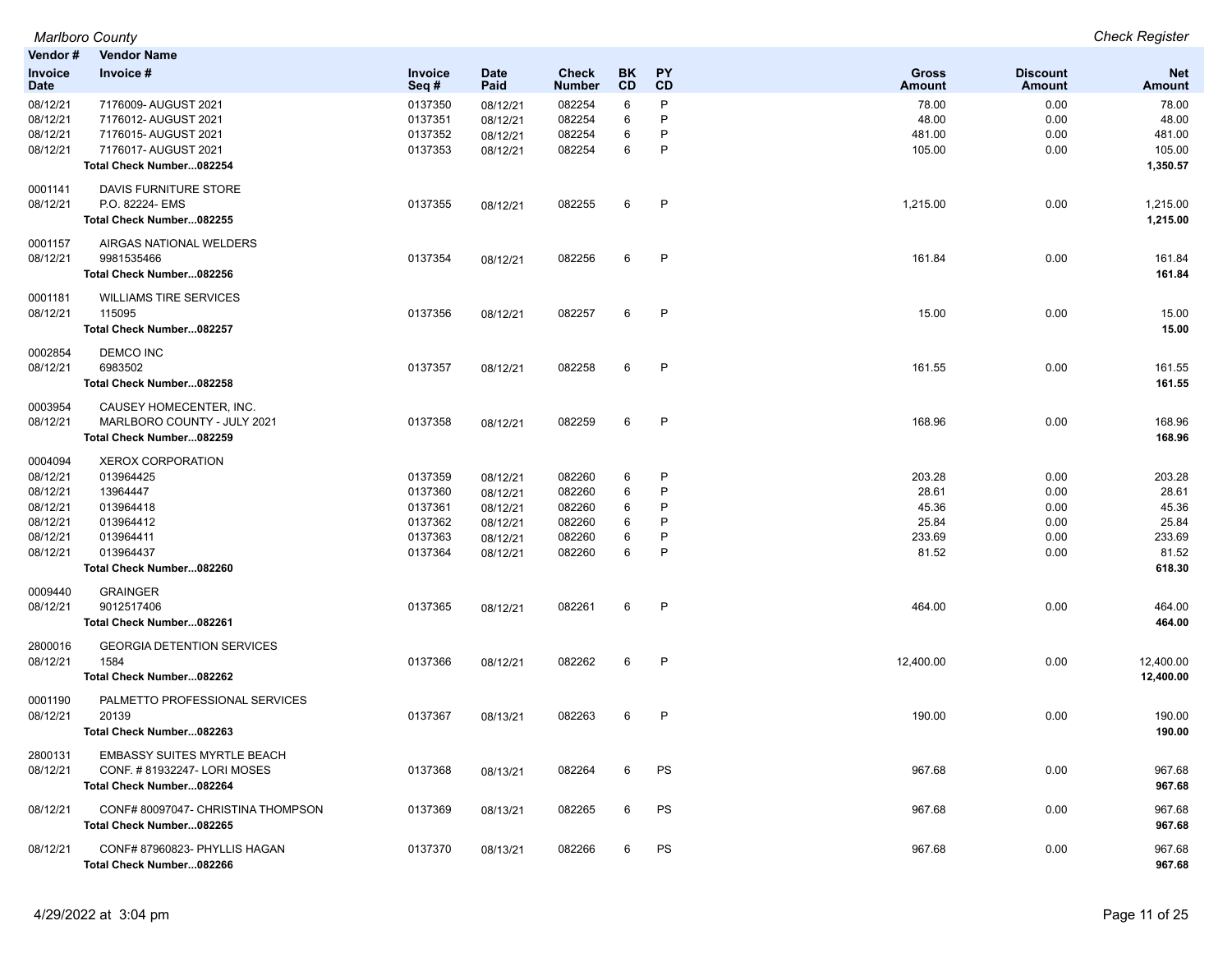*Marlboro County Check Register*

| Vendor #<br><b>Invoice</b><br><b>Date</b>   | <b>Vendor Name</b><br>Invoice #                                                               | Invoice<br>Seq#               | <b>Date</b><br>Paid              | <b>Check</b><br><b>Number</b> | <b>BK</b><br>CD | <b>PY</b><br>CD | <b>Gross</b><br><b>Amount</b> | <b>Discount</b><br>Amount | <b>Net</b><br><b>Amount</b>       |
|---------------------------------------------|-----------------------------------------------------------------------------------------------|-------------------------------|----------------------------------|-------------------------------|-----------------|-----------------|-------------------------------|---------------------------|-----------------------------------|
| 08/12/21                                    | CONF# 80879479- BRENDA DIXON<br>Total Check Number082267                                      | 0137371                       | 08/13/21                         | 082267                        | 6               | PS              | 645.12                        | 0.00                      | 645.12<br>645.12                  |
| 08/12/21                                    | CONF# 84025047- JAMES ABRAHAM JR<br>Total Check Number082268                                  | 0137372                       | 08/13/21                         | 082268                        | 6               | PS              | 645.12                        | 0.00                      | 645.12<br>645.12                  |
| 08/12/21                                    | CONF# 86908503- MARION SMITH<br>Total Check Number082269                                      | 0137373                       | 08/13/21                         | 082269                        | 6               | PS              | 645.12                        | 0.00                      | 645.12<br>645.12                  |
| 08/12/21                                    | CONF#86121943-WILLIAM B ROGERS<br>Total Check Number082270                                    | 0137374                       | 08/13/21                         | 082270                        | 6               | PS              | 645.12                        | 0.00                      | 645.12<br>645.12                  |
| 08/12/21                                    | CONF# 87694647- KEITH BREWINGTON<br>Total Check Number082271                                  | 0137375                       | 08/13/21                         | 082271                        | 6               | PS              | 645.12                        | 0.00                      | 645.12<br>645.12                  |
| 08/12/21                                    | CONF# 84286679- SHARON THOMAS<br>Total Check Number082272                                     | 0137376                       | 08/13/21                         | 082272                        | 6               | PS              | 645.12                        | 0.00                      | 645.12<br>645.12                  |
| 2800145<br>08/12/21                         | THE LAURINBURG EXCHANGE<br>302574921<br>Total Check Number082273                              | 0137377                       | 08/13/21                         | 082273                        | 6               | $\mathsf{P}$    | 93.25                         | 0.00                      | 93.25<br>93.25                    |
| 2800281<br>08/12/21<br>08/12/21<br>08/12/21 | <b>INGRAM LIBRARY SERVICE</b><br>54024242<br>54061845<br>54107257<br>Total Check Number082274 | 0137378<br>0137379<br>0137380 | 08/13/21<br>08/13/21<br>08/13/21 | 082274<br>082274<br>082274    | 6<br>6<br>6     | P<br>P<br>P     | 29.42<br>46.17<br>38.39       | 0.00<br>0.00<br>0.00      | 29.42<br>46.17<br>38.39<br>113.98 |
| 2800790<br>08/12/21                         | <b>CHARM-TEX</b><br>0257378-IN<br>Total Check Number082275                                    | 0137381                       | 08/13/21                         | 082275                        | 6               | $\mathsf{P}$    | 533.90                        | 0.00                      | 533.90<br>533.90                  |
| 2800891<br>08/12/21                         | ZOLL MEDICAL CORPORATION<br>3339752<br>Total Check Number082276                               | 0137382                       | 08/13/21                         | 082276                        | 6               | P               | 1,065.55                      | 0.00                      | 1,065.55<br>1,065.55              |
| 2800914<br>08/12/21                         | <b>BENNETTSVILLE FORD</b><br>5900581<br>Total Check Number082277                              | 0137383                       | 08/13/21                         | 082277                        | 6               | P               | 429.43                        | 0.00                      | 429.43<br>429.43                  |
| 2800947<br>08/12/21                         | 4 IMPRINT<br>21455332<br>Total Check Number082278                                             | 0137384                       | 08/13/21                         | 082278                        | 6               | P               | 492.42                        | 0.00                      | 492.42<br>492.42                  |
| 2800986<br>08/12/21                         | SUMMIT FOOD SERVICES LLC<br>INV2000118568<br>Total Check Number082279                         | 0137385                       | 08/13/21                         | 082279                        | 6               | P               | 3,254.88                      | 0.00                      | 3,254.88<br>3,254.88              |
| 2801039<br>08/12/21                         | HARRIS, MCLEOD & RUFFNER<br>FILE#8576- JULY 2021<br>Total Check Number082280                  | 0137386                       | 08/13/21                         | 082280                        | 6               | P               | 1,700.00                      | 0.00                      | 1,700.00<br>1,700.00              |
| 2801142<br>08/12/21                         | MANSFIELD OIL COMPANY<br>SQLCD-700202<br>Total Check Number082281                             | 0137387                       | 08/13/21                         | 082281                        | 6               | P               | 17,409.88                     | 0.00                      | 17,409.88<br>17,409.88            |

2801162 BENJAMIN HENDRIX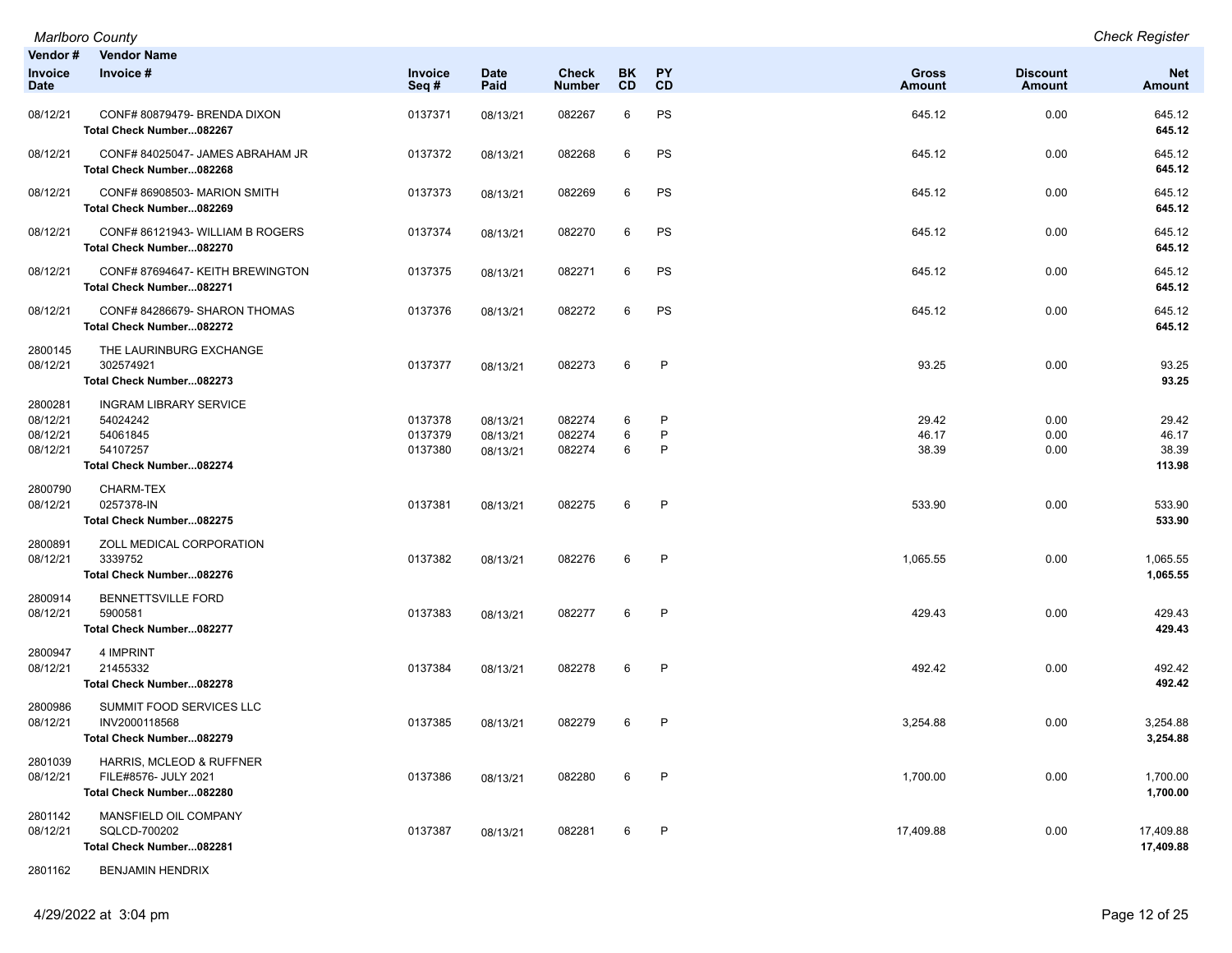|                                 | <b>Marlboro County</b>                                                                    |                    |                      |                        |                  |                        |                        |                                  | <b>Check Register</b>       |
|---------------------------------|-------------------------------------------------------------------------------------------|--------------------|----------------------|------------------------|------------------|------------------------|------------------------|----------------------------------|-----------------------------|
| Vendor #                        | <b>Vendor Name</b>                                                                        |                    |                      |                        |                  |                        |                        |                                  |                             |
| Invoice<br>Date                 | Invoice #                                                                                 | Invoice<br>Seq#    | <b>Date</b><br>Paid  | Check<br><b>Number</b> | BK.<br><b>CD</b> | <b>PY</b><br><b>CD</b> | <b>Gross</b><br>Amount | <b>Discount</b><br><b>Amount</b> | <b>Net</b><br><b>Amount</b> |
| 08/12/21                        | REIMBURSEMENT FOR MEALS<br>Total Check Number082282                                       | 0137388            | 08/13/21             | 082282                 | 6                | P                      | 78.48                  | 0.00                             | 78.48<br>78.48              |
| 2801203<br>08/12/21             | <b>REPUBLIC SERVICES #782</b><br>0782-001057041<br>Total Check Number082283               | 0137389            | 08/13/21             | 082283                 | 6                | P                      | 4,001.71               | 0.00                             | 4,001.71<br>4,001.71        |
| 2801254<br>08/12/21             | INNOVATIVE COURIER SOLUTIONS<br>21114<br>Total Check Number082284                         | 0137390            | 08/13/21             | 082284                 | 6                | P                      | 72.72                  | 0.00                             | 72.72<br>72.72              |
| 2801261<br>08/12/21             | TMS INTERNATIONAL, LLC<br>10245184<br>Total Check Number082285                            | 0137391            | 08/13/21             | 082285                 | 6                | P                      | 4,902.07               | 0.00                             | 4,902.07<br>4,902.07        |
| 2801274<br>08/12/21             | <b>DOUG NEDEROSTEK</b><br>AUGUST 2021 PAYMENT<br>Total Check Number082286                 | 0137392            | 08/13/21             | 082286                 | 6                | P                      | 3,000.00               | 0.00                             | 3,000.00<br>3,000.00        |
| 2801303<br>08/12/21<br>08/12/21 | LINDE GAS & EQUIPMENT INC.<br>64679344<br>64547391<br>Total Check Number082287            | 0137393<br>0137394 | 08/13/21<br>08/13/21 | 082287<br>082287       | 6<br>6           | P<br>P                 | 64.44<br>7.28          | 0.00<br>0.00                     | 64.44<br>7.28<br>71.72      |
| 2801343<br>08/13/21             | <b>EMS MANAGEMENT &amp; CONSULTANTS</b><br>043445<br>Total Check Number082288             | 0137395            | 08/13/21             | 082288                 | 6                | $\mathsf{P}$           | 5,632.78               | 0.00                             | 5,632.78<br>5,632.78        |
| 2801347<br>08/13/21             | <b>ENTERPRISE FM TRUST</b><br>FBN4213016<br>Total Check Number082289                      | 0137396            | 08/13/21             | 082289                 | 6                | P                      | 15,545.46              | 0.00                             | 15,545.46<br>15,545.46      |
| 2801379<br>08/13/21             | <b>EMMA BETHEA</b><br><b>QTRLY P/Z MEETING</b><br>Total Check Number082290                | 0137397            | 08/13/21             | 082290                 | 6                | P                      | 200.00                 | 0.00                             | 200.00<br>200.00            |
| 2801380<br>08/13/21             | ROBERT JOHNSON<br><b>QTRLY P/Z MEETING</b><br>Total Check Number082291                    | 0137398            | 08/13/21             | 082291                 | 6                | P                      | 200.00                 | 0.00                             | 200.00<br>200.00            |
| 2801389<br>08/13/21             | <b>SEGRA</b><br>1984948- AUGUST<br>Total Check Number082292                               | 0137399            | 08/13/21             | 082292                 | 6                | PS                     | 300.00                 | 0.00                             | 300.00<br>300.00            |
| 2801417<br>08/13/21             | <b>WASTE CONNECTIONS</b><br>2709901<br>Total Check Number082293                           | 0137400            | 08/13/21             | 082293                 | 6                | P                      | 99,267.40              | 0.00                             | 99,267.40<br>99,267.40      |
| 2801499<br>08/13/21             | MARLBORO COUNTY MAGISTRATE<br><b>DEPOSIT SLIPS &amp; FEES</b><br>Total Check Number082294 | 0137401            | 08/13/21             | 082294                 | 6                | P                      | 200.00                 | 0.00                             | 200.00<br>200.00            |
| 2801500<br>08/13/21             | PALMETTO LAWN ENFORCEMENT, LLC<br>MCG. 072021<br>Total Check Number082295                 | 0137402            | 08/13/21             | 082295                 | 6                | P                      | 9,860.00               | 0.00                             | 9,860.00<br>9,860.00        |

2801501 CARDMEMBER SERVICE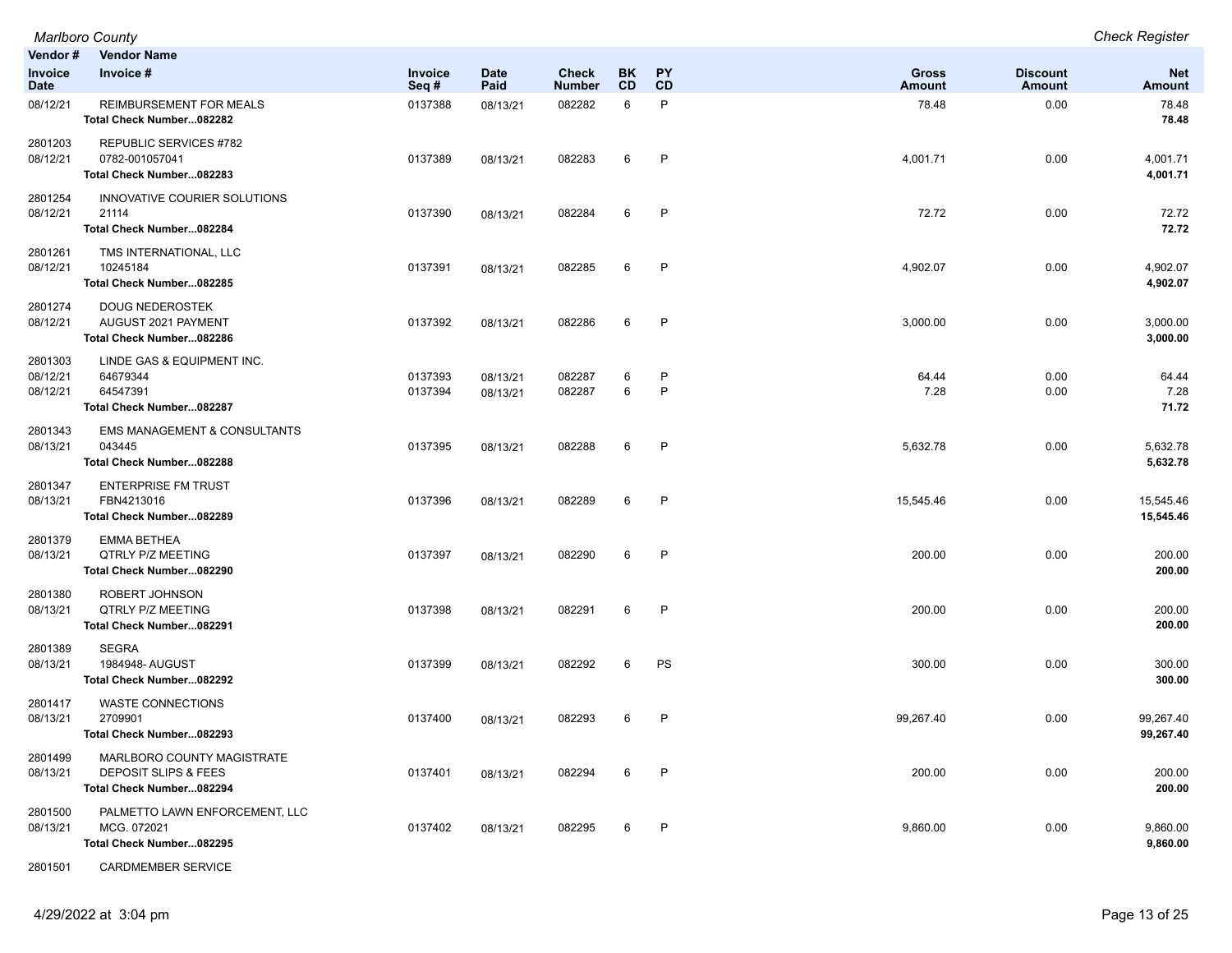| Vendor#                | <b>Vendor Name</b>             |                 |                     |                               |                        |                 |                               |                           |                             |
|------------------------|--------------------------------|-----------------|---------------------|-------------------------------|------------------------|-----------------|-------------------------------|---------------------------|-----------------------------|
| Invoice<br><b>Date</b> | Invoice #                      | Invoice<br>Seq# | <b>Date</b><br>Paid | <b>Check</b><br><b>Number</b> | <b>BK</b><br><b>CD</b> | <b>PY</b><br>CD | <b>Gross</b><br><b>Amount</b> | <b>Discount</b><br>Amount | <b>Net</b><br><b>Amount</b> |
| 08/13/21               | 7/2/21-911                     | 0137403         | 08/13/21            | 082296                        | 6                      | P               | 41.99                         | 0.00                      | 41.99                       |
| 08/13/21               | 7/7/21- COUNCIL                | 0137404         | 08/13/21            | 082296                        | 6                      | P               | 55.64                         | 0.00                      | 55.64                       |
| 08/13/21               | 7/12/21- ECON. DEVELOPMENT     | 0137405         | 08/13/21            | 082296                        | 6                      | P               | 14.99                         | 0.00                      | 14.99                       |
| 08/13/21               | 6/28/21- PERSONNEL/EMS         | 0137406         | 08/13/21            | 082296                        | 6                      | P               | 550.03                        | 0.00                      | 550.03                      |
| 08/13/21               | 7/1/21- PERSONNEL/EMS          | 0137407         | 08/13/21            | 082296                        | 6                      | P               | 324.03                        | 0.00                      | 324.03                      |
| 08/13/21               | 7/6/21- PERSONNEL              | 0137408         | 08/13/21            | 082296                        | 6                      | P               | 14.99                         | 0.00                      | 14.99                       |
| 08/13/21               | 7/7/21- PERSONNEL/EMS          | 0137409         | 08/13/21            | 082296                        | 6                      | P               | 540.65                        | 0.00                      | 540.65                      |
| 08/13/21               | 7/13/21- PERSONNEL/EMS         | 0137410         | 08/13/21            | 082296                        | 6                      | P               | 545.23                        | 0.00                      | 545.23                      |
| 08/13/21               | 7/15/21- NON DEPARTMENTAL      | 0137411         | 08/13/21            | 082296                        | 6                      | P               | 314.40                        | 0.00                      | 314.40                      |
| 08/13/21               | 7/20/21- PERSONNEL/EMS         | 0137412         | 08/13/21            | 082296                        | 6                      | P               | 541.60                        | 0.00                      | 541.60                      |
| 08/13/21               | 7/23/21- RECREATION            | 0137413         | 08/13/21            | 082296                        | $\,6$                  | P               | 1,390.50                      | 0.00                      | 1,390.50                    |
| 08/13/21               | 6/24/21- ADMIN                 | 0137414         | 08/13/21            | 082296                        | 6                      | P               | 16.99                         | 0.00                      | 16.99                       |
| 08/13/21               | 7/3/21- PROBATE                | 0137415         | 08/13/21            | 082296                        | 6                      | P               | 14.99                         | 0.00                      | 14.99                       |
|                        | Total Check Number082296       |                 |                     |                               |                        |                 |                               |                           | 4,366.03                    |
| 08/13/21               | 7/3/21- PROBATE                | 0137416         | 08/13/21            | 082297                        | $\,6$                  | P               | 14.99                         | 0.00                      | 14.99                       |
| 08/13/21               | 7/3/21- COUNCIL                | 0137417         | 08/13/21            | 082297                        | 6                      | P               | 382.80                        | 0.00                      | 382.80                      |
| 08/13/21               | 7/10/21- ADMIN                 | 0137418         | 08/13/21            | 082297                        | 6                      | P               | 32.38                         | 0.00                      | 32.38                       |
| 08/13/21               | 7/9/21- PERSONNEL              | 0137419         | 08/13/21            | 082297                        | 6                      | P               | 80.00                         | 0.00                      | 80.00                       |
| 08/13/21               | 7/13/21- COUNCIL               | 0137420         | 08/13/21            | 082297                        | 6                      | P               | 325.08                        | 0.00                      | 325.08                      |
| 08/13/21               | 7/14/21- COUNCIL               | 0137421         | 08/13/21            | 082297                        | 6                      | P               | 75.60                         | 0.00                      | 75.60                       |
| 08/13/21               | 7/16/21- COUNCIL               | 0137422         | 08/13/21            | 082297                        | $6\phantom{1}$         | P               | 400.00                        | 0.00                      | 400.00                      |
| 08/13/21               | 7/20/21-RECREATION             | 0137423         | 08/13/21            | 082297                        | 6                      | P               | 89.95                         | 0.00                      | 89.95                       |
| 08/13/21               | 7/24/21- ADMIN                 | 0137424         | 08/13/21            | 082297                        | 6                      | P               | 16.99                         | 0.00                      | 16.99                       |
| 08/13/21               | 7/23/21- NON DEPARTMENTAL      | 0137425         | 08/13/21            | 082297                        | 6                      | P               | 57.34                         | 0.00                      | 57.34                       |
|                        | Total Check Number082297       |                 |                     |                               |                        |                 |                               |                           | 1,475.13                    |
|                        |                                |                 |                     |                               |                        |                 |                               |                           |                             |
| 2801523                | WESLEY D. PARK CPA             |                 |                     |                               |                        |                 |                               |                           |                             |
| 08/13/21               | PROF. SERVICES- JULY 2021      | 0137426         | 08/13/21            | 082298                        | 6                      | P               | 5,120.00                      | 0.00                      | 5,120.00                    |
|                        | Total Check Number082298       |                 |                     |                               |                        |                 |                               |                           | 5,120.00                    |
| 2801525                | VEI COMMUNICATIONS INC.        |                 |                     |                               |                        |                 |                               |                           |                             |
| 08/13/21               | 428347                         | 0137427         | 08/13/21            | 082299                        | 6                      | $\mathsf{P}$    | 1,282.53                      | 0.00                      | 1,282.53                    |
|                        | Total Check Number082299       |                 |                     |                               |                        |                 |                               |                           | 1,282.53                    |
| 2801548                | PUBLIQ, LLC                    |                 |                     |                               |                        |                 |                               |                           |                             |
| 08/13/21               | 000565368-7563                 | 0137428         | 08/13/21            | 082300                        | 6                      | PS              | 16.83                         | 0.00                      | 16.83                       |
|                        | Total Check Number082300       |                 |                     |                               |                        |                 |                               |                           | 16.83                       |
| 08/13/21               | 000565367-7563                 | 0137429         |                     | 082301                        | 6                      | PS              | 26.38                         | 0.00                      | 26.38                       |
|                        | Total Check Number082301       |                 | 08/13/21            |                               |                        |                 |                               |                           | 26.38                       |
|                        |                                |                 |                     |                               |                        |                 |                               |                           |                             |
| 08/13/21               | 000567649-7561                 | 0137430         | 08/13/21            | 082302                        | 6                      | PS              | 1,098.22                      | 0.00                      | 1,098.22                    |
|                        | Total Check Number082302       |                 |                     |                               |                        |                 |                               |                           | 1,098.22                    |
| 08/13/21               | 000567650-7562                 | 0137431         | 08/13/21            | 082303                        | 6                      | PS              | 85.00                         | 0.00                      | 85.00                       |
|                        | Total Check Number082303       |                 |                     |                               |                        |                 |                               |                           | 85.00                       |
| 08/13/21               | 000565355-7562                 | 0137432         | 08/13/21            | 082304                        | 6                      | PS              | 1,548.07                      | 0.00                      | 1,548.07                    |
|                        | Total Check Number082304       |                 |                     |                               |                        |                 |                               |                           | 1,548.07                    |
| 2801564                | <b>KAYLAN LILES</b>            |                 |                     |                               |                        |                 |                               |                           |                             |
| 08/13/21               | RECORDING COUNCIL MTG- 8/10/21 | 0137433         | 08/13/21            | 082305                        | 6                      | P               | 50.00                         | 0.00                      | 50.00                       |
|                        | Total Check Number082305       |                 |                     |                               |                        |                 |                               |                           | 50.00                       |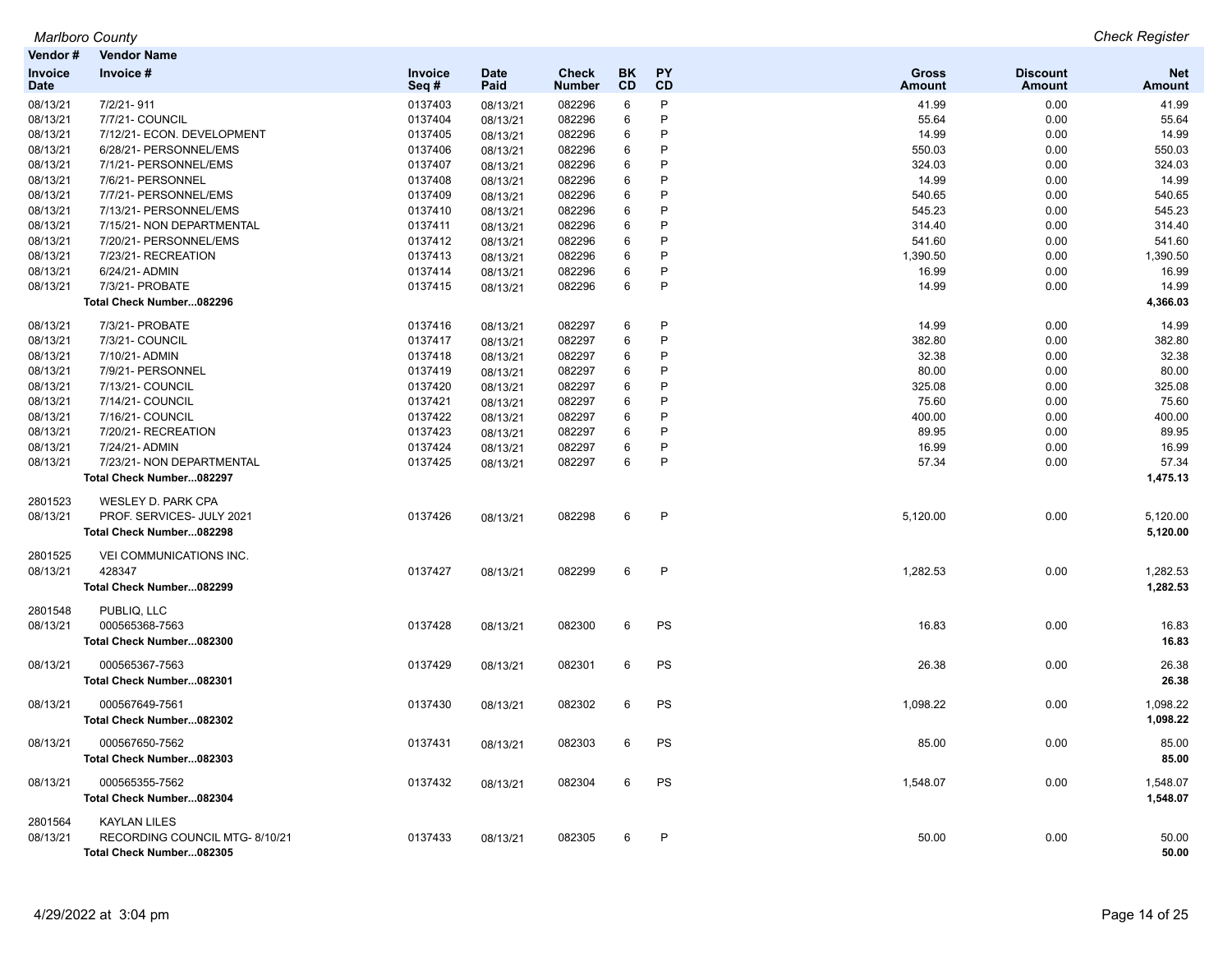| Vendor #                      | <b>Vendor Name</b>                                                                  |                 |                     |                               |                 |                 |                               |                           |                             |
|-------------------------------|-------------------------------------------------------------------------------------|-----------------|---------------------|-------------------------------|-----------------|-----------------|-------------------------------|---------------------------|-----------------------------|
| <b>Invoice</b><br><b>Date</b> | Invoice #                                                                           | Invoice<br>Seq# | <b>Date</b><br>Paid | <b>Check</b><br><b>Number</b> | <b>BK</b><br>CD | <b>PY</b><br>CD | <b>Gross</b><br><b>Amount</b> | <b>Discount</b><br>Amount | <b>Net</b><br><b>Amount</b> |
| 2801580<br>08/13/21           | MARLBORO COUNTY SHERIFF<br><b>REIMB. FOR EVALUATION</b><br>Total Check Number082306 | 0137434         | 08/13/21            | 082306                        | 6               | $\mathsf{P}$    | 1,050.00                      | 0.00                      | 1,050.00<br>1,050.00        |
|                               |                                                                                     |                 |                     |                               |                 |                 |                               |                           |                             |
| 2801592                       | <b>TRAVELERS CL REMITTANCE CENTER</b>                                               |                 |                     |                               |                 |                 |                               |                           |                             |
| 08/13/21                      | POLICY RENEWAL                                                                      | 0137436         | 08/13/21            | 082307                        | 6               | $\mathsf{P}$    | 3,315.00                      | 0.00                      | 3,315.00                    |
|                               | Total Check Number082307                                                            |                 |                     |                               |                 |                 |                               |                           | 3,315.00                    |
| 2801593                       | IC MYRTLE BEACH OPERATIONS, LLC                                                     |                 |                     |                               |                 |                 |                               |                           |                             |
| 08/13/21                      | CONF# 90865411- SANDY WILKES                                                        | 0137435         | 08/13/21            | 082308                        | 6               | P               | 514.68                        | 0.00                      | 514.68                      |
|                               | Total Check Number082308                                                            |                 |                     |                               |                 |                 |                               |                           | 514.68                      |
| 0000009                       | MARLBORO HERALD-ADVOCATE                                                            |                 |                     |                               |                 |                 |                               |                           |                             |
| 08/18/21                      | PJ01-212343                                                                         | 0137446         | 08/20/21            | 082309                        | 6               | P               | 60.00                         | 0.00                      | 60.00                       |
| 08/18/21                      | PJ01-212344                                                                         | 0137447         | 08/20/21            | 082309                        | 6               | P               | 60.00                         | 0.00                      | 60.00                       |
| 08/18/21                      | PJ01-212345                                                                         | 0137448         | 08/20/21            | 082309                        | 6               | P               | 60.00                         | 0.00                      | 60.00                       |
| 08/18/21                      | PJ01-212346                                                                         | 0137449         | 08/20/21            | 082309                        | 6               | P               | 60.00                         | 0.00                      | 60.00                       |
| 08/18/21                      | PJ01-212347                                                                         | 0137450         | 08/20/21            | 082309                        | 6               | P               | 60.00                         | 0.00                      | 60.00                       |
| 08/18/21                      | PJ01-212348                                                                         | 0137451         | 08/20/21            | 082309                        | 6               | P               | 60.00                         | 0.00                      | 60.00                       |
| 08/18/21                      | PJ01-212349                                                                         | 0137452         | 08/20/21            | 082309                        | 6               | P               | 60.00                         | 0.00                      | 60.00                       |
| 08/18/21                      | PJ01-212350                                                                         | 0137453         | 08/20/21            | 082309                        | 6               | P               | 60.00                         | 0.00                      | 60.00                       |
| 08/18/21                      | PJ01-212351                                                                         | 0137454         | 08/20/21            | 082309                        | 6               | P               | 60.00                         | 0.00                      | 60.00                       |
| 08/18/21                      | PJ01-212352                                                                         | 0137455         | 08/20/21            | 082309                        | 6               | P               | 60.00                         | 0.00                      | 60.00                       |
| 08/18/21                      | PJ01-212353                                                                         | 0137456         | 08/20/21            | 082309                        | 6               | P               | 60.00                         | 0.00                      | 60.00                       |
| 08/18/21                      | PJ01-212354                                                                         | 0137457         | 08/20/21            | 082309                        | 6               | $\mathsf{P}$    | 60.00                         | 0.00                      | 60.00                       |
| 08/18/21                      | pj01-212355                                                                         | 0137458         | 08/20/21            | 082309                        | 6               | P               | 60.00                         | 0.00                      | 60.00                       |
|                               | Total Check Number082309                                                            |                 |                     |                               |                 |                 |                               |                           | 780.00                      |
| 08/18/21                      | pj01-212356                                                                         | 0137459         | 08/20/21            | 082310                        | 6               | $\mathsf{P}$    | 60.00                         | 0.00                      | 60.00                       |
| 08/18/21                      | PJ01-212357                                                                         | 0137460         | 08/20/21            | 082310                        | 6               | $\mathsf{P}$    | 60.00                         | 0.00                      | 60.00                       |
|                               | Total Check Number082310                                                            |                 |                     |                               |                 |                 |                               |                           | 120.00                      |
| 0000036                       | <b>TODD'S COMPUTER</b>                                                              |                 |                     |                               |                 |                 |                               |                           |                             |
| 08/18/21                      | 11689                                                                               | 0137462         | 08/20/21            | 082311                        | 6               | P               | 384.24                        | 0.00                      | 384.24                      |
| 08/18/21                      | 11636                                                                               | 0137463         | 08/20/21            | 082311                        | 6               | P               | 416.33                        | 0.00                      | 416.33                      |
|                               | Total Check Number082311                                                            |                 |                     |                               |                 |                 |                               |                           | 800.57                      |
| 0000120                       | S.C.S.C.J.A.                                                                        |                 |                     |                               |                 |                 |                               |                           |                             |
| 08/18/21                      | REGISTRATION- LACHANZ KELLY-DUDLEY                                                  | 0137464         | 08/20/21            | 082312                        | 6               | PS              | 150.00                        | 0.00                      | 150.00                      |
|                               | Total Check Number082312                                                            |                 |                     |                               |                 |                 |                               |                           | 150.00                      |
| 08/18/21                      | REGISTRATION- LISA HERNDON                                                          | 0137465         | 08/20/21            | 082313                        | 6               | PS              | 150.00                        | 0.00                      | 150.00                      |
|                               | Total Check Number082313                                                            |                 |                     |                               |                 |                 |                               |                           | 150.00                      |
| 0000309                       | <b>AT&amp;T MOBILITY</b>                                                            |                 |                     |                               |                 |                 |                               |                           |                             |
| 08/18/21                      | 287249817981 7/7-8/9/21                                                             | 0137466         | 08/20/21            | 082314                        | 6               | PS              | 154.96                        | 0.00                      | 154.96                      |
|                               | Total Check Number082314                                                            |                 |                     |                               |                 |                 |                               |                           | 154.96                      |
|                               |                                                                                     |                 |                     |                               |                 |                 |                               |                           |                             |
| 08/18/21                      | 287266238845 7/7-8/6/21<br>Total Check Number082315                                 | 0137467         | 08/20/21            | 082315                        | 6               | PS              | 39.89                         | 0.00                      | 39.89<br>39.89              |
|                               |                                                                                     |                 |                     |                               |                 |                 |                               |                           |                             |
| 0000474                       | AMBER M. GOINGS                                                                     |                 |                     |                               |                 |                 |                               |                           |                             |
| 08/18/21                      | REIMBURSEMENT- MILEAGE                                                              | 0137468         | 08/20/21            | 082316                        | 6               | P               | 106.96                        | 0.00                      | 106.96                      |
|                               | Total Check Number082316                                                            |                 |                     |                               |                 |                 |                               |                           | 106.96                      |
|                               |                                                                                     |                 |                     |                               |                 |                 |                               |                           |                             |

0000662 PITNEY BOWES, INC.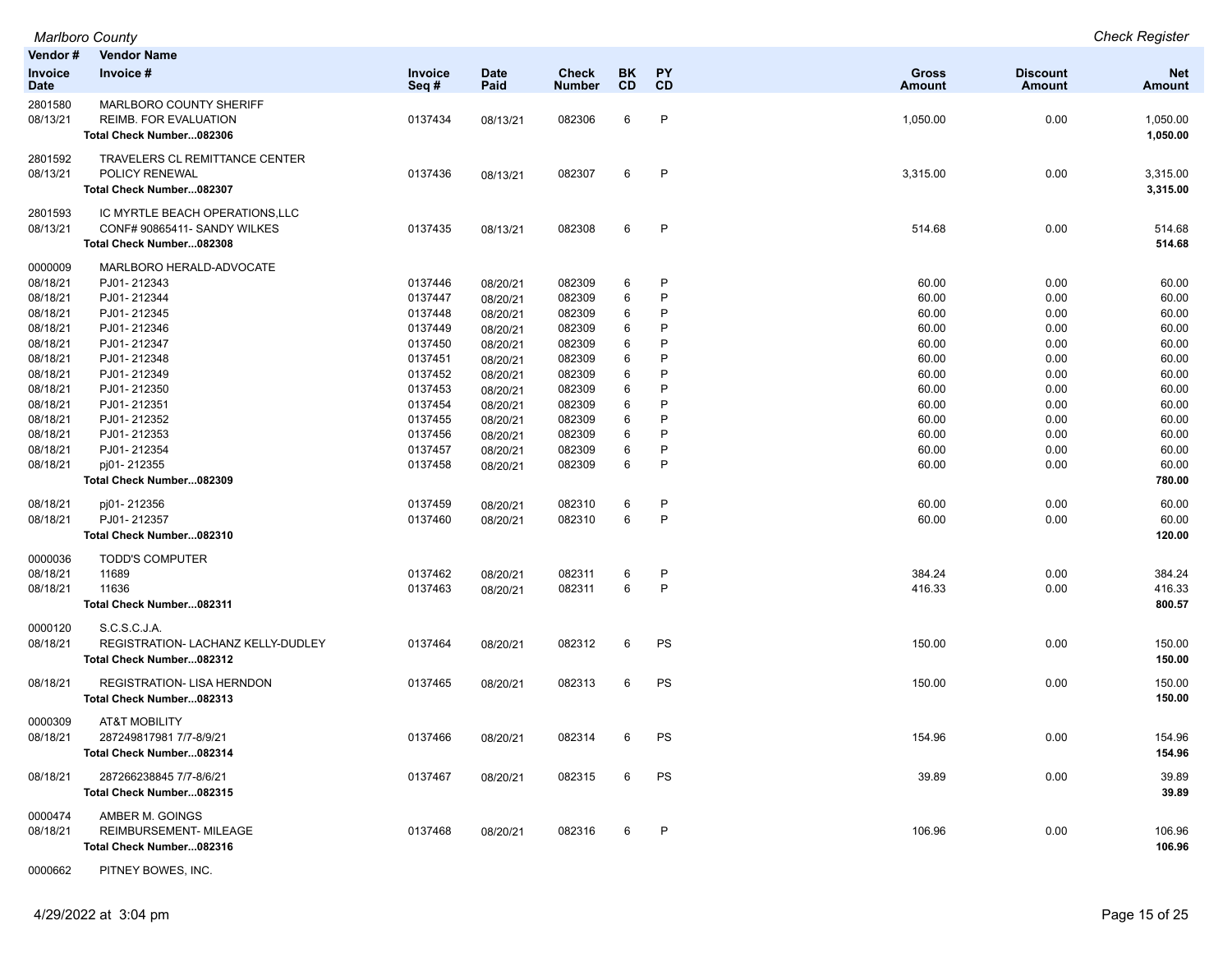**Vendor # Vendor Name Invoice Date Invoice # Invoice Seq # Date Paid Check Number BK CD PY CD Gross Amount Discount Amount Net Amount** 08/18/21 1018748277 0137469 08/20/21 082317 6 P 113.40 0.00 113.40 **Total Check Number...082317 113.40** 0000691 GALE 08/18/21 74811230 0137470 08/20/21 082318 6 P 26.99 26.99 08/18/21 74810614 0137471 08/20/21 082318 6 P 30.39 0.00 30.39 **Total Check Number...082318 57.38** 0000745 JOHN CROWLEY 08/17/21 BASKETBALL OFFICIAL 8/2-8/5/21 0137439 08/20/21 082319 6 P 120.00 0.00 120.00 **Total Check Number...082319 120.00** 0000801 WINDSTREAM 08/18/21 010835334- AUGUST 2021 0137472 08/20/21 082320 6 PS 26.74 26.74 **Total Check Number...082320 26.74** 08/18/21 010835546- AUGUST 2021 0137473 08/20/21 082321 6 PS 18.39 0.00 18.39 **Total Check Number...082321 18.39** 08/18/21 010199253- AUGUST 2021 0137474 08/20/21 082322 6 PS 221.29 0.00 221.29 **Total Check Number...082322 221.29** 0000841 CAROLINA SECURITY & FIRE, INC 08/18/21 0806022 0137481 08/20/21 082323 6 P 1,246.40 0.00 1,246.40 **Total Check Number...082323 1,246.40** 0000852 HYMAN PAPER CO. 08/19/21 273427 0137514 08/20/21 082324 6 P 1,303.16 0.00 1,303.16 **Total Check Number...082324 1,303.16** 0000956 BLACK'S TIRE SERVICE 08/18/21 16 0028426 0137482 08/20/21 082325 6 P 764.62 0.00 764.62 08/18/21 16 0028493 0137483 08/20/21 082325 6 P 1,287.20 0.00 1,287.20 **Total Check Number...082325 2,051.82** 0000957 SHARP ELECTRONICS CORPORATION 08/18/21 9003421356 0137484 08/20/21 082326 6 PS 498.90 498.90 **Total Check Number...082326 498.90** 08/18/21 9003421366 0137485 08/20/21 082327 6 PS 21.60 21.60 **Total Check Number...082327 21.60** 0000971 DAIKIN APPLIED 08/18/21 3314794 0137486 08/20/21 082328 6 P 840.00 840.00 **Total Check Number...082328 840.00** 0001008 HERALD OFFICE SUPPLY INC 08/18/21 921364-0 0137487 08/20/21 082329 6 P 39.90 39.90 08/18/21 921361-0 0137488 08/20/21 082329 6 P 776.52 776.52 08/18/21 922291-0 0137489 08/20/21 082329 6 P 192.15 0.00 192.15 **Total Check Number...082329 1,008.57** 0001110 VERIZON WIRELESS 08/19/21 9885393279- AUGUST 2021 0137490 08/20/21 082330 6 PS 26.98 0.00 26.98 **Total Check Number...082330 26.98**

*Marlboro County Check Register*

0001114 HAMILTONS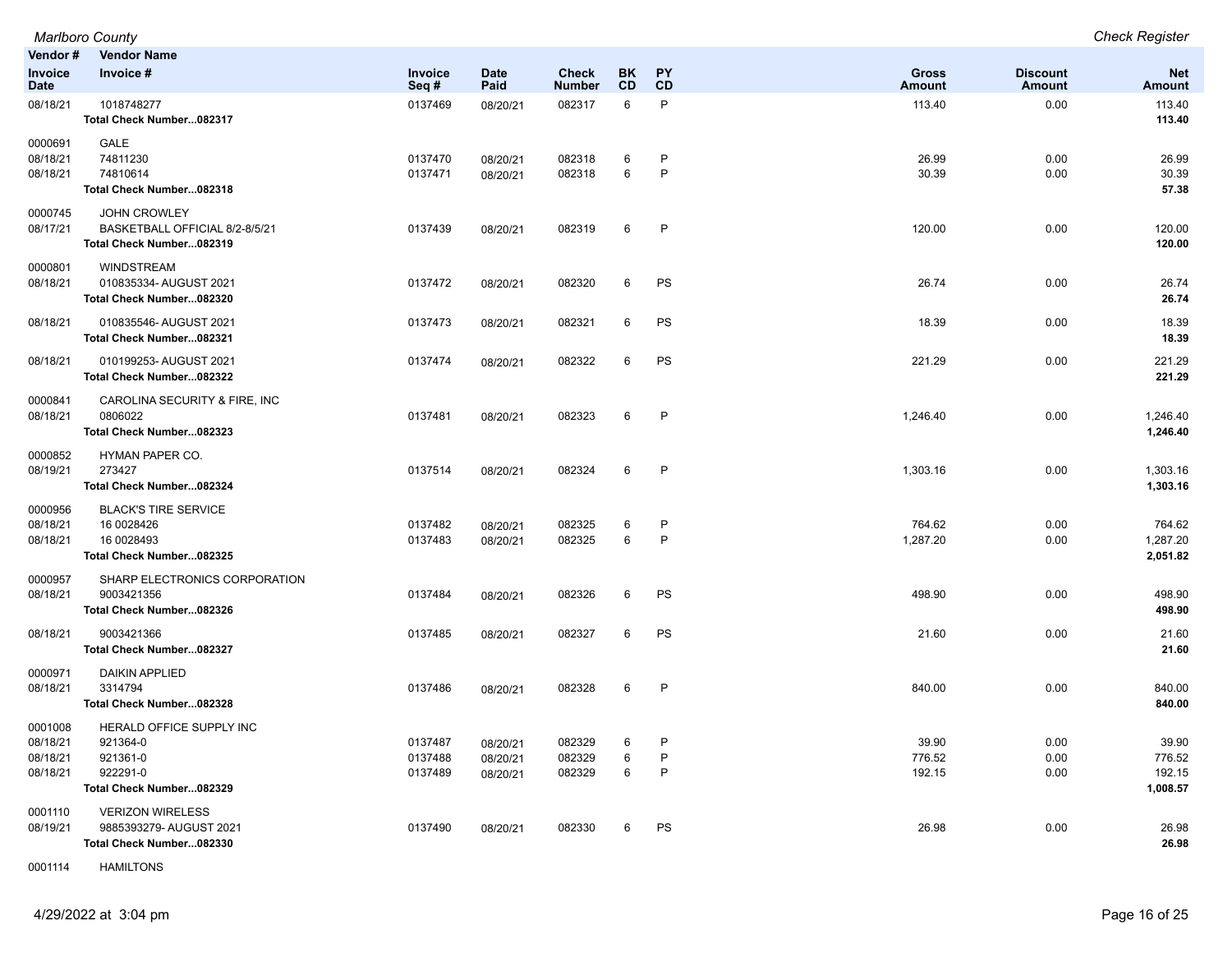| Vendor#                       | <b>Vendor Name</b>                                |                        |                     |                        |                 |                        |                 |                           |                      |
|-------------------------------|---------------------------------------------------|------------------------|---------------------|------------------------|-----------------|------------------------|-----------------|---------------------------|----------------------|
| <b>Invoice</b><br><b>Date</b> | Invoice #                                         | <b>Invoice</b><br>Seq# | <b>Date</b><br>Paid | Check<br><b>Number</b> | BK<br><b>CD</b> | <b>PY</b><br><b>CD</b> | Gross<br>Amount | <b>Discount</b><br>Amount | <b>Net</b><br>Amount |
| 08/19/21                      | 127359                                            | 0137491                | 08/20/21            | 082331                 | 6               | P                      | 31.81           | 0.00                      | 31.81                |
| 08/19/21                      | 127342                                            | 0137492                | 08/20/21            | 082331                 | 6               | P                      | 182.64          | 0.00                      | 182.64               |
| 08/19/21                      | 127350                                            | 0137493                | 08/20/21            | 082331                 | 6               | P                      | 757.97          | 0.00                      | 757.97               |
|                               | Total Check Number082331                          |                        |                     |                        |                 |                        |                 |                           | 972.42               |
| 0001127                       | ADVANCE AUTO COMMERCIAL                           |                        |                     |                        |                 |                        |                 |                           |                      |
| 08/19/21                      | 5200122229365                                     | 0137515                | 08/20/21            | 082332                 | 6               | $\mathsf{P}$           | 229.78          | 0.00                      | 229.78               |
|                               | Total Check Number082332                          |                        |                     |                        |                 |                        |                 |                           | 229.78               |
| 0001139                       | MARLBORO ELECTRIC COOP., INC.                     |                        |                     |                        |                 |                        |                 |                           |                      |
| 08/19/21                      | 61311001- AUGUST 2021                             | 0137494                | 08/20/21            | 082333                 | 6               | P                      | 161.00          | 0.00                      | 161.00               |
| 08/19/21                      | 7233001- AUGUST 2021                              | 0137495                | 08/20/21            | 082333                 | 6               | P                      | 73.00           | 0.00                      | 73.00                |
| 08/19/21                      | 1456001- AUGUST 2021                              | 0137496                | 08/20/21            | 082333                 | 6               | P<br>P                 | 352.00          | 0.00                      | 352.00               |
| 08/19/21                      | 1480001- AUGUST 2021                              | 0137497                | 08/20/21            | 082333                 | 6               | P                      | 195.00          | 0.00                      | 195.00               |
| 08/19/21                      | 7176006- AUGUST 2021                              | 0137498                | 08/20/21            | 082333                 | 6               | P                      | 951.27          | 0.00                      | 951.27               |
| 08/19/21                      | 7176007- AUGUST 2021                              | 0137499                | 08/20/21            | 082333                 | 6               | P                      | 49.00           | 0.00                      | 49.00                |
| 08/19/21                      | 7176013- AUGUST 2021                              | 0137500                | 08/20/21            | 082333                 | 6               | P                      | 35.00           | 0.00                      | 35.00                |
| 08/19/21                      | 7176016- AUGUST 2021                              | 0137501                | 08/20/21            | 082333                 | 6<br>6          | P                      | 52.00           | 0.00                      | 52.00                |
| 08/19/21                      | 65484002- AUGUST 2021<br>Total Check Number082333 | 0137502                | 08/20/21            | 082333                 |                 |                        | 200.00          | 0.00                      | 200.00<br>2,068.27   |
|                               |                                                   |                        |                     |                        |                 |                        |                 |                           |                      |
| 0001181                       | <b>WILLIAMS TIRE SERVICES</b>                     |                        |                     |                        |                 |                        |                 |                           |                      |
| 08/19/21                      | 115148                                            | 0137503                | 08/20/21            | 082334                 | 6               | $\mathsf{P}$           | 313.24          | 0.00                      | 313.24               |
|                               | Total Check Number082334                          |                        |                     |                        |                 |                        |                 |                           | 313.24               |
| 0001187                       | HANEY'S TIRE & RECAPPING SERV.                    |                        |                     |                        |                 |                        |                 |                           |                      |
| 08/19/21                      | 3110561                                           | 0137504                | 08/20/21            | 082335                 | 6               | P                      | 381.03          | 0.00                      | 381.03               |
|                               | Total Check Number082335                          |                        |                     |                        |                 |                        |                 |                           | 381.03               |
| 0001230                       | JAMES WOODS JOHNSON                               |                        |                     |                        |                 |                        |                 |                           |                      |
| 08/17/21                      | BASKETBALL OFFICIAL 8/4-8/10/21                   | 0137443                | 08/20/21            | 082336                 | 6               | P                      | 270.00          | 0.00                      | 270.00               |
|                               | Total Check Number082336                          |                        |                     |                        |                 |                        |                 |                           | 270.00               |
| 0001252                       | <b>DEAN TURNER</b>                                |                        |                     |                        |                 |                        |                 |                           |                      |
| 08/17/21                      | BASKETBALL OFFICIAL 8/3-8/12/21                   | 0137442                | 08/20/21            | 082337                 | 6               | P                      | 360.00          | 0.00                      | 360.00               |
|                               | Total Check Number082337                          |                        |                     |                        |                 |                        |                 |                           | 360.00               |
| 0001314                       | eRATE SOLUTIONS, L.L.C.                           |                        |                     |                        |                 |                        |                 |                           |                      |
| 08/19/21                      | 3858                                              | 0137555                | 08/20/21            | 082338                 | 6               | $\mathsf{P}$           | 667.99          | 0.00                      | 667.99               |
|                               | Total Check Number082338                          |                        |                     |                        |                 |                        |                 |                           | 667.99               |
| 0002026                       | AGRI SOUTH, INC.                                  |                        |                     |                        |                 |                        |                 |                           |                      |
| 08/19/21                      | 29300/4                                           | 0137505                | 08/20/21            | 082339                 | 6               | $\mathsf{P}$           | 573.44          | 0.00                      | 573.44               |
|                               | Total Check Number082339                          |                        |                     |                        |                 |                        |                 |                           | 573.44               |
| 0002034                       | PARK MANUFACTURING COMPANY INC                    |                        |                     |                        |                 |                        |                 |                           |                      |
| 08/19/21                      | 36219                                             | 0137506                | 08/20/21            | 082340                 | 6               | P                      | 166.87          | 0.00                      | 166.87               |
|                               | Total Check Number082340                          |                        |                     |                        |                 |                        |                 |                           | 166.87               |
| 0002072                       | ALTMAN TRACTOR & EQUIPMENT CO.                    |                        |                     |                        |                 |                        |                 |                           |                      |
| 08/19/21                      | IF17594                                           | 0137507                | 08/20/21            | 082341                 | 6               | P                      | 507.18          | 0.00                      | 507.18               |
|                               | Total Check Number082341                          |                        |                     |                        |                 |                        |                 |                           | 507.18               |
| 0002175                       | O'TUEL TOWING SERVICE                             |                        |                     |                        |                 |                        |                 |                           |                      |
| 08/19/21                      | 2187                                              | 0137513                | 08/20/21            | 082342                 | 6               | P                      | 100.00          | 0.00                      | 100.00               |
|                               | Total Check Number082342                          |                        |                     |                        |                 |                        |                 |                           | 100.00               |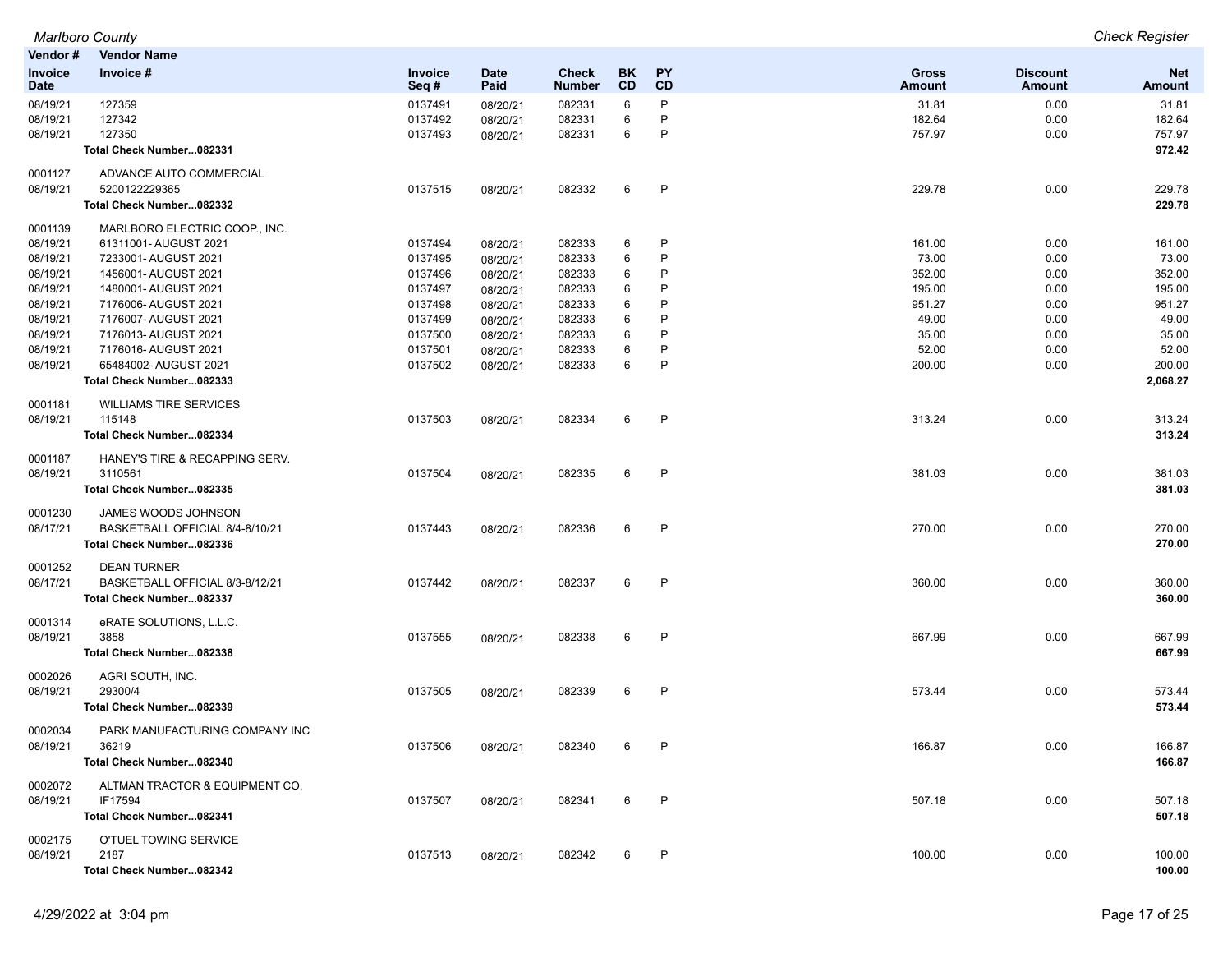|                        | <b>Marlboro County</b>                               |                        |                      |                               |                 |                              |                               |                           | <b>Check Register</b>       |
|------------------------|------------------------------------------------------|------------------------|----------------------|-------------------------------|-----------------|------------------------------|-------------------------------|---------------------------|-----------------------------|
| Vendor#                | <b>Vendor Name</b>                                   |                        |                      |                               |                 |                              |                               |                           |                             |
| <b>Invoice</b><br>Date | Invoice #                                            | <b>Invoice</b><br>Seq# | <b>Date</b><br>Paid  | <b>Check</b><br><b>Number</b> | BK<br><b>CD</b> | PY<br><b>CD</b>              | <b>Gross</b><br><b>Amount</b> | <b>Discount</b><br>Amount | <b>Net</b><br><b>Amount</b> |
|                        | <b>STATE CREDIT UNION</b>                            |                        |                      |                               |                 |                              |                               |                           |                             |
| 0004000                | PR ENDING 8/14/2021                                  |                        |                      |                               | 6               | $\mathsf{P}$                 |                               |                           |                             |
| 08/20/21               | Total Check Number082343                             | 0137475                | 08/20/21             | 082343                        |                 |                              | 400.00                        | 0.00                      | 400.00<br>400.00            |
|                        |                                                      |                        |                      |                               |                 |                              |                               |                           |                             |
| 0004094                | <b>XEROX CORPORATION</b>                             |                        |                      |                               |                 |                              |                               |                           |                             |
| 08/19/21               | 013867578                                            | 0137508                | 08/20/21             | 082344                        | 6               | $\mathsf{P}$<br>$\mathsf{P}$ | 96.18                         | 0.00                      | 96.18                       |
| 08/19/21<br>08/19/21   | 014104198<br>014104194                               | 0137509<br>0137510     | 08/20/21             | 082344<br>082344              | 6<br>6          | P                            | 102.62<br>83.91               | 0.00<br>0.00              | 102.62<br>83.91             |
| 08/19/21               | 014104195                                            | 0137511                | 08/20/21<br>08/20/21 | 082344                        | 6               | P                            | 89.04                         | 0.00                      | 89.04                       |
| 08/19/21               | 013964448                                            | 0137512                | 08/20/21             | 082344                        | 6               | $\mathsf{P}$                 | 35.05                         | 0.00                      | 35.05                       |
|                        | Total Check Number082344                             |                        |                      |                               |                 |                              |                               |                           | 406.80                      |
|                        |                                                      |                        |                      |                               |                 |                              |                               |                           |                             |
| 0004510                | AT&T                                                 |                        |                      |                               |                 |                              |                               |                           |                             |
| 08/19/21               | SB221577                                             | 0137516                | 08/20/21             | 082345                        | 6               | PS                           | 1,453.46                      | 0.00                      | 1,453.46                    |
|                        | Total Check Number082345                             |                        |                      |                               |                 |                              |                               |                           | 1,453.46                    |
| 0005010                | <b>DUKE ENERGY</b>                                   |                        |                      |                               |                 |                              |                               |                           |                             |
| 08/19/21               | 191 075 2987- AUGUST 2021                            | 0137517                | 08/20/21             | 082346                        | 6               | P                            | 39.94                         | 0.00                      | 39.94                       |
| 08/19/21               | 404 543 1584- AUGUST 2021                            | 0137518                | 08/20/21             | 082346                        | 6               | $\mathsf{P}$                 | 84.84                         | 0.00                      | 84.84                       |
|                        | Total Check Number082346                             |                        |                      |                               |                 |                              |                               |                           | 124.78                      |
| 0007633                | <b>SC BAR-CLE</b>                                    |                        |                      |                               |                 |                              |                               |                           |                             |
| 08/19/21               | <b>REGISTRATION- MARK HEATH</b>                      | 0137519                | 08/20/21             | 082347                        | 6               | PS                           | 205.00                        | 0.00                      | 205.00                      |
|                        | Total Check Number082347                             |                        |                      |                               |                 |                              |                               |                           | 205.00                      |
| 08/19/21               | <b>REGISTRATION- TAMMY BULLOCK</b>                   | 0137520                | 08/20/21             | 082348                        | 6               | PS                           | 205.00                        | 0.00                      | 205.00                      |
|                        | Total Check Number082348                             |                        |                      |                               |                 |                              |                               |                           | 205.00                      |
|                        |                                                      |                        |                      |                               |                 |                              |                               |                           |                             |
| 0007643                | NORTH GREENVILLE FITNESS                             |                        |                      |                               |                 |                              |                               |                           |                             |
| 08/19/21               | 171-2021                                             | 0137521                | 08/20/21             | 082349                        | 6               | P                            | 25,341.00                     | 0.00                      | 25,341.00                   |
|                        | Total Check Number082349                             |                        |                      |                               |                 |                              |                               |                           | 25,341.00                   |
| 0007970                | SAFEBUILT CAROLINAS, INC.                            |                        |                      |                               |                 |                              |                               |                           |                             |
| 08/19/21               | 0079401-IN                                           | 0137522                | 08/20/21             | 082350                        | 6               | $\mathsf{P}$                 | 160.00                        | 0.00                      | 160.00                      |
|                        | Total Check Number082350                             |                        |                      |                               |                 |                              |                               |                           | 160.00                      |
| 0008034                | LAWRENCE ELLERBE JR                                  |                        |                      |                               |                 |                              |                               |                           |                             |
| 08/17/21               | BASKETBALL OFFICIAL 8/2-8/12/21                      | 0137441                | 08/20/21             | 082351                        | 6               | P                            | 210.00                        | 0.00                      | 210.00                      |
|                        | Total Check Number082351                             |                        |                      |                               |                 |                              |                               |                           | 210.00                      |
| 0008125                | GIGNILLIAT, SAVITZ & BETTIS                          |                        |                      |                               |                 |                              |                               |                           |                             |
| 08/19/21               | 953635                                               | 0137523                | 08/20/21             | 082352                        | 6               | P                            | 975.00                        | 0.00                      | 975.00                      |
|                        | Total Check Number082352                             |                        |                      |                               |                 |                              |                               |                           | 975.00                      |
|                        |                                                      |                        |                      |                               |                 |                              |                               |                           |                             |
| 0008769                | SC RETIREMENT SYS CAPITOL STAT                       |                        |                      |                               |                 |                              |                               |                           |                             |
| 08/20/21               | D CARABO PR END 8/14/21                              | 0137476                | 08/20/21             | 082353                        | 6               | P                            | 287.83                        | 0.00                      | 287.83                      |
| 08/20/21               | R TRYON PR END 8/14/2021<br>Total Check Number082353 | 0137477                | 08/20/21             | 082353                        | 6               | $\mathsf{P}$                 | 98.58                         | 0.00                      | 98.58<br>386.41             |
|                        |                                                      |                        |                      |                               |                 |                              |                               |                           |                             |
| 08/20/21               | JULY 2021 PAYMENT                                    | 0137480                | 08/20/21             | 082354                        | 6               | PS                           | 177,607.00                    | 0.00                      | 177,607.00                  |
|                        | Total Check Number082354                             |                        |                      |                               |                 |                              |                               |                           | 177,607.00                  |
| 0008878                | AT & T                                               |                        |                      |                               |                 |                              |                               |                           |                             |
| 08/19/21               | 143303245-AUGUST 2021                                | 0137524                | 08/20/21             | 082355                        | 6               | PS                           | 133.84                        | 0.00                      | 133.84                      |
|                        | Total Check Number082355                             |                        |                      |                               |                 |                              |                               |                           | 133.84                      |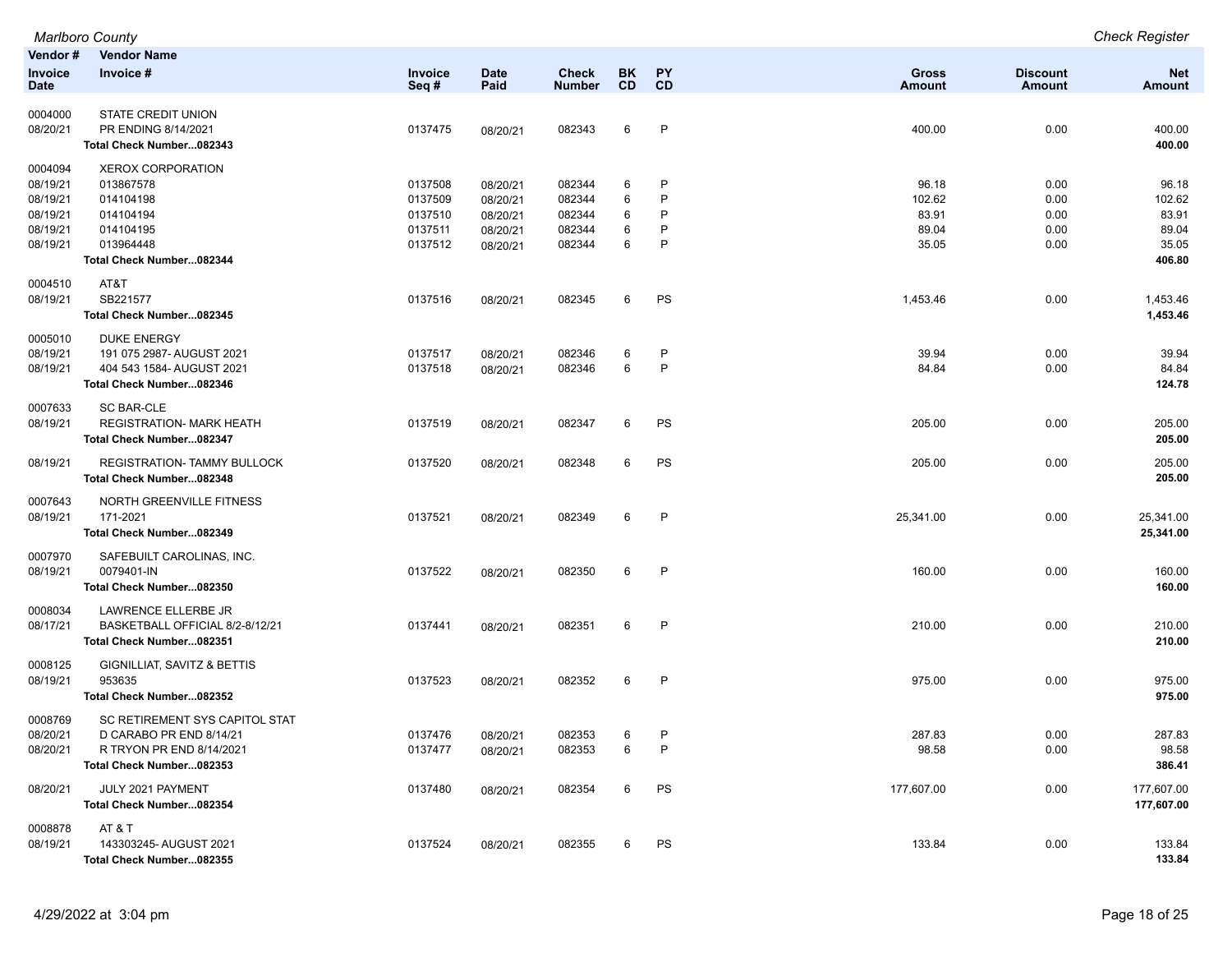| Vendor#                                     | <b>Vendor Name</b>                                                                            |                               |                                  |                               |                   |                        |                               |                                  |                                    |
|---------------------------------------------|-----------------------------------------------------------------------------------------------|-------------------------------|----------------------------------|-------------------------------|-------------------|------------------------|-------------------------------|----------------------------------|------------------------------------|
| Invoice<br><b>Date</b>                      | Invoice #                                                                                     | Invoice<br>Seq#               | <b>Date</b><br>Paid              | <b>Check</b><br><b>Number</b> | <b>BK</b><br>CD   | <b>PY</b><br>CD        | <b>Gross</b><br><b>Amount</b> | <b>Discount</b><br><b>Amount</b> | <b>Net</b><br><b>Amount</b>        |
| 0009412<br>08/19/21                         | <b>MORNING NEWS</b><br>10001236096-0704<br>Total Check Number082356                           | 0137525                       | 08/20/21                         | 082356                        | 6                 | $\mathsf{P}$           | 317.80                        | 0.00                             | 317.80<br>317.80                   |
| 2800116<br>08/17/21                         | EDDIE CHAPLIN JR<br>BASKETBALL OFFICIAL 8/9/21<br>Total Check Number082357                    | 0137444                       | 08/20/21                         | 082357                        | 6                 | P                      | 30.00                         | 0.00                             | 30.00<br>30.00                     |
| 2800281<br>08/19/21<br>08/19/21<br>08/19/21 | <b>INGRAM LIBRARY SERVICE</b><br>54217009<br>54217008<br>54241553<br>Total Check Number082358 | 0137526<br>0137527<br>0137528 | 08/20/21<br>08/20/21<br>08/20/21 | 082358<br>082358<br>082358    | 6<br>$\,6\,$<br>6 | P<br>$\mathsf{P}$<br>P | 159.35<br>54.27<br>29.05      | 0.00<br>0.00<br>0.00             | 159.35<br>54.27<br>29.05<br>242.67 |
| 2800423<br>08/19/21                         | <b>FRS</b><br>1440786<br>Total Check Number082359                                             | 0137529                       | 08/20/21                         | 082359                        | 6                 | $\mathsf{P}$           | 151.20                        | 0.00                             | 151.20<br>151.20                   |
| 2800471<br>08/17/21                         | <b>BOBBY JOHNSON</b><br>BASKETBALL OFFICIAL 8/2-8/10/21<br>Total Check Number082360           | 0137437                       | 08/20/21                         | 082360                        | 6                 | $\mathsf{P}$           | 450.00                        | 0.00                             | 450.00<br>450.00                   |
| 2800572<br>08/19/21                         | <b>LASER PRINT PLUS</b><br>202108<br>Total Check Number082361                                 | 0137530                       | 08/20/21                         | 082361                        | 6                 | P                      | 255.00                        | 0.00                             | 255.00<br>255.00                   |
| 2800789<br>08/19/21                         | TRINITY BEHAVIORAL CARE<br>P.O. 82333- PRE EMPLOYMENT TESTS<br>Total Check Number082362       | 0137531                       | 08/20/21                         | 082362                        | 6                 | $\mathsf{P}$           | 360.00                        | 0.00                             | 360.00<br>360.00                   |
| 2800790<br>08/19/21                         | CHARM-TEX<br>0257969-IN<br>Total Check Number082363                                           | 0137532                       | 08/20/21                         | 082363                        | 6                 | $\mathsf{P}$           | 293.70                        | 0.00                             | 293.70<br>293.70                   |
| 2800843<br>08/17/21                         | <b>JEMEL FOX</b><br>BASKETBALL OFFICIAL 8/2-8/12/21<br>Total Check Number082364               | 0137438                       | 08/20/21                         | 082364                        | 6                 | P                      | 540.00                        | 0.00                             | 540.00<br>540.00                   |
| 2800881<br>08/17/21                         | <b>KELLIE E CROWLEY</b><br>BASKETBALL OFFICIAL 8/9-8/12/21<br>Total Check Number082365        | 0137440                       | 08/20/21                         | 082365                        | 6                 | P                      | 120.00                        | 0.00                             | 120.00<br>120.00                   |
| 2800925<br>08/19/21                         | PROTECTION ONE ALARM<br>141151701<br>Total Check Number082366                                 | 0137533                       | 08/20/21                         | 082366                        | 6                 | $\mathsf{P}$           | 116.61                        | 0.00                             | 116.61<br>116.61                   |
| 2800986<br>08/19/21                         | SUMMIT FOOD SERVICES LLC<br>INV2000119141<br>Total Check Number082367                         | 0137534                       | 08/20/21                         | 082367                        | 6                 | P                      | 3,220.82                      | 0.00                             | 3,220.82<br>3,220.82               |
| 2801129<br>08/19/21                         | <b>MCI</b><br>300087099<br>Total Check Number082368                                           | 0137535                       | 08/20/21                         | 082368                        | 6                 | PS                     | 46.99                         | 0.00                             | 46.99<br>46.99                     |
| 08/19/21                                    | 300087303<br>Total Check Number082369                                                         | 0137536                       | 08/20/21                         | 082369                        | 6                 | PS                     | 84.25                         | 0.00                             | 84.25<br>84.25                     |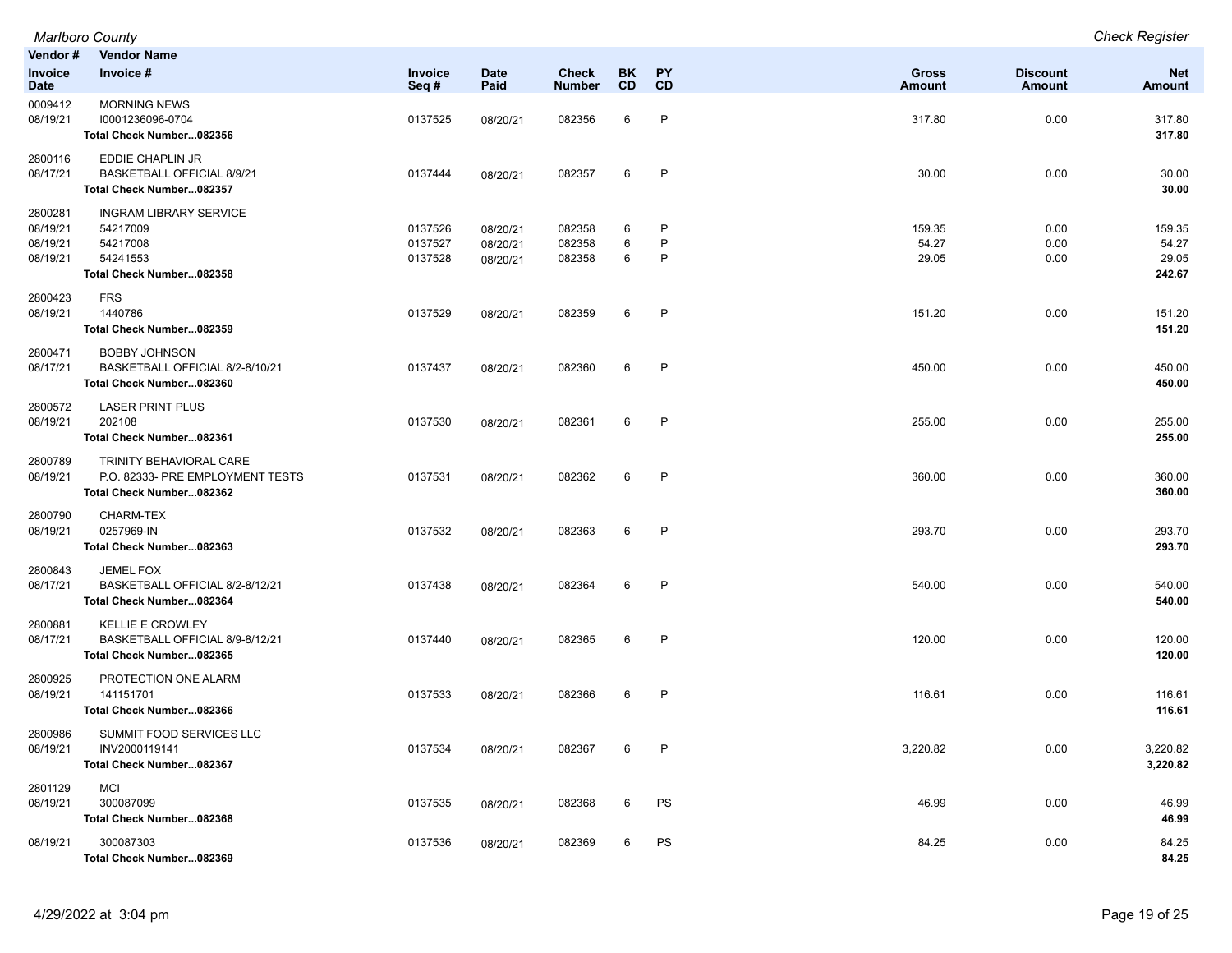| Vendor #<br>Invoice<br>Date | <b>Vendor Name</b><br>Invoice #                                                   | Invoice<br>Seq# | <b>Date</b><br>Paid | <b>Check</b><br><b>Number</b> | <b>BK</b><br><b>CD</b> | <b>PY</b><br><b>CD</b> | <b>Gross</b><br><b>Amount</b> | <b>Discount</b><br><b>Amount</b> | <b>Net</b><br><b>Amount</b> |
|-----------------------------|-----------------------------------------------------------------------------------|-----------------|---------------------|-------------------------------|------------------------|------------------------|-------------------------------|----------------------------------|-----------------------------|
| 2801196<br>08/19/21         | JOHNSON CONTROLS FIRE<br>87993358<br>Total Check Number082370                     | 0137537         | 08/20/21            | 082370                        | 6                      | $\mathsf{P}$           | 82.00                         | 0.00                             | 82.00<br>82.00              |
| 2801250<br>08/20/21         | <b>ASIFLEX</b><br>ADMIN FEES/MED SPEND PR 8/20/2021<br>Total Check Number082371   | 0137479         | 08/20/21            | 082371                        | 6                      | $\mathsf{P}$           | 265.72                        | 0.00                             | 265.72<br>265.72            |
| 2801253<br>08/19/21         | <b>WELLS FARGO FINANCIAL LEASING</b><br>5016224503<br>Total Check Number082372    | 0137538         | 08/20/21            | 082372                        | 6                      | PS                     | 258.80                        | 0.00                             | 258.80<br>258.80            |
| 08/19/21                    | 5016224038<br>Total Check Number082373                                            | 0137539         | 08/20/21            | 082373                        | 6                      | PS                     | 408.11                        | 0.00                             | 408.11<br>408.11            |
| 08/19/21                    | 5016224040<br>Total Check Number082374                                            | 0137540         | 08/20/21            | 082374                        | 6                      | PS                     | 247.15                        | 0.00                             | 247.15<br>247.15            |
| 08/19/21                    | 5016224039<br>Total Check Number082375                                            | 0137541         | 08/20/21            | 082375                        | 6                      | PS                     | 572.03                        | 0.00                             | 572.03<br>572.03            |
| 2801261<br>08/19/21         | TMS INTERNATIONAL, LLC<br>10245753<br>Total Check Number082376                    | 0137542         | 08/20/21            | 082376                        | 6                      | P                      | 6,204.76                      | 0.00                             | 6,204.76<br>6,204.76        |
| 2801281<br>08/19/21         | <b>BOUND TREE MEDICAL, LLC</b><br>84154092<br>Total Check Number082377            | 0137543         | 08/20/21            | 082377                        | 6                      | P                      | 1,393.63                      | 0.00                             | 1,393.63<br>1,393.63        |
| 2801285<br>08/19/21         | <b>HENRY SCHEIN</b><br>96870519<br>Total Check Number082378                       | 0137544         | 08/20/21            | 082378                        | 6                      | $\mathsf{P}$           | 1,155.86                      | 0.00                             | 1,155.86<br>1,155.86        |
| 2801332<br>08/19/21         | STERICYCLE, INC.<br>1010930943<br>Total Check Number082379                        | 0137545         | 08/20/21            | 082379                        | 6                      | $\mathsf{P}$           | 54.18                         | 0.00                             | 54.18<br>54.18              |
| 2801343<br>08/19/21         | EMS MANAGEMENT & CONSULTANTS<br>043283<br>Total Check Number082380                | 0137546         | 08/20/21            | 082380                        | 6                      | $\mathsf{P}$           | 222.12                        | 0.00                             | 222.12<br>222.12            |
| 2801373<br>08/19/21         | TIAA COMMERCIAL FINANCE, INC.<br>8354449<br>Total Check Number082381              | 0137547         | 08/20/21            | 082381                        | 6                      | $\mathsf{P}$           | 108.62                        | 0.00                             | 108.62<br>108.62            |
| 2801377<br>08/19/21         | <b>LINDSAY WOODBERRY</b><br><b>QTRLY MEETING- P/Z</b><br>Total Check Number082382 | 0137548         | 08/20/21            | 082382                        | 6                      | $\mathsf{P}$           | 400.00                        | 0.00                             | 400.00<br>400.00            |
| 2801378<br>08/19/21         | DOC STILLWELL<br><b>QTRLY MEETING- P/Z</b><br>Total Check Number082383            | 0137549         | 08/20/21            | 082383                        | 6                      | $\mathsf{P}$           | 400.00                        | 0.00                             | 400.00<br>400.00            |
| 2801381<br>08/19/21         | <b>KENNETH ROSSER</b><br><b>QTRLY MEETING- P/Z</b><br>Total Check Number082384    | 0137550         | 08/20/21            | 082384                        | 6                      | $\mathsf{P}$           | 400.00                        | 0.00                             | 400.00<br>400.00            |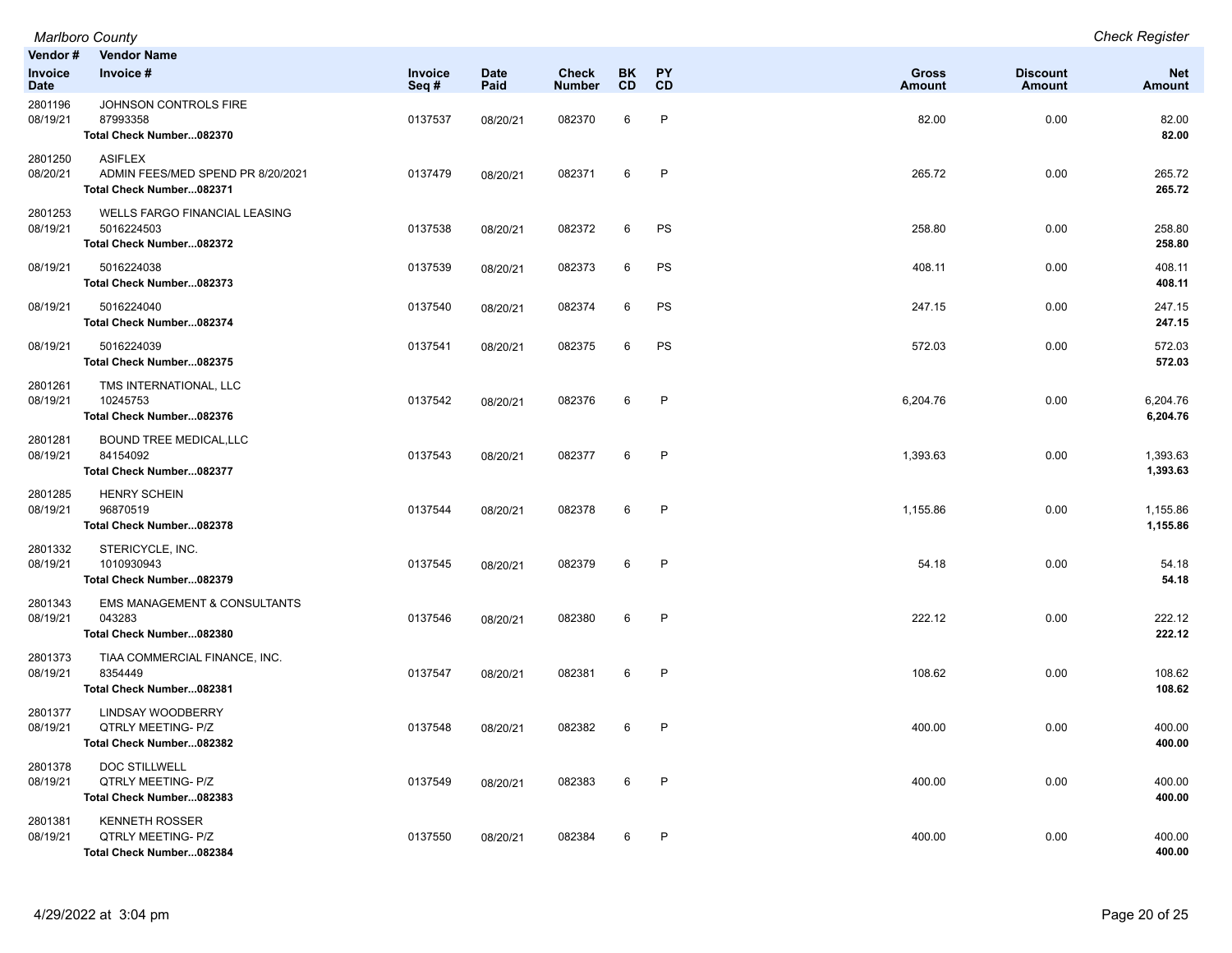| Vendor #<br>Invoice<br>Date | <b>Vendor Name</b><br>Invoice #                                                    | Invoice<br>Seq# | <b>Date</b><br>Paid | <b>Check</b><br><b>Number</b> | <b>BK</b><br><b>CD</b> | PΥ<br><b>CD</b> | Gross<br>Amount | <b>Discount</b><br><b>Amount</b> | <b>Net</b><br>Amount   |
|-----------------------------|------------------------------------------------------------------------------------|-----------------|---------------------|-------------------------------|------------------------|-----------------|-----------------|----------------------------------|------------------------|
| 2801382<br>08/19/21         | PAMELA GRANT<br>QTRLY MEETING- P/Z<br>Total Check Number082385                     | 0137551         | 08/20/21            | 082385                        | 6                      | P               | 400.00          | 0.00                             | 400.00<br>400.00       |
| 2801402<br>08/17/21         | <b>SHANNON ADAMS</b><br>BASKETBALL OFFICIAL 8/11-12/21<br>Total Check Number082386 | 0137445         | 08/20/21            | 082386                        | 6                      | $\mathsf{P}$    | 180.00          | 0.00                             | 180.00<br>180.00       |
| 2801548<br>08/19/21         | PUBLIQ, LLC<br>000565370-6943<br>Total Check Number082387                          | 0137552         | 08/20/21            | 082387                        | 6                      | PS              | 15,148.98       | 0.00                             | 15,148.98<br>15,148.98 |
| 2801550<br>08/19/21         | UNIFIRST CORPORATION<br>298 2888763<br>Total Check Number082388                    | 0137553         | 08/20/21            | 082388                        | 6                      | $\mathsf{P}$    | 146.78          | 0.00                             | 146.78<br>146.78       |
| 2801594<br>08/19/21         | PEE DEE PUBLISHING LLC<br>21003<br>Total Check Number082389                        | 0137554         | 08/20/21            | 082389                        | 6                      | P               | 308.00          | 0.00                             | 308.00<br>308.00       |
| 2801595<br>08/19/21         | CAPE ROMAIN SOLUTIONS INC.<br>2021-0024<br>Total Check Number082390                | 0137556         | 08/20/21            | 082390                        | 6                      | P               | 3,160.34        | 0.00                             | 3,160.34<br>3,160.34   |
| 0000309<br>08/25/21         | AT&T MOBILITY<br>287302669184 7/17-8/16/21<br>Total Check Number082391             | 0137625         | 08/26/21            | 082391                        | 6                      | PS              | 76.10           | 0.00                             | 76.10<br>76.10         |
| 0000324<br>08/24/21         | SANDHILL CONNEXTIONS<br>4038400 8/15-9/14/21<br>Total Check Number082392           | 0137557         | 08/26/21            | 082392                        | 6                      | PS              | 66.43           | 0.00                             | 66.43<br>66.43         |
| 08/24/21                    | 4501300 8/15-9/14/21<br>Total Check Number082393                                   | 0137558         | 08/26/21            | 082393                        | 6                      | PS              | 98.05           | 0.00                             | 98.05<br>98.05         |
| 08/24/21                    | 4679600 8/15-9/14/21<br>Total Check Number082394                                   | 0137559         | 08/26/21            | 082394                        | 6                      | PS              | 88.54           | 0.00                             | 88.54<br>88.54         |
| 08/24/21                    | 4150600 8/15-9/14/21<br>Total Check Number082395                                   | 0137560         | 08/26/21            | 082395                        | 6                      | PS              | 61.51           | 0.00                             | 61.51<br>61.51         |
| 08/24/21                    | 3988000 8/15-9/14/21<br>Total Check Number082396                                   | 0137561         | 08/26/21            | 082396                        | 6                      | PS              | 55.48           | 0.00                             | 55.48<br>55.48         |
| 08/24/21                    | 4077200 8/15-9/14/21<br>Total Check Number082397                                   | 0137562         | 08/26/21            | 082397                        | 6                      | PS              | 103.45          | 0.00                             | 103.45<br>103.45       |
| 08/24/21                    | 4663500 8/15-9/14/21<br>Total Check Number082398                                   | 0137563         | 08/26/21            | 082398                        | 6                      | PS              | 68.54           | 0.00                             | 68.54<br>68.54         |
| 08/24/21                    | 4486500 8/15-9/14/21<br>Total Check Number082399                                   | 0137564         | 08/26/21            | 082399                        | 6                      | PS              | 105.61          | 0.00                             | 105.61<br>105.61       |
| 08/24/21                    | 4631500 8/15-9/14/21<br>Total Check Number082400                                   | 0137565         | 08/26/21            | 082400                        | 6                      | PS              | 270.41          | 0.00                             | 270.41<br>270.41       |
| 08/24/21                    | 4180500 8/15-9/14/21<br>Total Check Number082401                                   | 0137566         | 08/26/21            | 082401                        | 6                      | PS              | 68.54           | 0.00                             | 68.54<br>68.54         |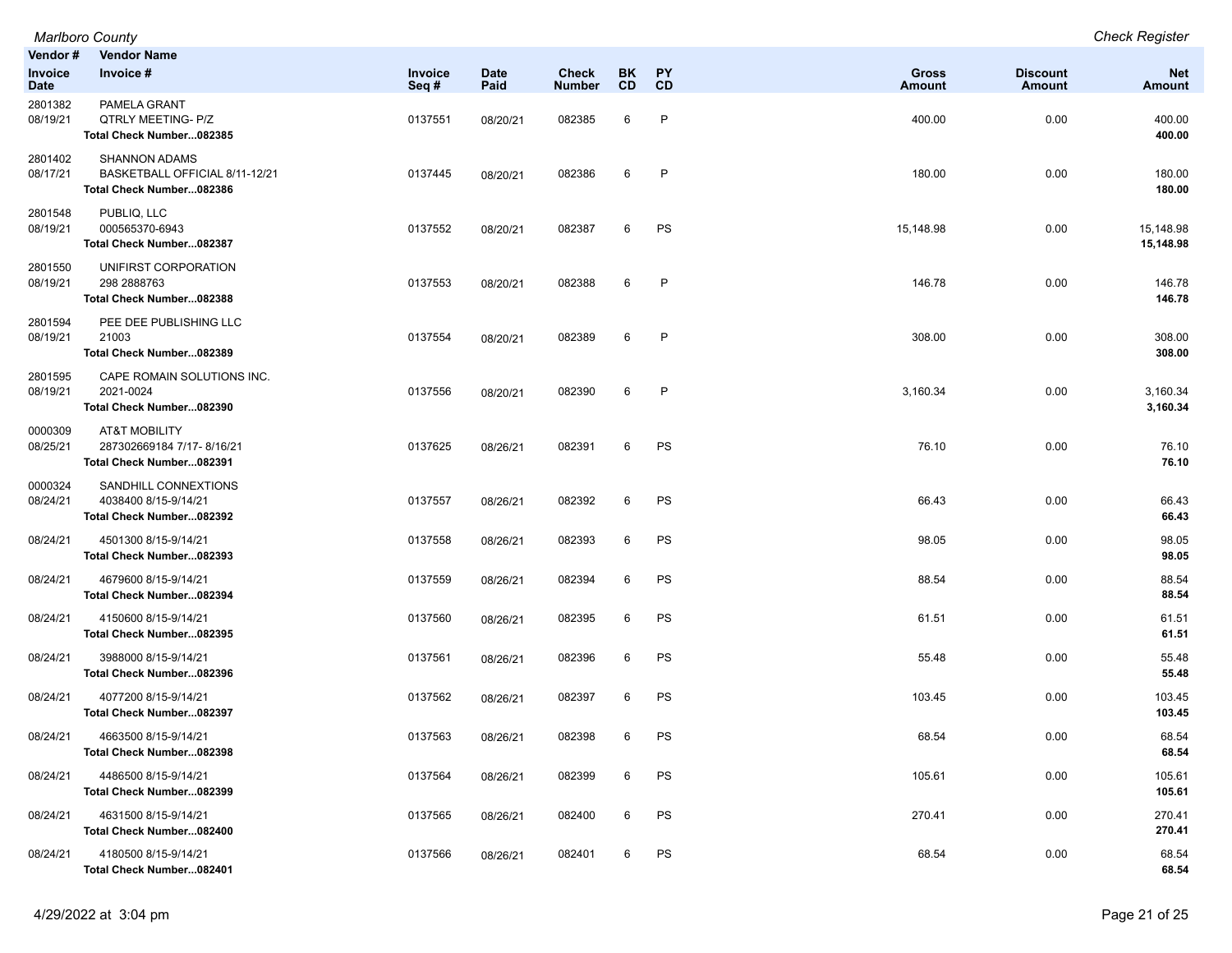|                | <b>Marlboro County</b>                |         |             |               |           |              |               |                 | <b>Check Register</b> |
|----------------|---------------------------------------|---------|-------------|---------------|-----------|--------------|---------------|-----------------|-----------------------|
| Vendor #       | <b>Vendor Name</b>                    |         |             |               |           |              |               |                 |                       |
| <b>Invoice</b> | Invoice#                              | Invoice | <b>Date</b> | <b>Check</b>  | BK        | <b>PY</b>    | Gross         | <b>Discount</b> | <b>Net</b>            |
| Date           |                                       | Seq#    | Paid        | <b>Number</b> | <b>CD</b> | <b>CD</b>    | <b>Amount</b> | <b>Amount</b>   | <b>Amount</b>         |
|                |                                       |         |             |               |           |              |               |                 |                       |
| 0000374        | AMAZON                                |         |             |               |           |              |               |                 |                       |
| 08/24/21       | 453739833888                          | 0137567 | 08/26/21    | 082402        | 6         | P            | 23.70         | 0.00            | 23.70                 |
| 08/24/21       | 454343837934                          | 0137568 | 08/26/21    | 082402        | 6         | P            | 8.63          | 0.00            | 8.63                  |
| 08/24/21       | 476699488349                          | 0137569 | 08/26/21    | 082402        | 6         | P            | 17.10         | 0.00            | 17.10                 |
| 08/24/21       | 476937637787                          | 0137570 | 08/26/21    | 082402        | 6         | P            | 8.63          | 0.00            | 8.63                  |
| 08/25/21       | 569775557453                          | 0137571 | 08/26/21    | 082402        | 6         | P            | 47.50         | 0.00            | 47.50                 |
| 08/25/21       | 585639838348                          | 0137572 | 08/26/21    | 082402        | 6         | P            | 24.30         | 0.00            | 24.30                 |
| 08/25/21       | 679948984747                          | 0137573 | 08/26/21    | 082402        | 6         | P            | 34.83         | 0.00            | 34.83                 |
| 08/25/21       | 459338733664                          | 0137574 | 08/26/21    | 082402        | 6         | P            | 19.33         | 0.00            | 19.33                 |
| 08/25/21       | 464785758364                          | 0137575 | 08/26/21    | 082402        | 6         | P            | 336.69        | 0.00            | 336.69                |
| 08/25/21       | 466883576676                          | 0137576 | 08/26/21    | 082402        | 6         | P            | 150.93        | 0.00            | 150.93                |
| 08/25/21       | 647588634936                          | 0137577 | 08/26/21    | 082402        | 6         | P            | 18.23         | 0.00            | 18.23                 |
| 08/25/21       | 596649565333                          | 0137578 | 08/26/21    | 082402        | 6         | $\mathsf{P}$ | 436.15        | 0.00            | 436.15                |
| 08/25/21       | 635359645765                          | 0137579 | 08/26/21    | 082402        | 6         | $\mathsf{P}$ | 138.16        | 0.00            | 138.16                |
|                | Total Check Number082402              |         |             |               |           |              |               |                 | 1,264.18              |
| 08/25/21       | 639587339644                          | 0137580 | 08/26/21    | 082403        | 6         | P            | 157.95        | 0.00            | 157.95                |
| 08/25/21       | 674396935577                          | 0137581 | 08/26/21    | 082403        | 6         | $\mathsf{P}$ | 58.25         | 0.00            | 58.25                 |
| 08/25/21       | 744878945658                          | 0137582 | 08/26/21    | 082403        | 6         | P            | 21.48         | 0.00            | 21.48                 |
| 08/25/21       | 699886948358                          | 0137583 | 08/26/21    | 082403        | 6         | P            | 29.11         | 0.00            | 29.11                 |
| 08/25/21       | 739495485565                          | 0137584 | 08/26/21    | 082403        | 6         | P            | 12.82         | 0.00            | 12.82                 |
| 08/25/21       | 969448595897                          | 0137585 | 08/26/21    | 082403        | 6         | $\mathsf{P}$ | 114.84        | 0.00            | 114.84                |
|                | Total Check Number082403              |         |             |               |           |              |               |                 | 394.45                |
|                |                                       |         |             |               |           |              |               |                 |                       |
| 0000508        | <b>EMBASSY SUITES</b>                 |         |             |               |           |              |               |                 |                       |
| 08/25/21       | CONF.# 97725263- LACHANZ KELLY DUDLEY | 0137586 | 08/26/21    | 082404        | 6         | PS           | 376.10        | 0.00            | 376.10                |
|                | Total Check Number082404              |         |             |               |           |              |               |                 | 376.10                |
| 08/25/21       | CONF# 94037551- LISA HERNDON          | 0137587 | 08/26/21    | 082405        | 6         | PS           | 376.10        | 0.00            | 376.10                |
|                | Total Check Number082405              |         |             |               |           |              |               |                 | 376.10                |
| 0000678        | AT&T                                  |         |             |               |           |              |               |                 |                       |
| 08/25/21       | 843 M41 5627 001- AUGUST 2021         | 0137588 | 08/26/21    | 082406        | 6         | PS           | 182.61        | 0.00            | 182.61                |
|                | Total Check Number082406              |         |             |               |           |              |               |                 | 182.61                |
|                |                                       |         |             |               |           |              |               |                 |                       |
| 0001008        | HERALD OFFICE SUPPLY INC              |         |             |               |           |              |               |                 |                       |
| 08/25/21       | M120949                               | 0137589 | 08/26/21    | 082407        | 6         | P            | 158.76        | 0.00            | 158.76                |
| 08/25/21       | 924644-0                              | 0137590 | 08/26/21    | 082407        | 6         | P            | 31.27         | 0.00            | 31.27                 |
| 08/25/21       | 923032-1                              | 0137591 | 08/26/21    | 082407        | 6         | P            | 4.23          | 0.00            | 4.23                  |
| 08/25/21       | 926302-0                              | 0137592 | 08/26/21    | 082407        | 6         | $\mathsf{P}$ | 25.01         | 0.00            | 25.01                 |
|                | Total Check Number082407              |         |             |               |           |              |               |                 | 219.27                |
| 0001011        | SECRETARY OF STATE                    |         |             |               |           |              |               |                 |                       |
| 08/25/21       | NOTARY- P. MARK HEATH                 | 0137626 | 08/26/21    | 082408        |           | <b>PS</b>    | 25.00         | 0.00            | 25.00                 |
|                | Total Check Number082408              |         |             |               |           |              |               |                 | 25.00                 |
|                |                                       |         |             |               |           |              |               |                 |                       |
| 08/25/21       | NOTARY- GLORIA H. QUICK               | 0137627 | 08/26/21    | 082409        | 6         | PS           | 25.00         | 0.00            | 25.00                 |
|                | Total Check Number082409              |         |             |               |           |              |               |                 | 25.00                 |
| 0001118        | EDWARDS REFRIGERATION INC             |         |             |               |           |              |               |                 |                       |
| 08/25/21       | 74963                                 | 0137593 | 08/26/21    | 082410        | 6         | P            | 95.00         | 0.00            | 95.00                 |
| 08/25/21       | 74993                                 | 0137594 | 08/26/21    | 082410        | 6         | P            | 60.48         | 0.00            | 60.48                 |
| 08/25/21       | 74990                                 | 0137595 | 08/26/21    | 082410        | 6         | P            | 54.00         | 0.00            | 54.00                 |
|                | Total Check Number082410              |         |             |               |           |              |               |                 | 209.48                |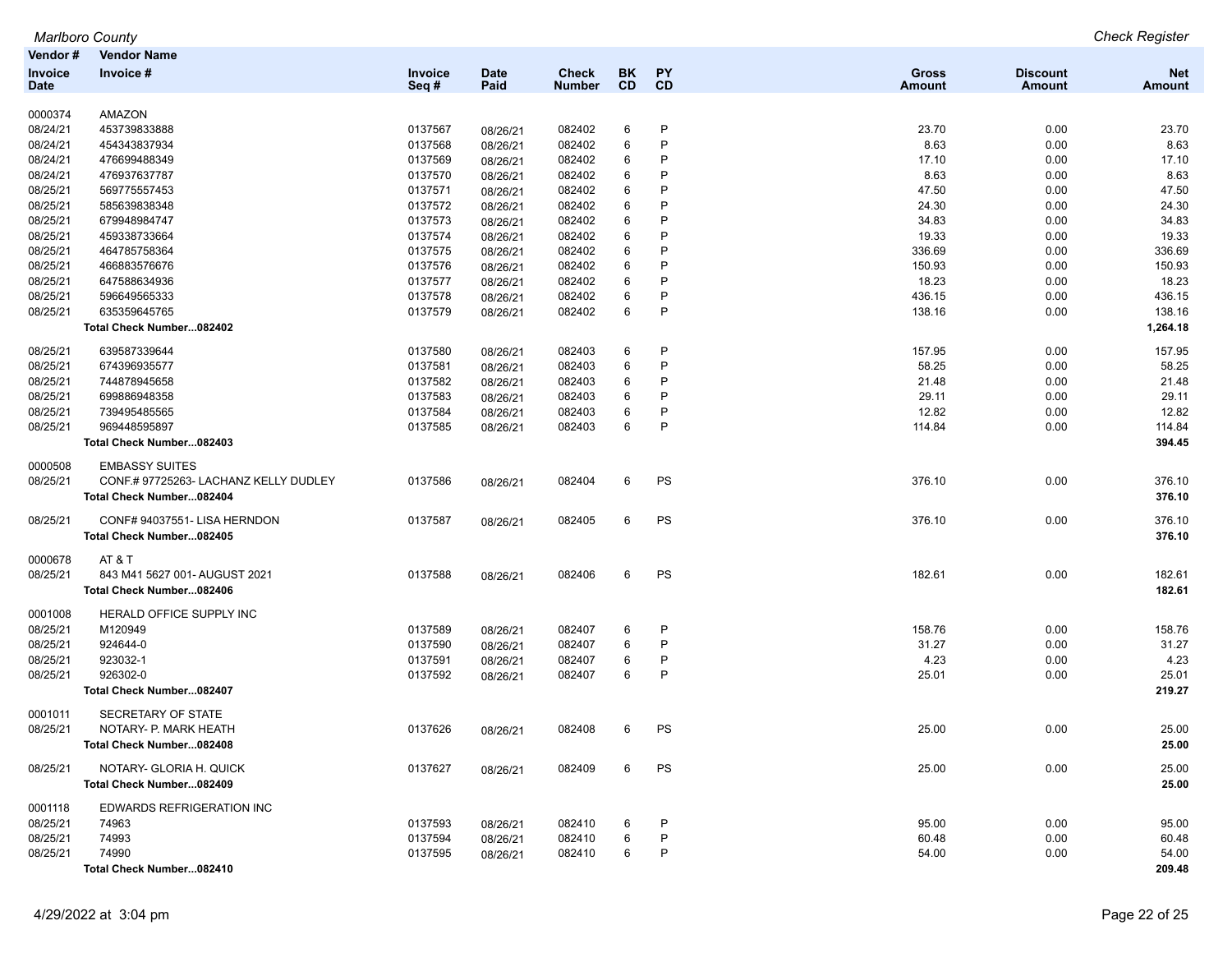|                      | Marlboro County                                                         |                    |             |                  |           |              |                    |                 | <b>Check Register</b> |
|----------------------|-------------------------------------------------------------------------|--------------------|-------------|------------------|-----------|--------------|--------------------|-----------------|-----------------------|
| Vendor#              | <b>Vendor Name</b>                                                      |                    |             |                  |           |              |                    |                 |                       |
| Invoice              | Invoice #                                                               | Invoice            | <b>Date</b> | <b>Check</b>     | BK.       | PY           | <b>Gross</b>       | <b>Discount</b> | <b>Net</b>            |
| <b>Date</b>          |                                                                         | Seq#               | Paid        | <b>Number</b>    | <b>CD</b> | CD           | <b>Amount</b>      | Amount          | <b>Amount</b>         |
| 0001146              | AT&T                                                                    |                    |             |                  |           |              |                    |                 |                       |
| 08/25/21             | 000016823260-AUGUST 2021                                                | 0137596            | 08/26/21    | 082411           | 6         | PS           | 394.36             | 0.00            | 394.36                |
|                      | Total Check Number082411                                                |                    |             |                  |           |              |                    |                 | 394.36                |
|                      |                                                                         |                    |             |                  |           |              |                    |                 |                       |
| 0001149              | PEPSI COLA                                                              |                    |             |                  |           |              |                    |                 |                       |
| 08/25/21             | 10059304                                                                | 0137597            | 08/26/21    | 082412           | 6         | $\mathsf{P}$ | 55.95              | 0.00            | 55.95                 |
|                      | Total Check Number082412                                                |                    |             |                  |           |              |                    |                 | 55.95                 |
| 0001176              | <b>DELORICE B BARRINGTON</b>                                            |                    |             |                  |           |              |                    |                 |                       |
| 08/25/21             | REIMB. FOR MILEAGE (8/19/21)                                            | 0137598            | 08/26/21    | 082413           | 6         | P            | 122.40             | 0.00            | 122.40                |
|                      | Total Check Number082413                                                |                    |             |                  |           |              |                    |                 | 122.40                |
| 0002506              | QUICK COPY CENTER                                                       |                    |             |                  |           |              |                    |                 |                       |
| 08/25/21             | 34028                                                                   | 0137599            | 08/26/21    | 082414           | 6         | P            | 76.48              | 0.00            | 76.48                 |
|                      | Total Check Number082414                                                |                    |             |                  |           |              |                    |                 | 76.48                 |
|                      |                                                                         |                    |             |                  |           |              |                    |                 |                       |
| 0002700              | BENNETTSVILLE ELECTRIC & WATER                                          |                    |             |                  |           |              |                    |                 |                       |
| 08/25/21             | DETENTION- AUGUST 2021                                                  | 0137600            | 08/26/21    | 082415           | 6         | P            | 4,688.96           | 0.00            | 4,688.96              |
| 08/25/21             | ECON. DEVELOPMENT- AUGUST 2021                                          | 0137601            | 08/26/21    | 082415           | 6         | P            | 805.76             | 0.00            | 805.76                |
| 08/25/21             | LIBRARY- AUGUST 2021                                                    | 0137602            | 08/26/21    | 082415           | 6         | P            | 2,776.33           | 0.00            | 2,776.33              |
| 08/25/21             | MUSEUM-AUGUST 2021                                                      | 0137603            | 08/26/21    | 082415           | 6         | P            | 797.43             | 0.00            | 797.43                |
| 08/25/21             | P. BLDGS-AUGUST 2021                                                    | 0137604            | 08/26/21    | 082415           | 6         | P            | 15,167.00          | 0.00            | 15,167.00             |
| 08/25/21             | P. WORKS-AUGUST 2021                                                    | 0137605            | 08/26/21    | 082415           | 6         | P            | 307.40             | 0.00            | 307.40                |
| 08/25/21             | RECREATION- AUGUST 2021                                                 | 0137606            | 08/26/21    | 082415           | 6         | P<br>P       | 345.89             | 0.00            | 345.89                |
| 08/25/21<br>08/25/21 | SHRIFF/MAGISTRATE-AUGUST 2021<br><b>VOTER REGISTRATION- AUGUST 2021</b> | 0137607<br>0137608 | 08/26/21    | 082415<br>082415 | 6<br>6    | P            | 1,376.70<br>265.74 | 0.00<br>0.00    | 1,376.70<br>265.74    |
|                      | Total Check Number082415                                                |                    | 08/26/21    |                  |           |              |                    |                 | 26,531.21             |
|                      |                                                                         |                    |             |                  |           |              |                    |                 |                       |
| 0003251              | AMERICAN LIBRARY ASSOCIATION                                            |                    |             |                  |           |              |                    |                 |                       |
| 08/25/21             | MEMBERSHIP- FY 21-22                                                    | 0137609            | 08/26/21    | 082416           | 6         | $\mathsf{P}$ | 225.00             | 0.00            | 225.00                |
|                      | Total Check Number082416                                                |                    |             |                  |           |              |                    |                 | 225.00                |
| 0005002              | <b>MOTOROLA</b>                                                         |                    |             |                  |           |              |                    |                 |                       |
| 08/25/21             | 28155820210702                                                          | 0137610            | 08/26/21    | 082417           | 6         | PS           | 1,865.97           | 0.00            | 1,865.97              |
|                      | Total Check Number082417                                                |                    |             |                  |           |              |                    |                 | 1,865.97              |
| 08/25/21             | 28155920210702                                                          |                    |             |                  | 6         | PS           | 98.29              | 0.00            | 98.29                 |
|                      | Total Check Number082418                                                | 0137611            | 08/26/21    | 082418           |           |              |                    |                 | 98.29                 |
|                      |                                                                         |                    |             |                  |           |              |                    |                 |                       |
| 08/25/21             | 28156020210702                                                          | 0137612            | 08/26/21    | 082419           | 6         | PS           | 458.31             | 0.00            | 458.31                |
|                      | Total Check Number082419                                                |                    |             |                  |           |              |                    |                 | 458.31                |
| 0005010              | <b>DUKE ENERGY</b>                                                      |                    |             |                  |           |              |                    |                 |                       |
| 08/25/21             | 816 158 3581- AUGUST 2021                                               | 0137613            | 08/26/21    | 082420           | 6         | P            | 95.00              | 0.00            | 95.00                 |
| 08/25/21             | 718 824 9671- AUGUST 2021                                               | 0137614            | 08/26/21    | 082420           | 6         | P            | 22.71              | 0.00            | 22.71                 |
| 08/25/21             | 362 672 0860- AUGUST 2021                                               | 0137615            | 08/26/21    | 082420           | 6         | P            | 1,425.86           | 0.00            | 1,425.86              |
| 08/25/21             | 590 890 3163- AUGUST 2021                                               | 0137616            | 08/26/21    | 082420           | 6         | P            | 185.56             | 0.00            | 185.56                |
| 08/25/21             | 289 160 3165- AUGUST 2021                                               | 0137617            | 08/26/21    | 082420           | 6         | P            | 169.03             | 0.00            | 169.03                |
| 08/25/21             | 115 415 7232- AUGUST 2021                                               | 0137618            | 08/26/21    | 082420           | 6         | P            | 33.00              | 0.00            | 33.00                 |
| 08/25/21             | 121 383 9028- AUGUST 2021                                               | 0137619            | 08/26/21    | 082420           | 6         | P            | 29.30              | 0.00            | 29.30                 |
| 08/25/21             | 101 271 1725- AUGUST 2021                                               | 0137620            | 08/26/21    | 082420           | 6         | P            | 116.85             | 0.00            | 116.85                |
| 08/25/21             | 307 932 1661- AUGUST 2021                                               | 0137621            | 08/26/21    | 082420           | 6         | P            | 17.14              | 0.00            | 17.14                 |
| 08/25/21             | 479 973 2476- AUGUST 2021                                               | 0137622            | 08/26/21    | 082420           | 6         | P            | 33.91              | 0.00            | 33.91                 |
| 08/25/21             | 530 650 3797- AUGUST 2021                                               | 0137623            | 08/26/21    | 082420           | 6         | P            | 283.87             | 0.00            | 283.87                |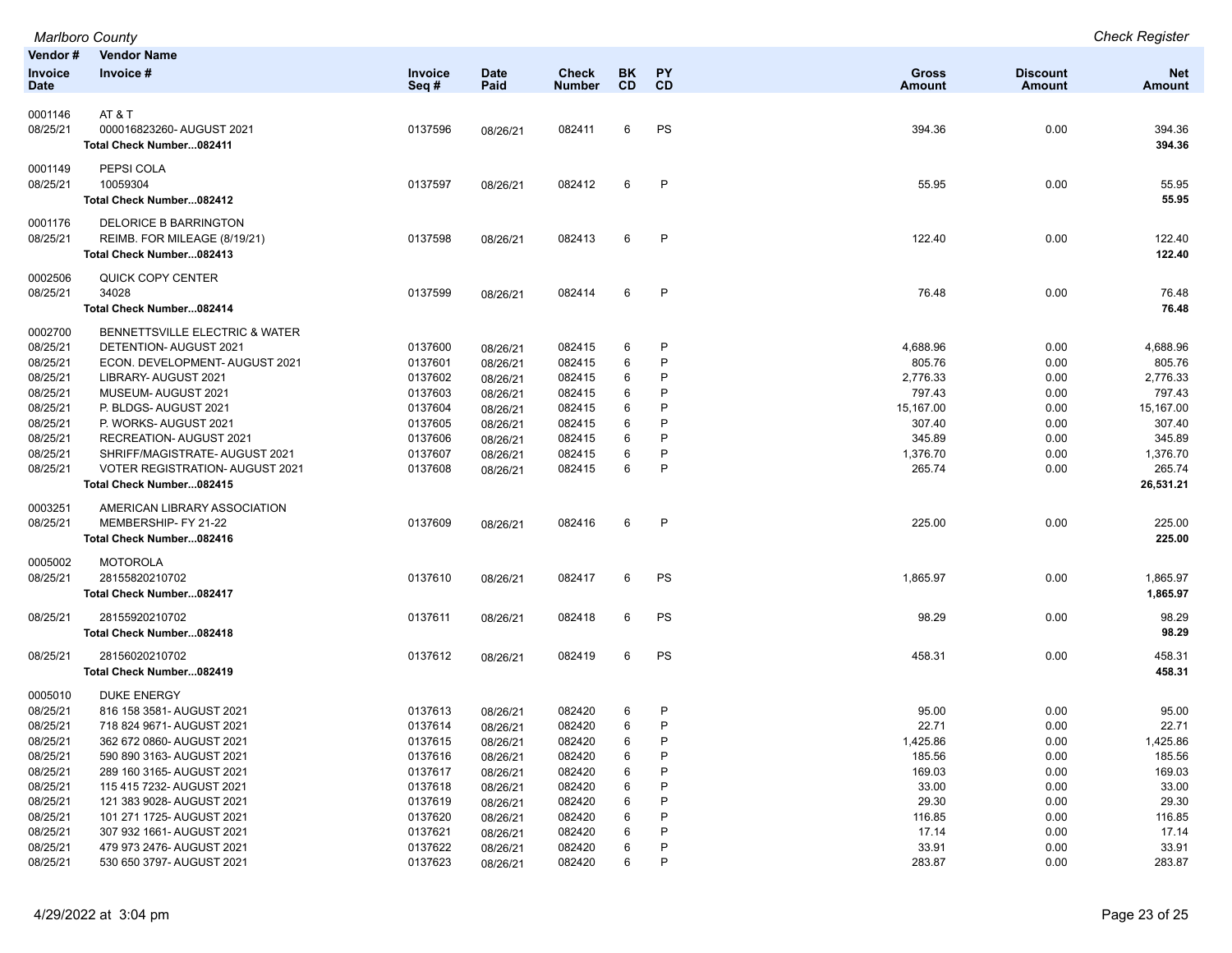| Vendor#                                                 | <b>Vendor Name</b>                                                                                        |                                          |                                              |                                      |                  |                  |                                    |                              |                                              |
|---------------------------------------------------------|-----------------------------------------------------------------------------------------------------------|------------------------------------------|----------------------------------------------|--------------------------------------|------------------|------------------|------------------------------------|------------------------------|----------------------------------------------|
| Invoice<br><b>Date</b>                                  | Invoice #                                                                                                 | Invoice<br>Seq#                          | Date<br>Paid                                 | <b>Check</b><br><b>Number</b>        | <b>BK</b><br>CD  | <b>PY</b><br>CD  | <b>Gross</b><br>Amount             | <b>Discount</b><br>Amount    | <b>Net</b><br><b>Amount</b>                  |
| 08/25/21                                                | 700 029 4954- AUGUST 2021<br>Total Check Number082420                                                     | 0137624                                  | 08/26/21                                     | 082420                               | 6                | P                | 44.38                              | 0.00                         | 44.38<br>2,456.61                            |
| 0008000<br>08/25/21                                     | AT&T<br>843 479 5600 333- AUGUST 2021<br>Total Check Number082421                                         | 0137628                                  | 08/26/21                                     | 082421                               | 6                | P                | 10,859.59                          | 0.00                         | 10,859.59<br>10,859.59                       |
| 0009550<br>08/25/21                                     | WE GET IT TOGETHER<br>LUNCH- ADMIN BLDG.<br>Total Check Number082422                                      | 0137629                                  | 08/26/21                                     | 082422                               | 6                | $\mathsf{P}$     | 192.78                             | 0.00                         | 192.78<br>192.78                             |
| 1111181<br>08/25/21                                     | AT&T<br>030 403 9844 001- AUGUST 2021<br>Total Check Number082423                                         | 0137630                                  | 08/26/21                                     | 082423                               | 6                | $\mathsf{P}$     | 87.01                              | 0.00                         | 87.01<br>87.01                               |
| 2800034<br>08/25/21                                     | QUICK'S CLEANING SERVICE<br>105<br>Total Check Number082424                                               | 0137631                                  | 08/26/21                                     | 082424                               | 6                | P                | 700.00                             | 0.00                         | 700.00<br>700.00                             |
| 2800252<br>08/25/21                                     | BENNETTSVILLE AUTOMOTIVE &<br>P.O. 82314- EMS<br>Total Check Number082425                                 | 0137632                                  | 08/26/21                                     | 082425                               | 6                | $\mathsf{P}$     | 606.29                             | 0.00                         | 606.29<br>606.29                             |
| 2800281<br>08/26/21<br>08/26/21<br>08/26/21<br>08/26/21 | <b>INGRAM LIBRARY SERVICE</b><br>54353011<br>54353009<br>54353010<br>55356650<br>Total Check Number082426 | 0137633<br>0137634<br>0137635<br>0137636 | 08/26/21<br>08/26/21<br>08/26/21<br>08/26/21 | 082426<br>082426<br>082426<br>082426 | 6<br>6<br>6<br>6 | P<br>P<br>P<br>P | 202.54<br>36.98<br>18.93<br>162.77 | 0.00<br>0.00<br>0.00<br>0.00 | 202.54<br>36.98<br>18.93<br>162.77<br>421.22 |
| 2800372<br>08/26/21                                     | INTEGRAL SOLUTIONS GROUP<br>1640047<br>Total Check Number082427                                           | 0137637                                  | 08/26/21                                     | 082427                               | 6                | $\mathsf{P}$     | 1,055.65                           | 0.00                         | 1,055.65<br>1,055.65                         |
| 2800741<br>08/26/21                                     | HAMER HEATING AND COOLING, INC<br>COM82321<br>Total Check Number082428                                    | 0137638                                  | 08/26/21                                     | 082428                               | 6                | P                | 2,550.00                           | 0.00                         | 2,550.00<br>2,550.00                         |
| 2800762<br>08/26/21                                     | AT & T<br>843 M41 1132 001 1891- AUGUST 2021<br>Total Check Number082429                                  | 0137639                                  | 08/26/21                                     | 082429                               | 6                | PS               | 42.69                              | 0.00                         | 42.69<br>42.69                               |
| 08/26/21                                                | 843 M41 1516 001 1893- AUGUST 2021<br>Total Check Number082430                                            | 0137643                                  | 08/26/21                                     | 082430                               | 6                | PS               | 112.28                             | 0.00                         | 112.28<br>112.28                             |
| 2800773<br>08/26/21                                     | <b>TMS SOUTH</b><br><b>INV18129</b><br>Total Check Number082431                                           | 0137640                                  | 08/26/21                                     | 082431                               | 6                | P                | 229.64                             | 0.00                         | 229.64<br>229.64                             |
| 2800986<br>08/26/21                                     | SUMMIT FOOD SERVICES LLC<br>INV2000119715<br>Total Check Number082432                                     | 0137641                                  | 08/26/21                                     | 082432                               | 6                | $\mathsf{P}$     | 3,254.05                           | 0.00                         | 3,254.05<br>3,254.05                         |
| 2801033<br>08/26/21                                     | C. KELLY JACKSON<br>PROF. SERVICES- JULY 2021<br>Total Check Number082433                                 | 0137642                                  | 08/26/21                                     | 082433                               | 6                | P                | 7,000.00                           | 0.00                         | 7,000.00<br>7,000.00                         |